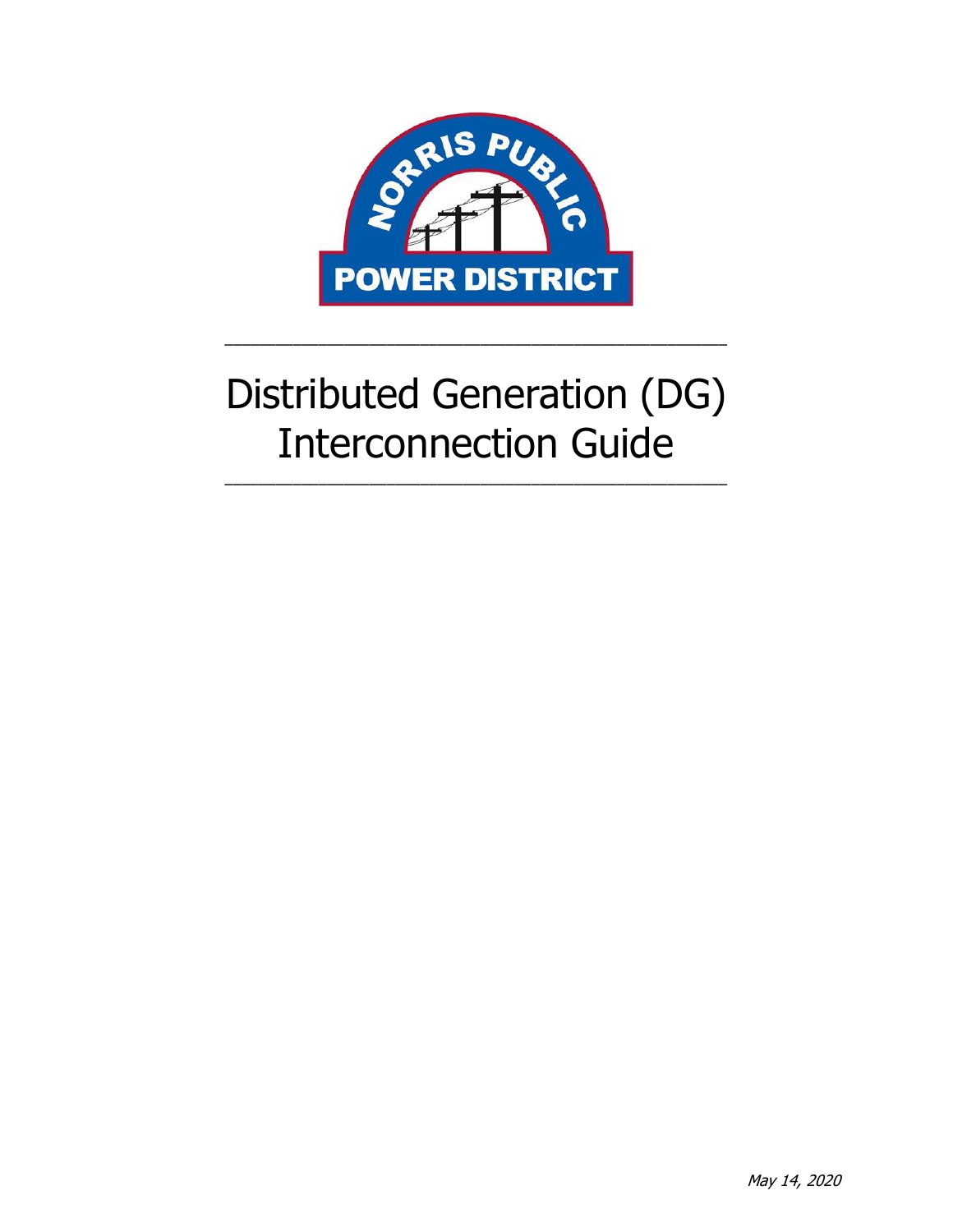# NORRIS PUBLIC POWER DISTRICT DISTRIBUTED GENERATION (DG) INTERCONNECTION

| <b>SCOPE</b>                                                                |  |
|-----------------------------------------------------------------------------|--|
|                                                                             |  |
|                                                                             |  |
|                                                                             |  |
|                                                                             |  |
|                                                                             |  |
|                                                                             |  |
|                                                                             |  |
|                                                                             |  |
|                                                                             |  |
|                                                                             |  |
|                                                                             |  |
|                                                                             |  |
| Nontransferable Agreements for Change of Ownership or Modified Facilities 7 |  |
|                                                                             |  |
|                                                                             |  |
|                                                                             |  |
|                                                                             |  |
|                                                                             |  |
|                                                                             |  |
|                                                                             |  |
|                                                                             |  |
|                                                                             |  |
|                                                                             |  |
|                                                                             |  |
| THE DETAILED APPROVAL PROCESS FOR DG INSTALLATIONS  15                      |  |
|                                                                             |  |
|                                                                             |  |
|                                                                             |  |
|                                                                             |  |
|                                                                             |  |
|                                                                             |  |
|                                                                             |  |
|                                                                             |  |
|                                                                             |  |
|                                                                             |  |
|                                                                             |  |
|                                                                             |  |
|                                                                             |  |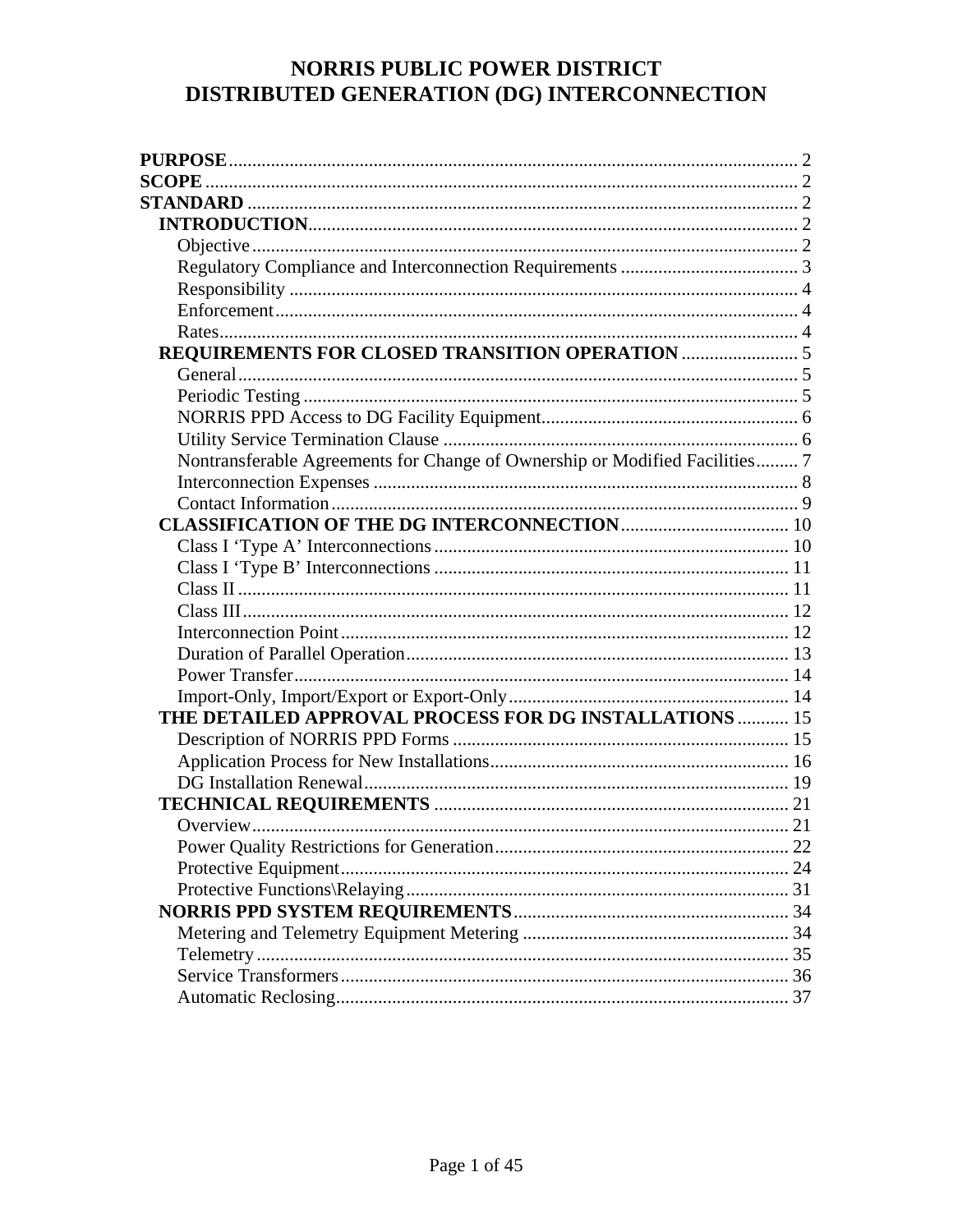| NORRIS PPD Agreement for Closed Transition Operation of Distributed |  |
|---------------------------------------------------------------------|--|
|                                                                     |  |
|                                                                     |  |
|                                                                     |  |
|                                                                     |  |
|                                                                     |  |

- **PURPOSE** This document is an administrative and technical standard that specifies the requirements of the Norris Public Power District (NORRIS PPD) for the interconnection of Distributed Generation (DG) facilities to the NORRIS PPD system. The primary objective of this standard is to ensure a safe, efficient, and consistent approach for all interconnections.
- **SCOPE** Applies to NORRIS PPD customers inquiring about the interconnection of DG facilities to the NORRIS PPD system. This standard also applies to all internal employees when working with such facilities.

# **STANDARD INTRODUCTION**

#### **Objective**

The requirements stated in this standard are applicable for all DG facilities operated in parallel (also known as closed transition) with the electrical subtransmission and distribution facilities owned and/or operated by NORRIS PPD. In most cases, NORRIS PPD requirements will be consistent with the latest version of IEEE P1547 'Standard for Interconnecting Distributed Resources with Electric Power Systems'.

The interconnection requirements of this standard do not apply to generation that is physically and mechanically incapable of closed transition operation (parallel operation) with the utility. A traditional emergency engine-generator installed with an open transition automatic transfer switch is an example of equipment for which the requirements of this standard do not apply.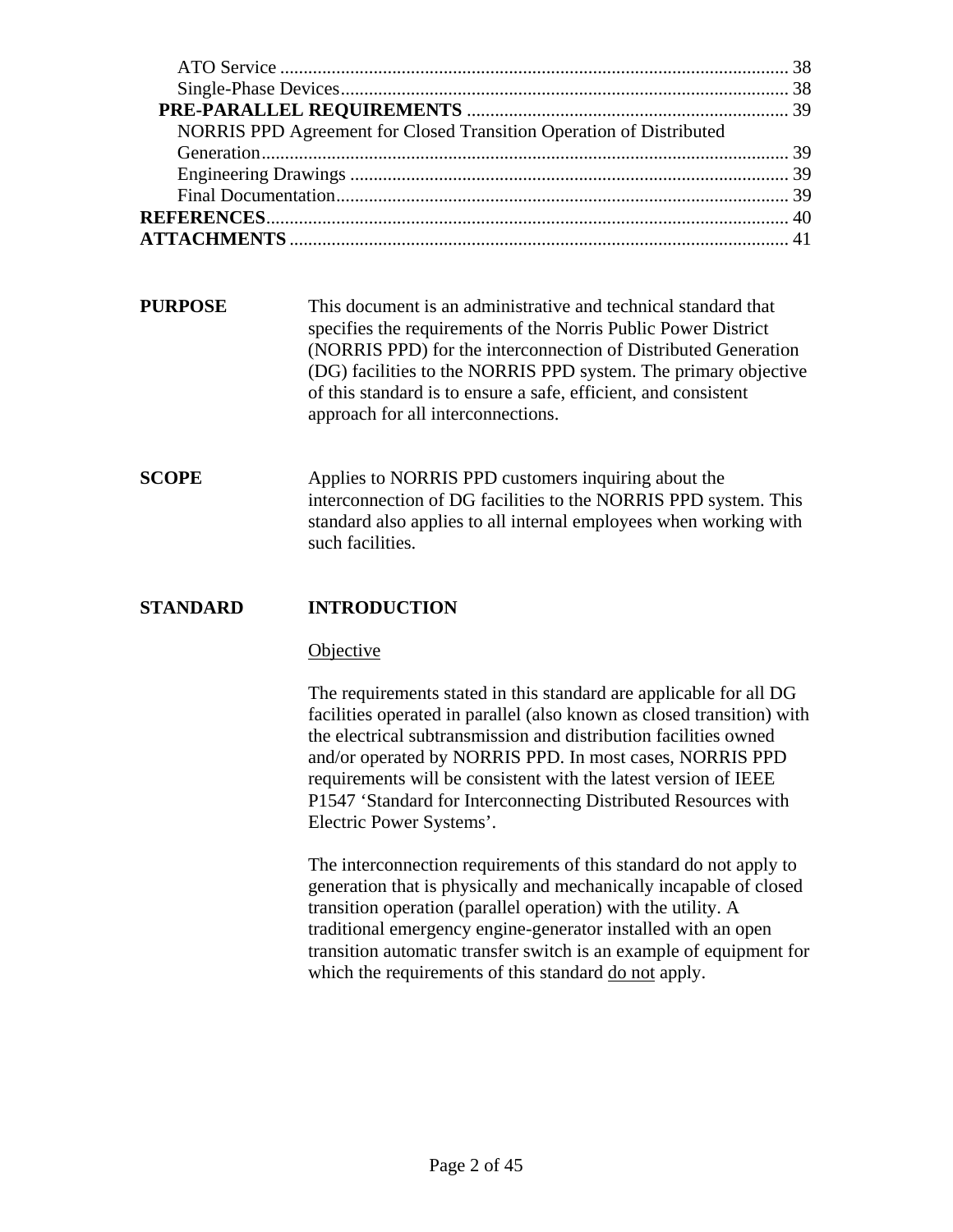NOTE: All open transition switchgear (either automated or manual via a transfer switch) capable of closed transition operations must meet NEC requirements and must be installed by a qualified licensed electrician.

These requirements are intended to achieve the following:

- Ensure the safety of the general public and NORRIS PPD personnel.
- Minimize possible damage to the property of the general public, NORRIS PPD customers, and NORRIS PPD's system.
- Permit the DG facility Owner (or 'Owners') to install and operate generating equipment in parallel with the NORRIS PPD electric system in a manner that is safe and reliable.
- Minimize adverse operating conditions on the NORRIS PPD electric system.

NORRIS PPD reserves the right to revise this standard at any time, and the DG facility Owner must comply with any such revised standard.

#### Regulatory Compliance and Interconnection Requirements

It is the responsibility of the DG facility Owner to obtain any and all permits and jurisdictional approvals and to comply with all applicable codes.

The Owner needs to work closely with NORRIS PPD to keep up-to-date on the interconnection requirements.

The requirements to interconnect generation vary depending upon:

- The interconnection voltage
- Direction of power flow at the interconnection
- Classification of the proposed generation

NORRIS PPD requires a professional electrical engineer to certify drawings, tests, settings, or other documentation. The professional engineer's seal must be valid for the state in which the project is being constructed.

This standard does not provide specific interconnection expense cost data to the DG facility Owner. As proposed, DG facilities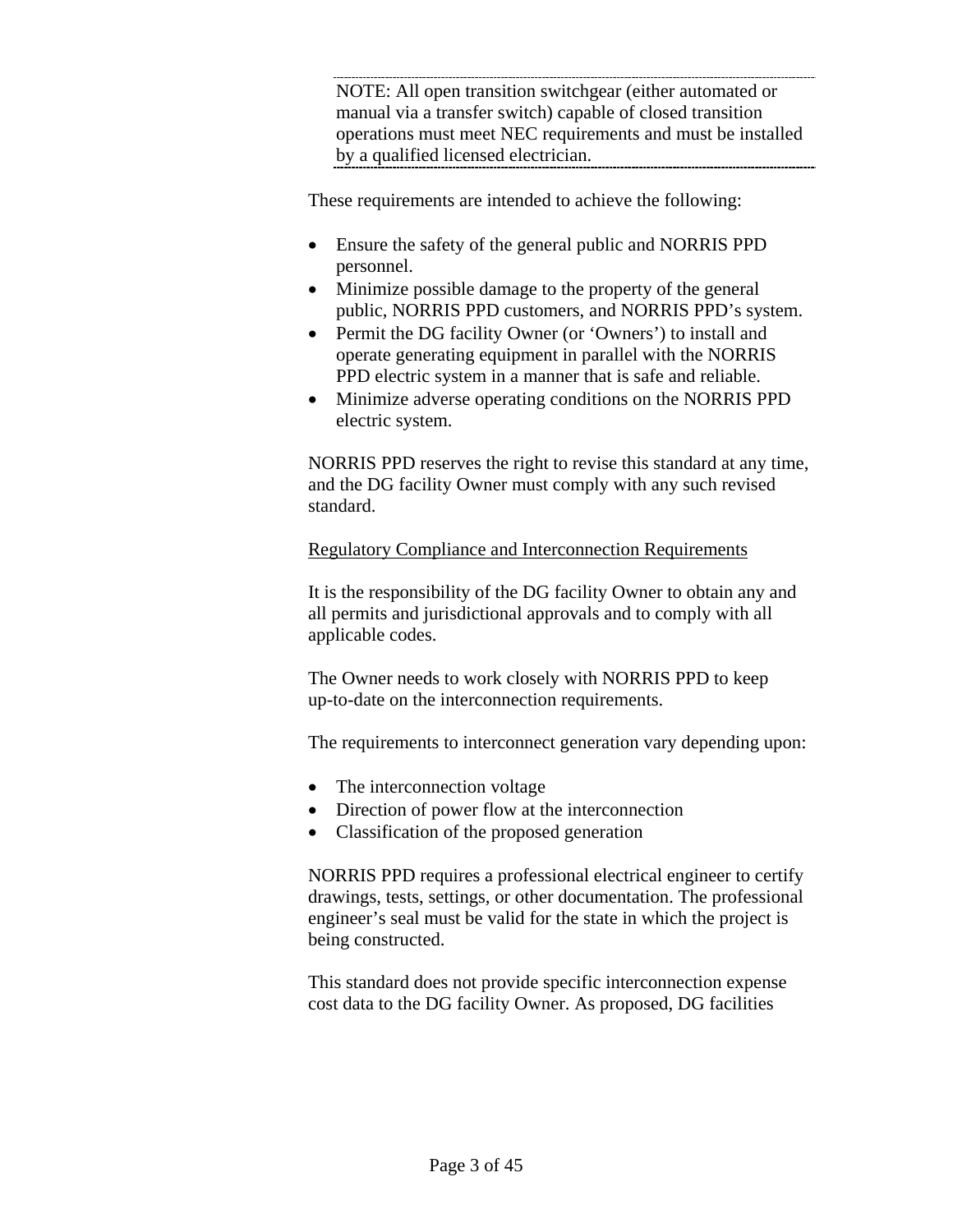must be evaluated on a case-by-case basis. NORRIS PPD will examine the impact of a proposed facility and evaluate costs for NORRIS PPD's system modifications, DG facility service modifications, or other required action during the 'application' phase. Specific interconnection expense cost data will be addressed during this process.

#### Responsibility

The application process described in this standard concludes with NORRIS PPD approving or disapproving a parallel generation interconnection. Prior to issuing its decision, NORRIS PPD will complete an engineering and operational review of the interconnection to ensure the system will be protected and can be maintained and does not anticipate other NORRIS PPD customers will be adversely affected by operation of the parallel generation.

NORRIS PPD is not liable or responsible for DG Owners equipment or the DG facility electrical system (or the protection of either). The DG facility Owner is solely responsible for protecting its equipment to prevent damage from faults, imbalances, out-of-phase reclosing, or other disturbances on the NORRIS PPD system. Additionally, the DG Owner will be responsible to protect NORRIS PPD property, public safety, and NORRIS PPD personnel due to failure of the DG system.

# Enforcement

By entering into the process of obtaining approval of the parallel generation of its DG facility from NORRIS PPD, the DG facility Owner agrees to comply strictly and completely with all requirements of this standard and all applicable laws, regulations, and industry codes related to the DG facility. NORRIS PPD will be entitled to enforce the requirements of this standard and to obtain relief from any breach by the DG facility Owner of its requirements in any manner provided by law and will be entitled to all available remedies, including money damages and equitable relief.

# Rates

NORRIS PPD rates for electric service are established in NORRIS PPD rate schedules. The DG Owner should obtain and review current copies of NORRIS PPD's applicable Rate Schedules for DG.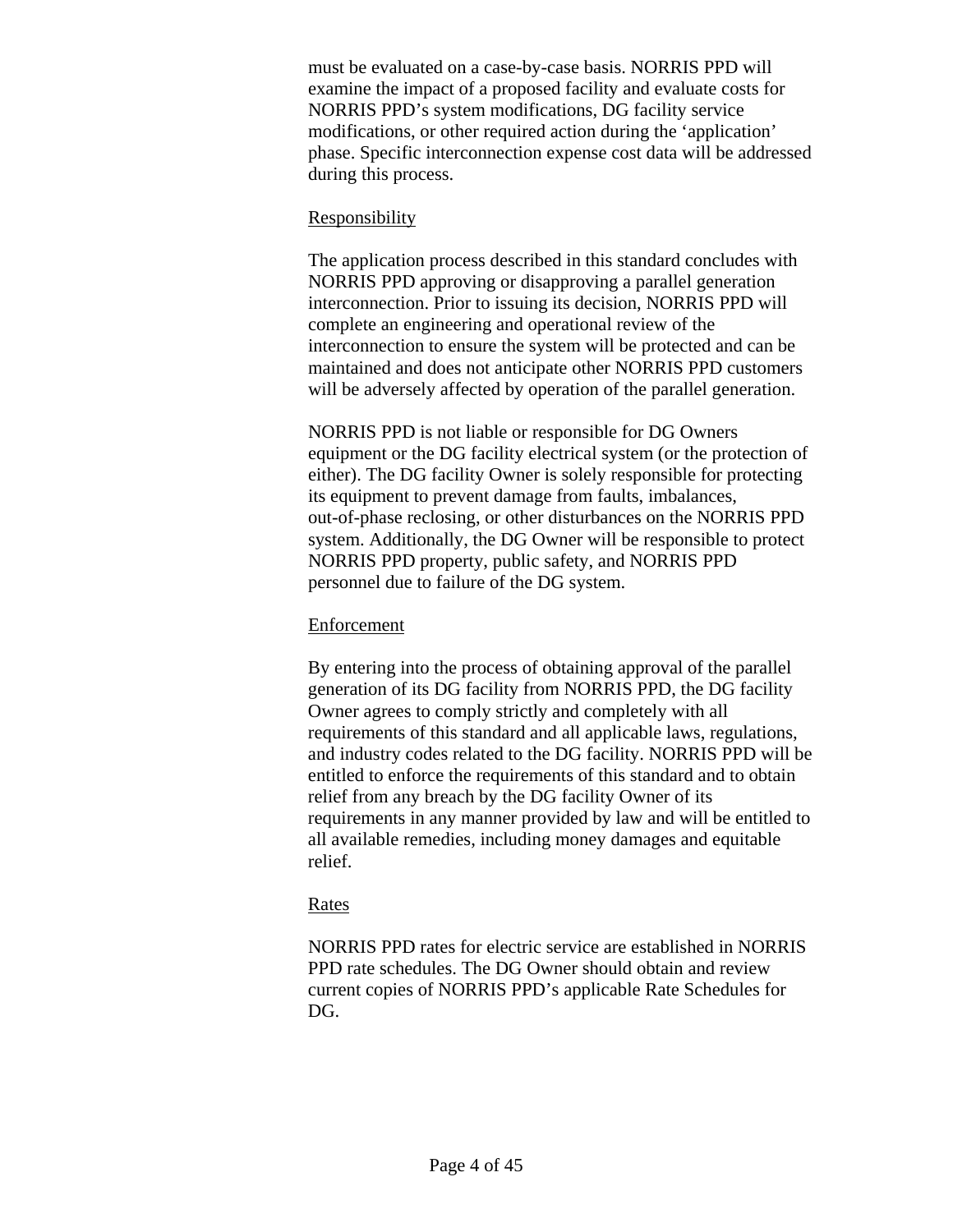#### **REQUIREMENTS FOR CLOSED TRANSITION OPERATION**

#### **General**

Any operation of generation in closed transition with NORRIS PPD system requires a signed and executed **'**NORRIS PPD Agreement for Closed Transition Operation of Distributed Generation' between NORRIS PPD and the DG Owner and Owner's receipt of **'**Application For NORRIS PPD Approval To Construct Distributed Generation (DG) Interconnection'. Prior to execution of the agreement, the DG Owner must have obtained an NORRIS PPD-approved 'Application for NORRIS PPD Approval to Construct DG Interconnection'. The installation must be inspected and approved by NORRIS PPD for parallel operation. Parallel operation without a signed agreement, or failure to comply with the terms of the agreement, may result in termination of the utility service.

Upon review of the DG applicant's design for the proposed parallel installation, NORRIS PPD may require changes to the protection scheme, interconnection point, or other items. NORRIS PPD will notify the applicant, in writing, of approval of the 'Application for NORRIS PPD Approval to Construct DG Interconnection'. The applicant should not release DG equipment for manufacture or begin installation of DG equipment until this approval has been received.

# Periodic Testing

See 'Protective Equipment' in this standard for testing and verification schedules for protective equipment.

NORRIS PPD requires periodic testing and verification of all DG-utility interconnections. The test(s) will verify the interconnection functions as originally approved by NORRIS PPD. The interconnection equipment will be tested for conformity with the initial 'as installed' test requirements, and per all requirements of IEEE 1547 Series of Standards.

Except where exempted by NORRIS PPD, the testing/results must be certified by a Professional Electrical Engineer registered in the state where the project is being constructed. The engineer will be selected by the DG facility Owner and all engineering services will be performed at the Owner's expense. The DG facility Owner will also reimburse NORRIS PPD for the direct, actual expenses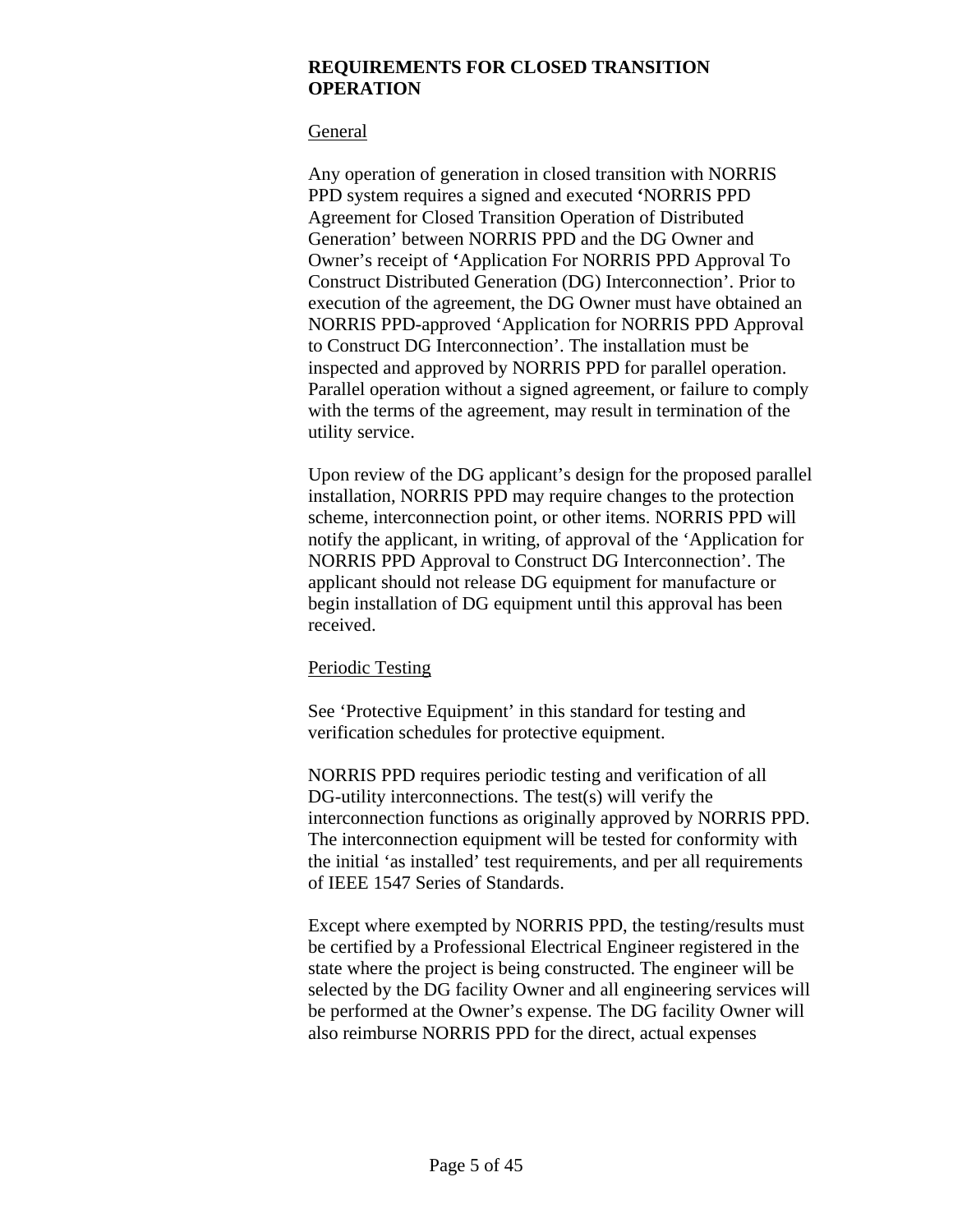incurred by NORRIS PPD as a result of testing. An example of such expenses would be reimbursement for an NORRIS PPD crew or technician to 'stand by' during testing to be available in the event problems arise.

The DG facility Owner must keep all test results on file for review by NORRIS PPD. These tests may be required to be submitted as part of the 'Agreement for Closed Transition Operation of Distributed Generation'/'Application For NORRIS PPD Approval To Construct Distributed Generation (DG) Interconnection' renewal process, so files should be maintained for a minimum of the period between renewals. Refer to 'The Approval Process for DG Installations' renewal requirements.

#### NORRIS PPD Access to DG Facility Equipment

By submitting a completed 'Application for NORRIS PPD Approval to Construct DG Interconnection' (and as part of the terms of the 'NORRIS PPD Agreement for Closed Transition Operation of Distributed Generation') the DG facility Owner agrees to allow NORRIS PPD access to the DG facility under both normal and emergency conditions for the purpose of inspection and witness testing of the interconnection equipment.

Under normal conditions, NORRIS PPD intends to provide advance notice of all site visits and will coordinate such visits with the facility Owner or the Owner's representative. Emergency conditions may require NORRIS PPD access the DG facility without advance notice.

# Utility Service Termination Clause

By submitting a completed 'Application for NORRIS PPD Approval to Construct DG Interconnection,' and as part of the terms of the 'NORRIS PPD Agreement for Closed Transition Operation of Distributed Generation', the DG facility Owner agrees to the following:

NORRIS PPD has the right to require the DG Owner to immediately disconnect the generation facility without advance notice or liability if:

• There are any changes or alterations to the DG facility equipment unapproved by NORRIS PPD.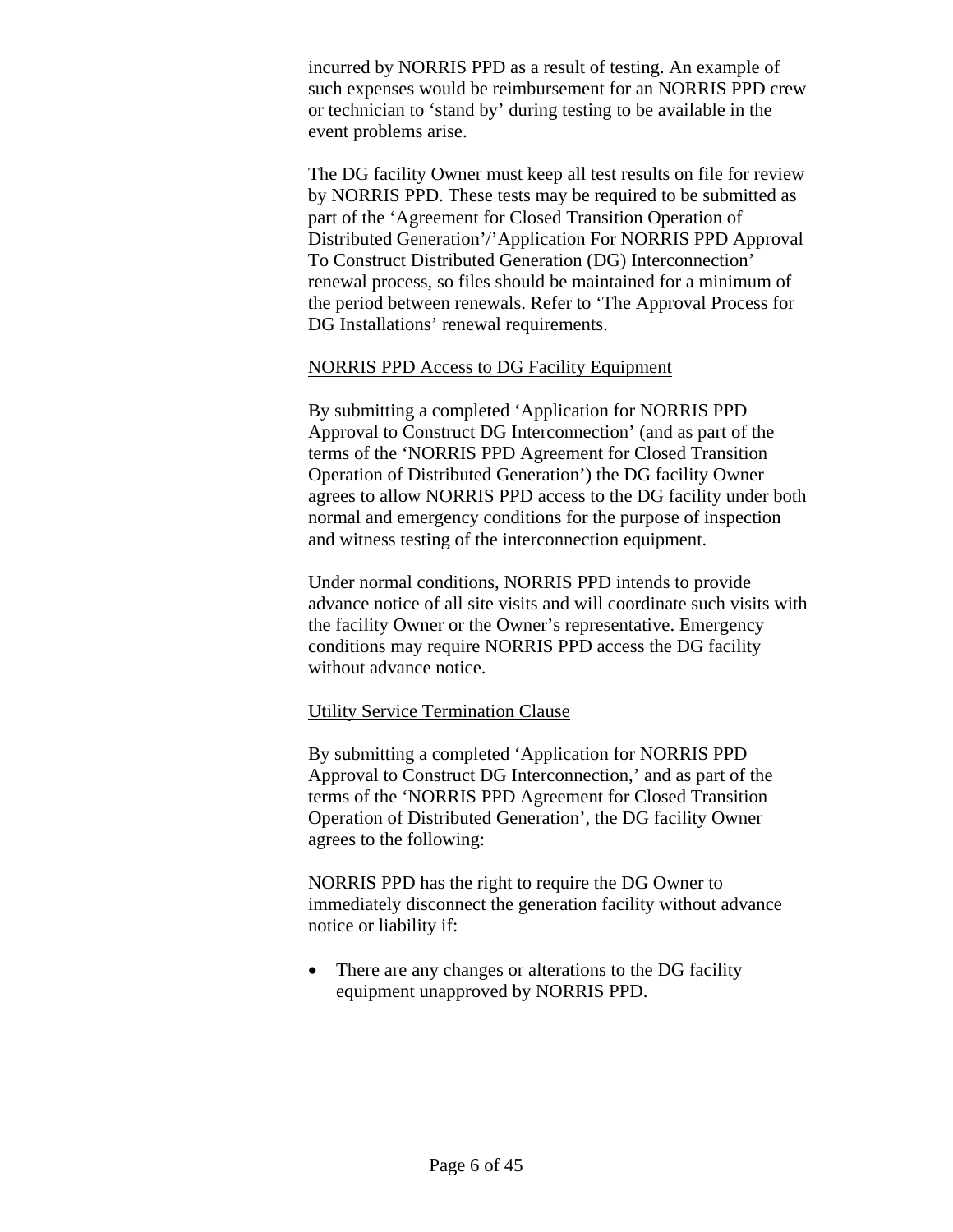- In NORRIS PPD's sole judgment, the facility has not incorporated necessary features for automatically counteracting the effect of anticipated possible sources of failure (fail-safe design).
- It causes any electrical problem(s) with other NORRIS PPD customers.
- May pose a risk to NORRIS PPD employees, customers or the general public.

The failure of the DG Owner to comply with any of the covenants or obligations contained herein gives NORRIS PPD the right to terminate its agreement with the DG Owner and to recover from the DG Owner the cost and expenses incurred by NORRIS PPD. The agreement is subject to all of the NORRIS PPD service regulations, rate schedules, and written policies regarding interconnection (except as modified by the agreement) and is subject to such changes or modifications as NORRIS PPD's Management or Board of Directors may from time to time make in the service regulations, rate schedules, and interconnection policies.

The above clause is applicable to all distributed generation operating in parallel with NORRIS PPD system, including generation discovered to exist on the NORRIS PPD system without the DG Owner having initiated or successfully completed the NORRIS PPD approval process for DG installations.

# Nontransferable Agreements for Change of Ownership or Modified Facilities

Executed 'Application for NORRIS PPD Approval to Construct DG Interconnection' and 'NORRIS PPD Agreement for Closed Transition Operation of Distributed Generation' documents are not transferable to parties, DG facilities, or DG equipment other than those identified in the documents.

If the DG facility undergoes a change of Ownership, or the facility is modified, any existing agreements between the previous facility Owner and NORRIS PPD are considered null and void. The new DG facility Owner, or the Owner of a modified DG facility, does not have NORRIS PPD's permission for closed transition operation and will be subject to the terms of the 'Utility Service Termination Clause'. Such circumstances will require the execution of new forms of the above documents. Refer to 'The Approval Process for DG Installations' renewal requirements for additional information.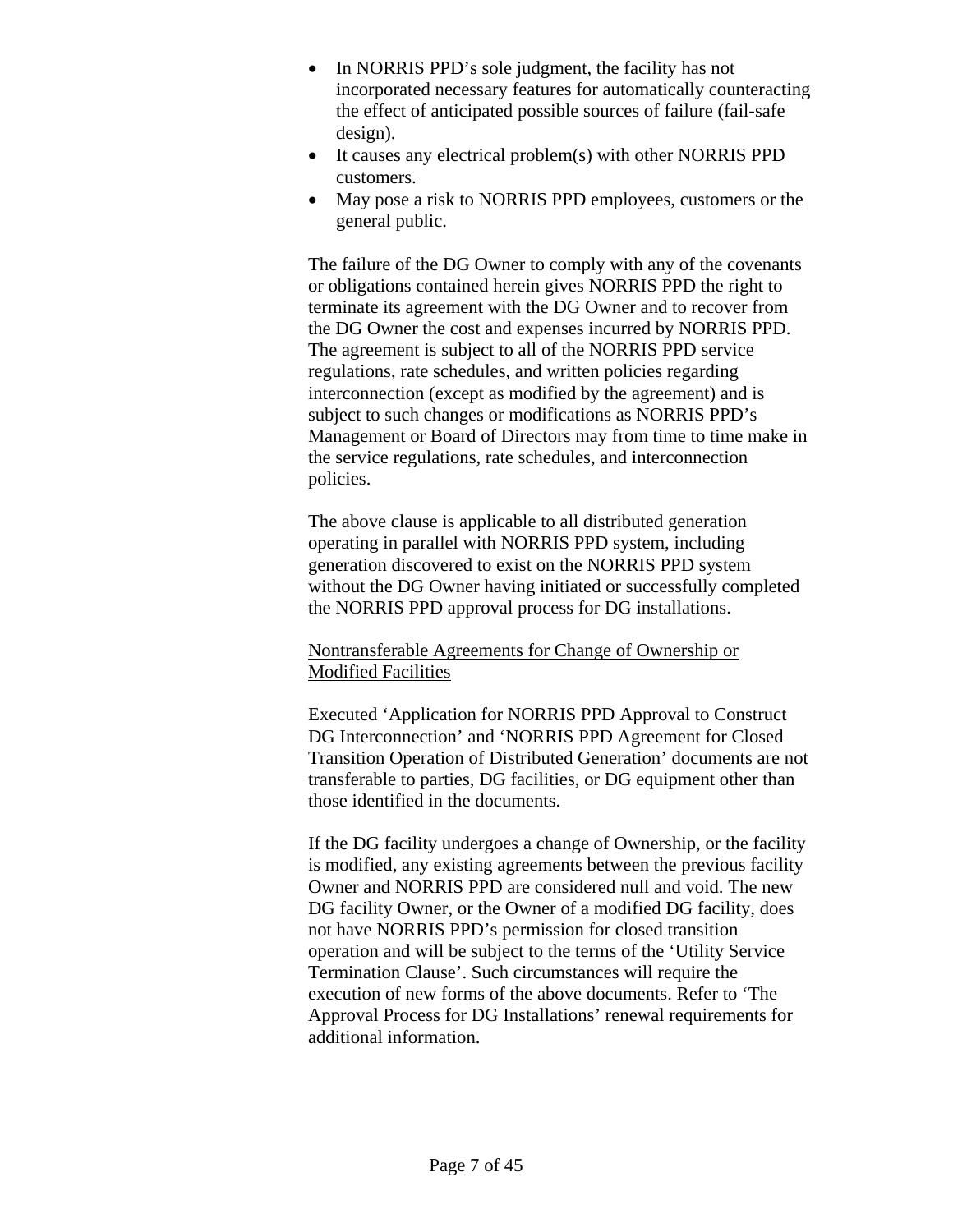#### Interconnection Expenses

NORRIS PPD's maintenance and operation procedures are based on a single source serving the electric distribution system. Interconnection of additional generation or other modifications to the electric system will necessitate modification to these procedures. Often, the introduction of DG to the utility system requires capital expenditures for additional utility equipment. The modified procedures and additional utility equipment increase utility costs without providing benefits to other utility customers. In such cases, the expenses for additional NORRIS PPD procedures, equipment, maintenance, labor, and other related costs that are over and above the expenses for a non-generating customer must be paid to NORRIS PPD by the Owner of the DG facility.

These reimbursable costs are separate from DG Owner obligations to purchase, install, and maintain NORRIS PPD required interconnection equipment installed at the DG facility, as well as the cost of professional engineering services and maintenance testing to satisfy NORRIS PPD requirements.

The following expense categories are examples of items reimbursable to NORRIS PPD:

- Meter installation, tests, maintenance, parts, and related labor.
- Meter reading and scheduling, billing.
- Telemetry installation, tests, maintenance, parts, and related labor.
- Operating expenses, including communication circuits.
- Study, analysis, and related expenses.
- NORRIS PPD assistance in securing regional regulatory authority acceptance of the DG facility.
- Modifications to the NORRIS PPD system including related material and labor.
- Protective device (NORRIS PPD owned) installation/equipment cost and related labor.
- NORRIS PPD costs for DG facility design review, equipment inspections, and witness testing.
- Programming costs to incorporate generation data into NORRIS PPD's energy management system.

Changes to the NORRIS PPD system or the addition of other DG facilities in the vicinity may require modifications to the existing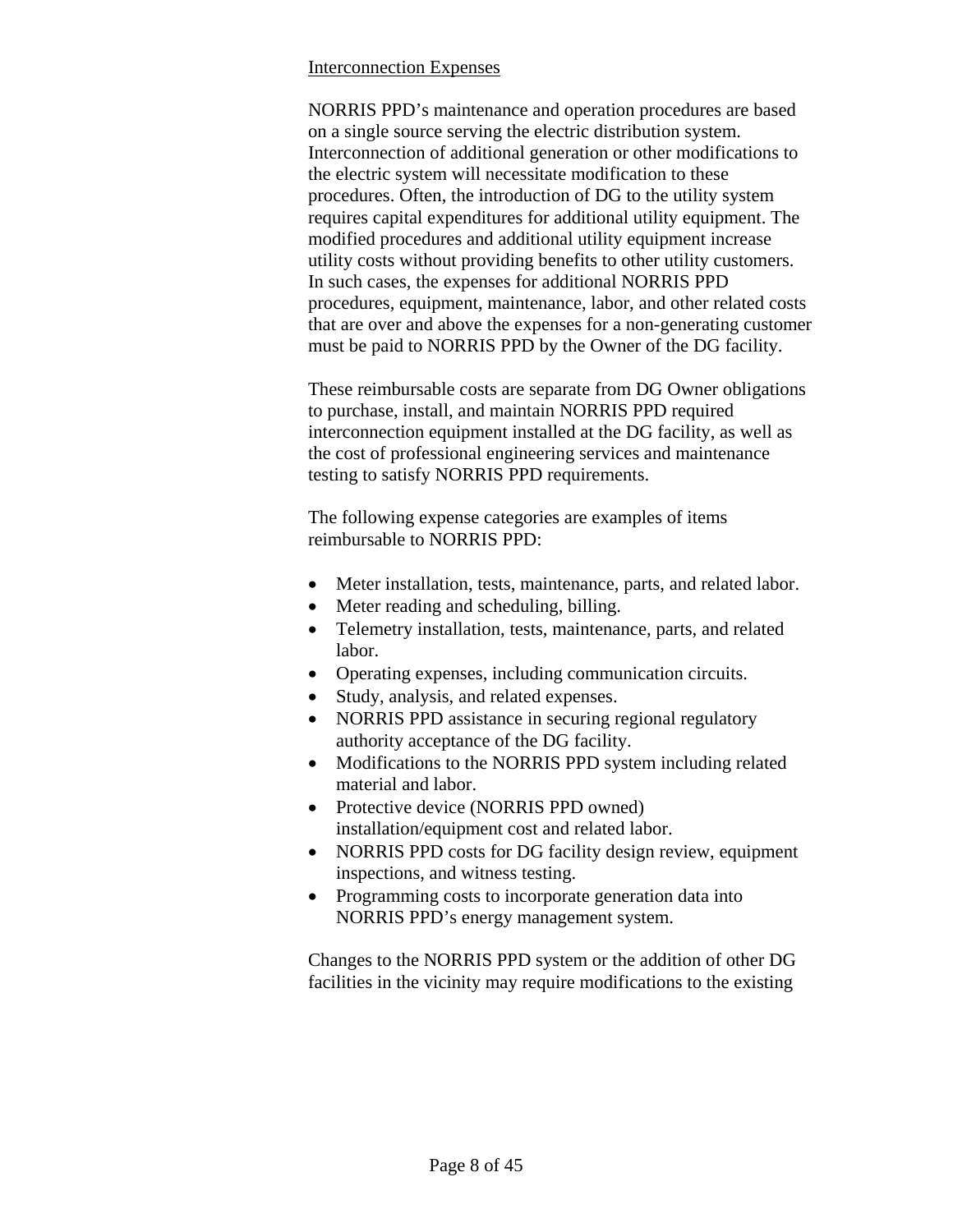DG facility interconnection. If such changes are required, the existing DG facility will be subject to future charges for these modifications.

Also, a DG installation results in increased utility maintenance costs in the event of an extended outage on the utility circuit serving the DG facility to safeguard NORRIS PPD repair crews. NORRIS PPD will isolate the DG facility from the NORRIS PPD system by opening the interconnection disconnect(s) before restoring service to the disabled circuit. NORRIS PPD will return to the DG facility and close the interconnection disconnect(s) after the utility circuit is restored. These additional steps are only required for facilities with interconnected generation, but potentially delay restoration of service to all customers of the utility circuit.

The DG facility Owner is also responsible for any ongoing monthly charges (such as telephone bills associated with DG facility-to-NORRIS PPD voice or data communications) incidental to operation of the DG facility.

#### Contact Information

For Class I 'Type A', some Class I 'Type B', and smaller Class II installations, NORRIS PPD requires daytime and nighttime phone numbers for emergency contact purposes. Minimal additional generation Owner contact information is required. The contact person(s) should contact the NORRIS PPD Call Center at Norfolk whenever the NORRIS PPD electric system has a service interruption affecting their generation equipment.

For larger Class II and Class III installations, NORRIS PPD requires a 24 hour/day, 365 day/year phone number for after hours and emergency contact purposes. The designated DG facility contact person(s) should have responsibility for and authority over operation of the generation and be able to provide information regarding facility events, equipment status, and relay target and alarm information upon NORRIS PPD's request. Also, the contact person(s) should notify NORRIS PPD whenever:

• Problems with generation equipment are detected that could result in misoperation of generation protection or other generation equipment.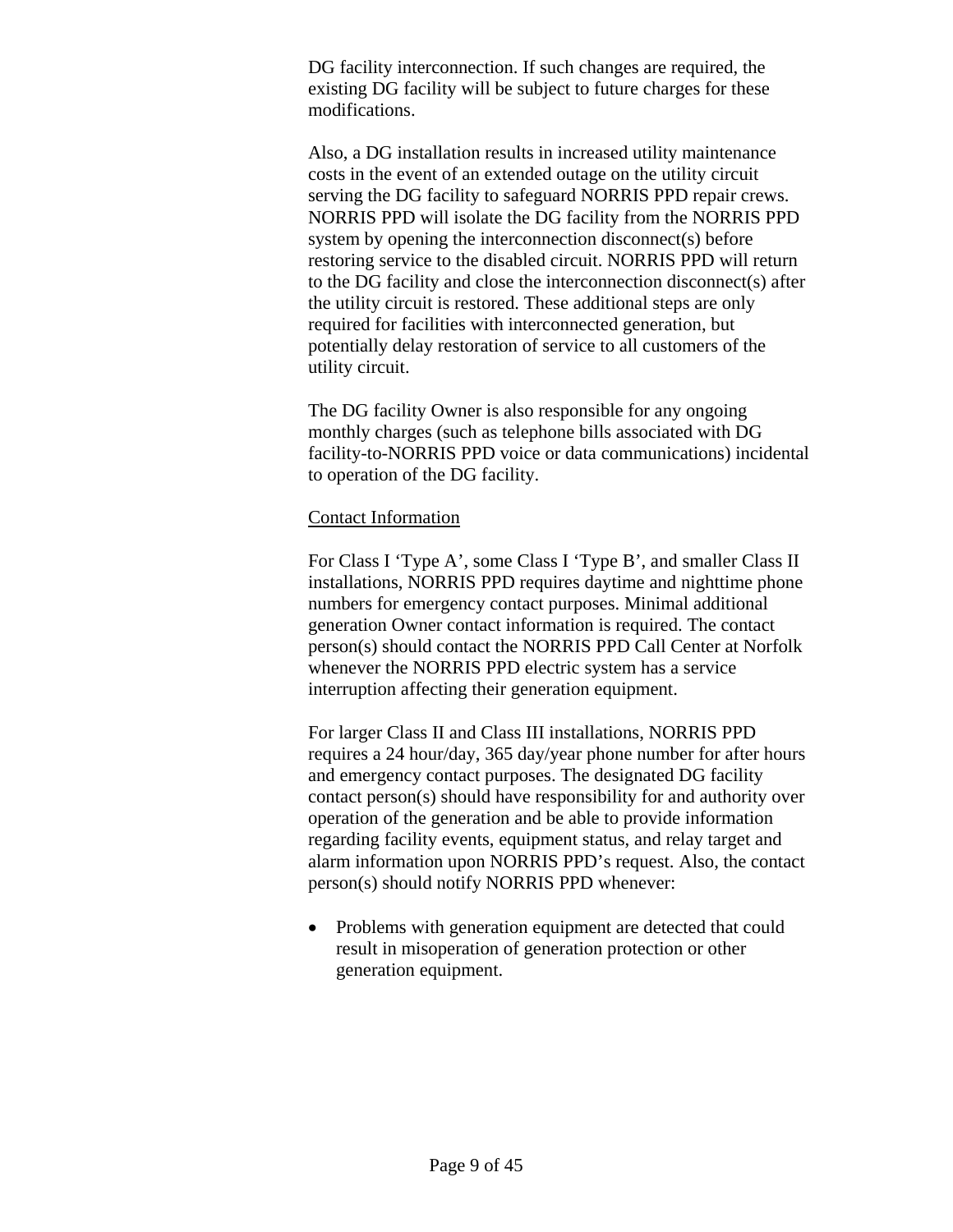- The generation has tripped off-line during parallel operation with the NORRIS PPD system.
- Generation equipment problems are believed to have resulted in an outage to a portion of the NORRIS PPD system.
- The DG facility intends to initiate abnormal switching to parallel the generation with the NORRIS PPD system.

Under certain circumstances, NORRIS PPD may determine additional contacts are required.

# **CLASSIFICATION OF THE DG INTERCONNECTION**

NORRIS PPD categorizes interconnected (parallel) generation into three general classifications. These are Class I, II, and III. The major factors to be considered in the determination of the interconnection class include the point of utility interconnection, the generator ratings, the generation type, and the number of generators interconnected on the electrical service. Classification of the facility is determined by NORRIS PPD, based upon DG facility application information provided by the facility Owner.

Class I interconnections includes induction generators, line commutated power converters, and any other generating equipment that must be energized by the utility system to operate (excluding microturbine type generation). The VAR requirements of any induction generator interconnected to the electric system must be supplied locally by the DG facility. NORRIS PPD may, at its option, charge the DG facility for VAR impacts on the electric system.

The DG facility Owner must purchase, install, and maintain the required protective equipment for Class I interconnections where the protective equipment integral to the generation unit does not meet NORRIS PPD requirements (see 'Protective Equipment' in this standard). The equipment requirements are dependent upon the 'type' of Class I interconnection. NORRIS PPD has two 'types' of Class I interconnection. The corresponding 'type' equipment requirements are as follows:

#### Class I 'Type A' Interconnections

This classification includes induction generators or generators with line commutated power converters rated 50 kW or below, single-phase or three-phase.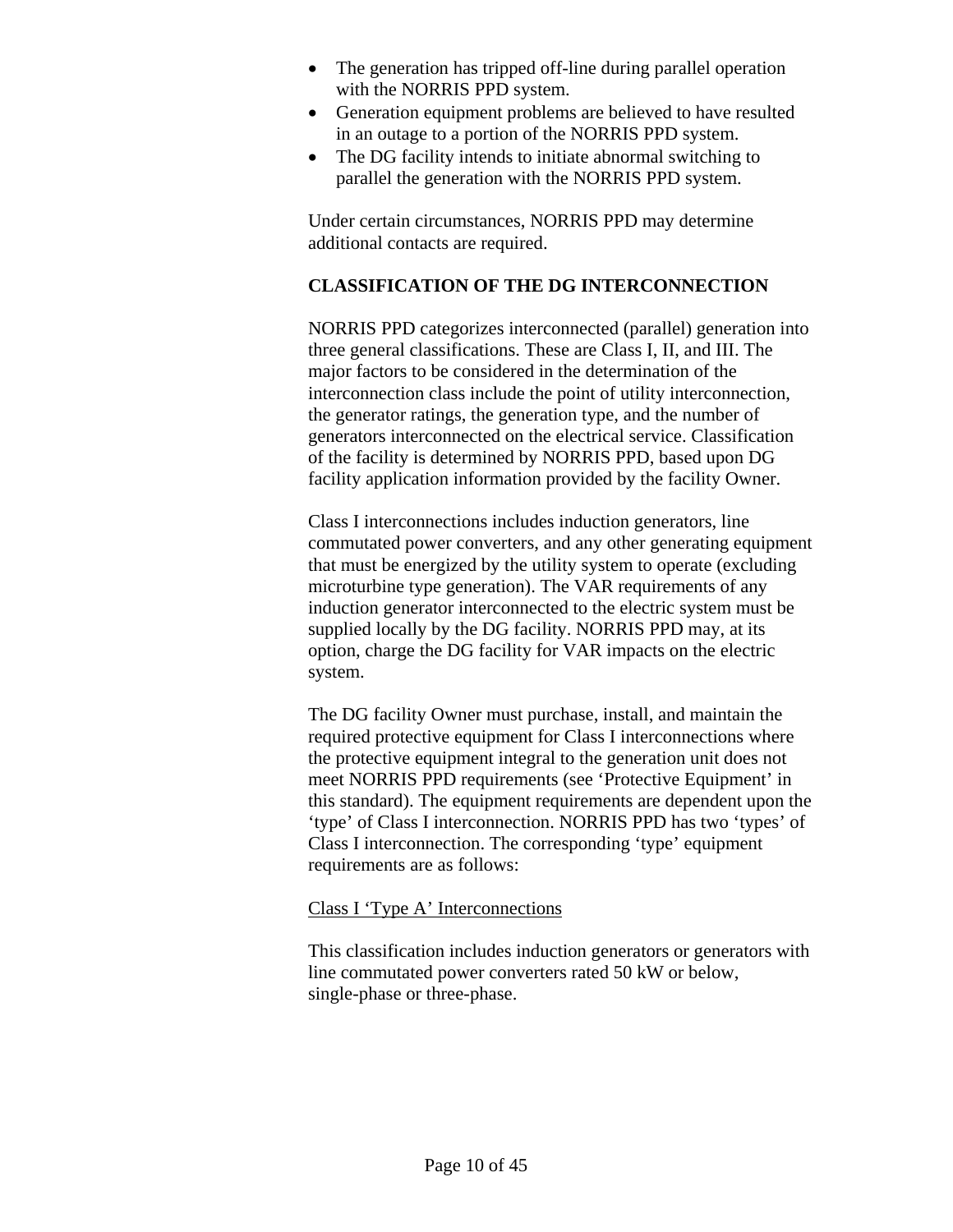NORRIS PPD requires a separate interconnection disconnect and may require an interconnection breaker for devices classified as Class IA. NORRIS PPD will determine requirements for protective functions/relaying on a site-specific or equipment-specific basis.

NOTE: Should NORRIS PPD operate (open) the interconnection disconnect during a circuit outage, the opening of this disconnect should not affect the generator, as the utility source is required for generator operation.

# Class I 'Type B' Interconnections

Consist of all other induction generators or generators with line commutated power converters rated greater than 50 kW, except those determined to require a Class II interconnection, and any other generating equipment that must be energized by the utility system to operate (excluding microturbine type generation). The DG Owner must furnish VARS equal to a minimum of 93% of the estimated reactive requirement of the generator installation.

NORRIS PPD will determine requirements for protective functions/relaying on a site-specific basis. An interconnection disconnect and an interconnection breaker is required.

# Class II

Class II interconnections include generation equipment that operates independent of the utility, with rated capacity at or below 5 MW, and is interconnected to the utility at or below 15,000 volts.

Interconnections with synchronous generators or generators with self-commutating power converters are typically defined as Class II interconnections. Class II interconnections also typically apply to the interconnection of direct energy converters, most inverters, induction generators with an adequate local VAR supply, and all microturbines (whether capable of operation independent of the utility or not).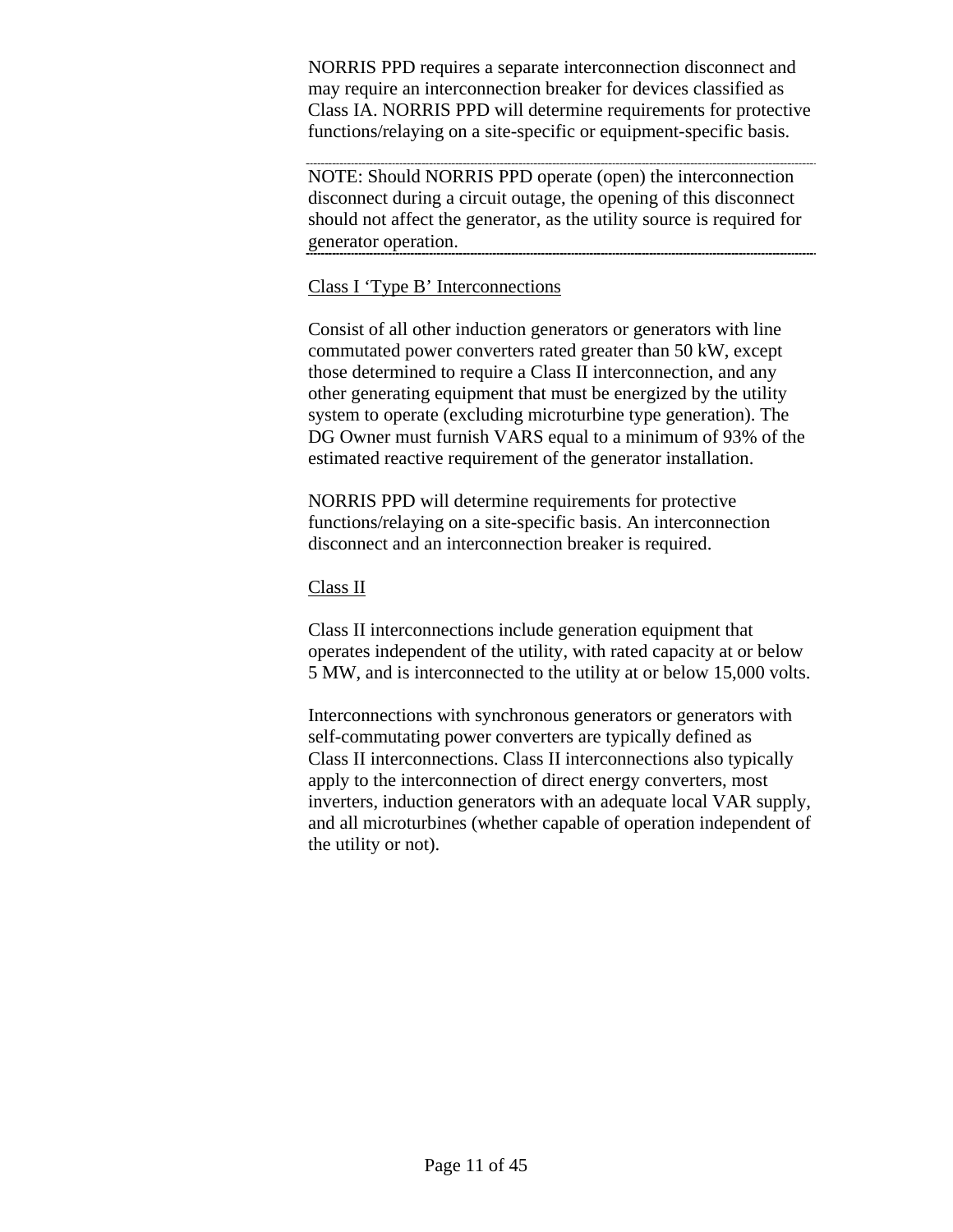The DG facility Owner must purchase, install, and maintain the required protective equipment (see 'Protective Equipment' in this standard) for all Class II interconnections. This equipment includes:

- A visible interconnection disconnect at each interconnection point.
- An interconnection breaker for each interconnection point.
- Protective functions/relaying in accordance with NORRIS PPD requirements.

NORRIS PPD may waive the interconnection breaker and protective relaying requirements for 'momentary' closed transition interconnections—refer to the 'Duration of Parallel Operation' section of this standard to determine if the load transfer equipment meets the 'momentary' classification.

# Class III

Class III interconnections are for any interconnection in excess of 15,000 volts or for generation with a capacity in excess of 5 MW. NORRIS PPD will evaluate and specify the requirements for Class III interconnections on a site-specific basis. Class Ill interconnections may require, as a minimum, all requirements for a Class II interconnection. Class Ill facilities will often require an interconnection directly into the NORRIS PPD transmission system; see the NORRIS PPD document **'**Facilities Connection Requirements' for additional requirements.

# Interconnection Point

The interconnection point of NORRIS PPD to any DG facility is the point at which the NORRIS PPD system connects to devices, conductors, or equipment of the DG facility, as determined by NORRIS PPD. This point will normally be the 'point of common coupling' as defined in 'IEEE Recommended Practices and Requirements for Harmonic Control in Electric Power Systems,' IEEE Standard 519. The service entrance voltage is typically defined by the voltage at this point.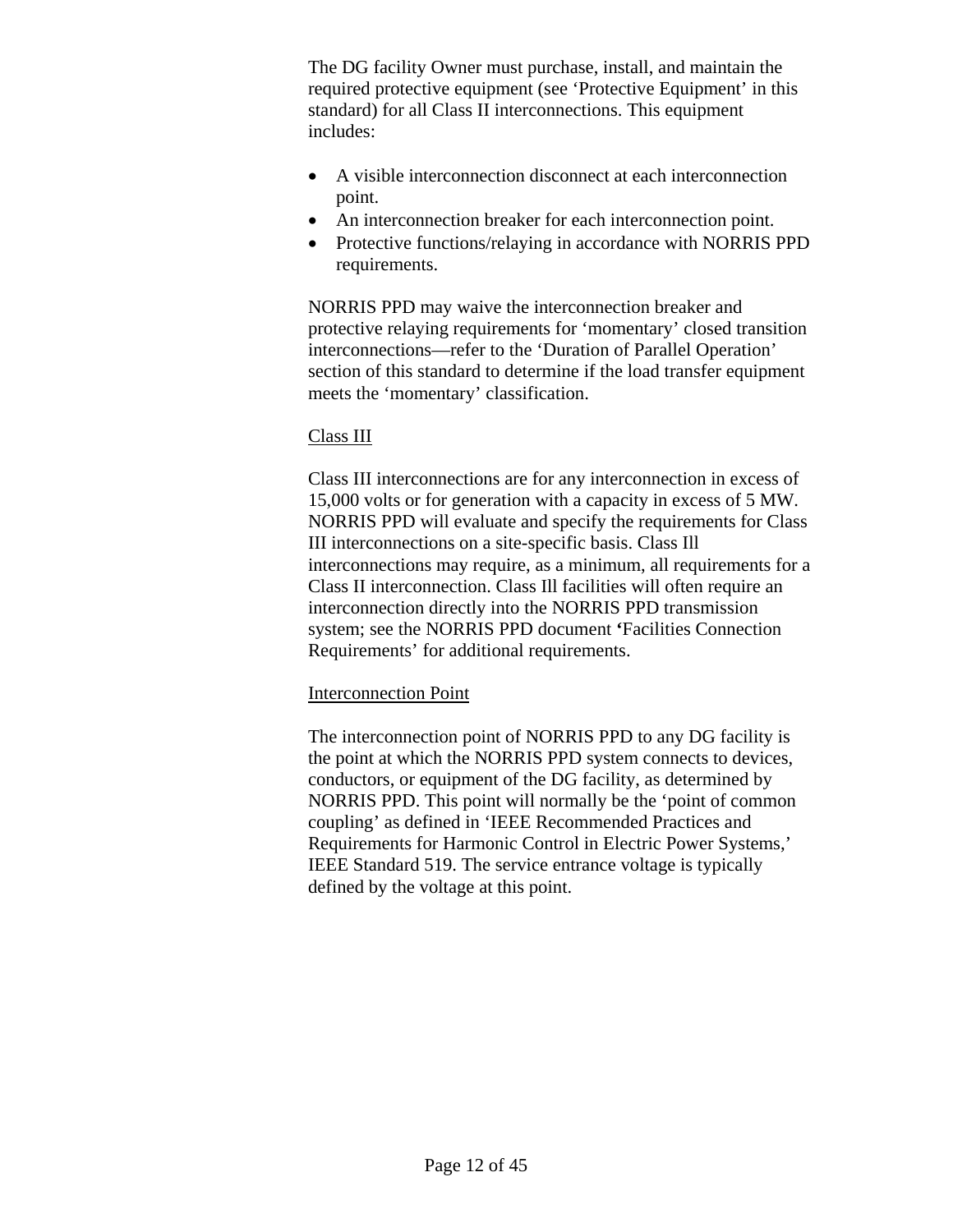NOTE: DG facilities may not be able to meet NORRIS PPD DG requirements if the generation is interconnected at points in the DG facility system other than the service entrance. The DG facility Owner must verify the interconnection point with NORRIS PPD during the design stage.

# Duration of Parallel Operation

The amount of time electric generation will operate in parallel (or 'closed transition') with the utility system will help determine the NORRIS PPD requirements for the DG facility. For the purpose of this standard, closed transition operation is either momentary or sustained. Momentary closed transition–used only for synchronized closed transition transfer of DG facility load from one source to another source–Sustained Closed Transition interconnects the two power systems to remain interconnected indefinitely, as long as synchronous operation is maintained.

| <b>TYPE OF CLOSED</b><br><b>TRANSITION</b><br><b>OPERATION</b> | <b>DURATION OF</b><br><b>PARALLEL</b><br><b>OPERATION</b> | <b>NORRIS PPD</b><br><b>REQUIREMENTS</b><br><b>FOR THE</b><br><b>DG FACILITY</b>                    |
|----------------------------------------------------------------|-----------------------------------------------------------|-----------------------------------------------------------------------------------------------------|
| Momentary*                                                     | < 100 milliseconds                                        | Synchronism check on<br>transfers interconnection<br>disconnect.                                    |
| Sustained                                                      | > 100 milliseconds                                        | All NORRIS PPD DG<br>Standard requirements<br>and additional<br>requirements, as<br>determined by * |

\*Determination as to whether the DG equipment to be installed is the 'momentary' type above or not will be made by NORRIS PPD. A DG facility design proposal using a 'closed transition transfer switch' may be approved as 'momentary.' DG transfer equipment approved as 'momentary' must be designed, manufactured, and listed for use as 'momentary' transfer equipment, and is not designed for 'sustained' parallel operation. DG transfer equipment which meets the 'momentary' requirements above, but which relies on programmable electronic control means, and is capable of being re-programmed or otherwise altered to be capable of 'sustained' parallel operation, will be considered 'sustained' type. Note 'momentary' type of operation is still closed transition operation, and as such is not approved for applications involving network service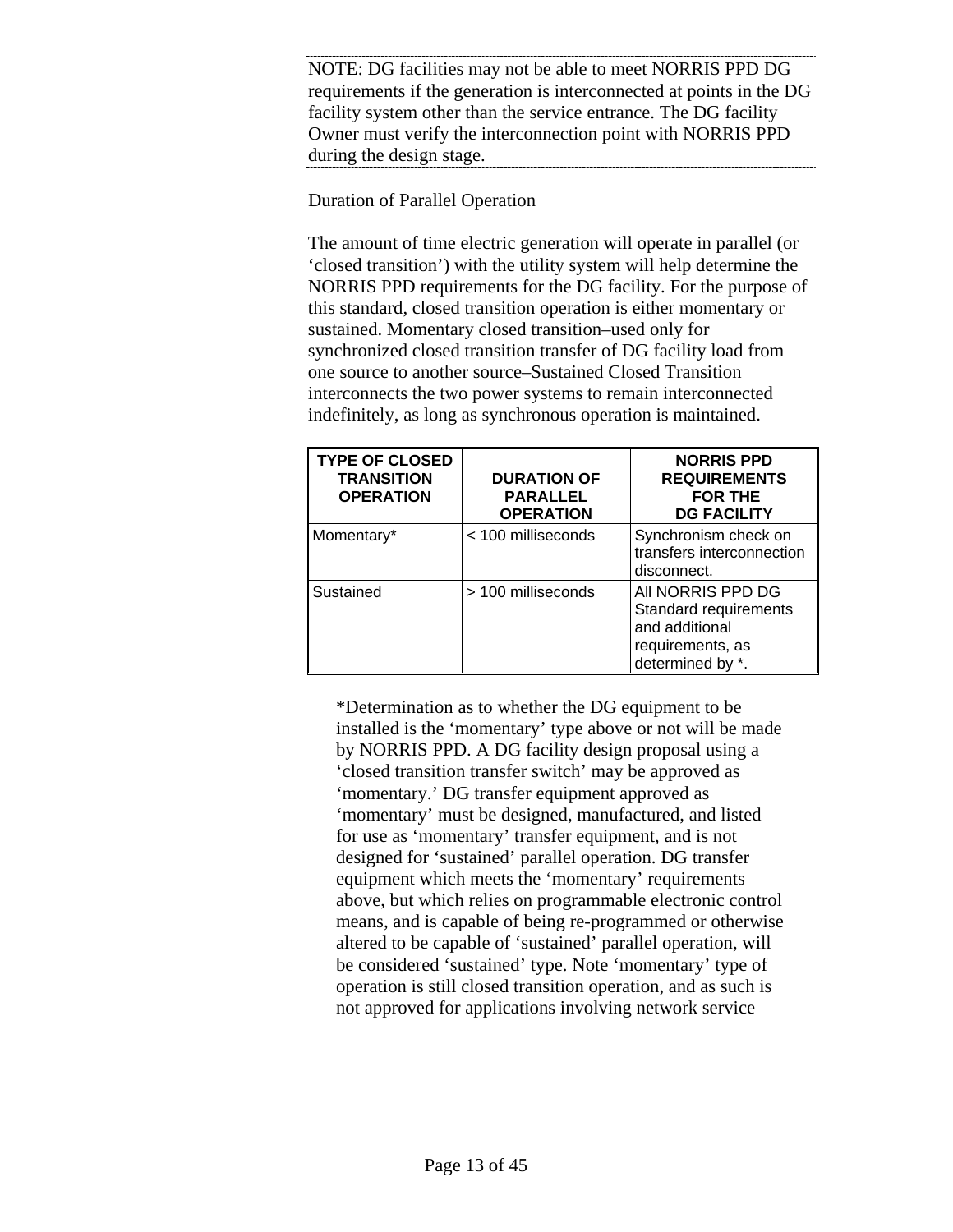(see 'System Issues, Network Service' in this standard). Automated switchgear capable of closed transition operations via programming or logic changes must meet the protective requirements and stipulations for sustained interconnections.

The 'momentary' interconnection, or closed transition transfer, can result in a large load suddenly being applied to the DG facility generation. This 'step-loading' can result in frequency and voltage disturbances that may be unacceptable to the DG facility load—the generator should be properly sized and selected to help prevent such power quality problems

#### Power Transfer

• Determination of kW Levels

All parallel operation power levels are measured on a per service/ per NORRIS PPD circuit basis, with adjustment for power factor.

Parallel operation power levels are calculated based on the maximum generation scenario: all available DG facility generation (including possible future generation) operating in parallel with the NORRIS PPD system.

Should a facility increase generation capacity or begin to export power in the future, a new 'Agreement for Closed Transition Operation' must be reached with NORRIS PPD see 'The Approval Process for DG Installations' or 'Renewals for Modified DG Equipment or Facilities' sections.

Once power levels are determined and approved by NORRIS PPD for a DG facility, the facility will be restricted from operation outside the established power transfer boundaries.

#### Import-Only, Import/Export or Export-Only

Power transfers between a DG facility and a utility can be import, export, or a combination of these types. 'Import' is the typical power transfer from utility to a customer (a customer 'imports' power from the utility). 'Export' is power transfer from a DG facility to utility (the facility 'exports' to the utility). The majority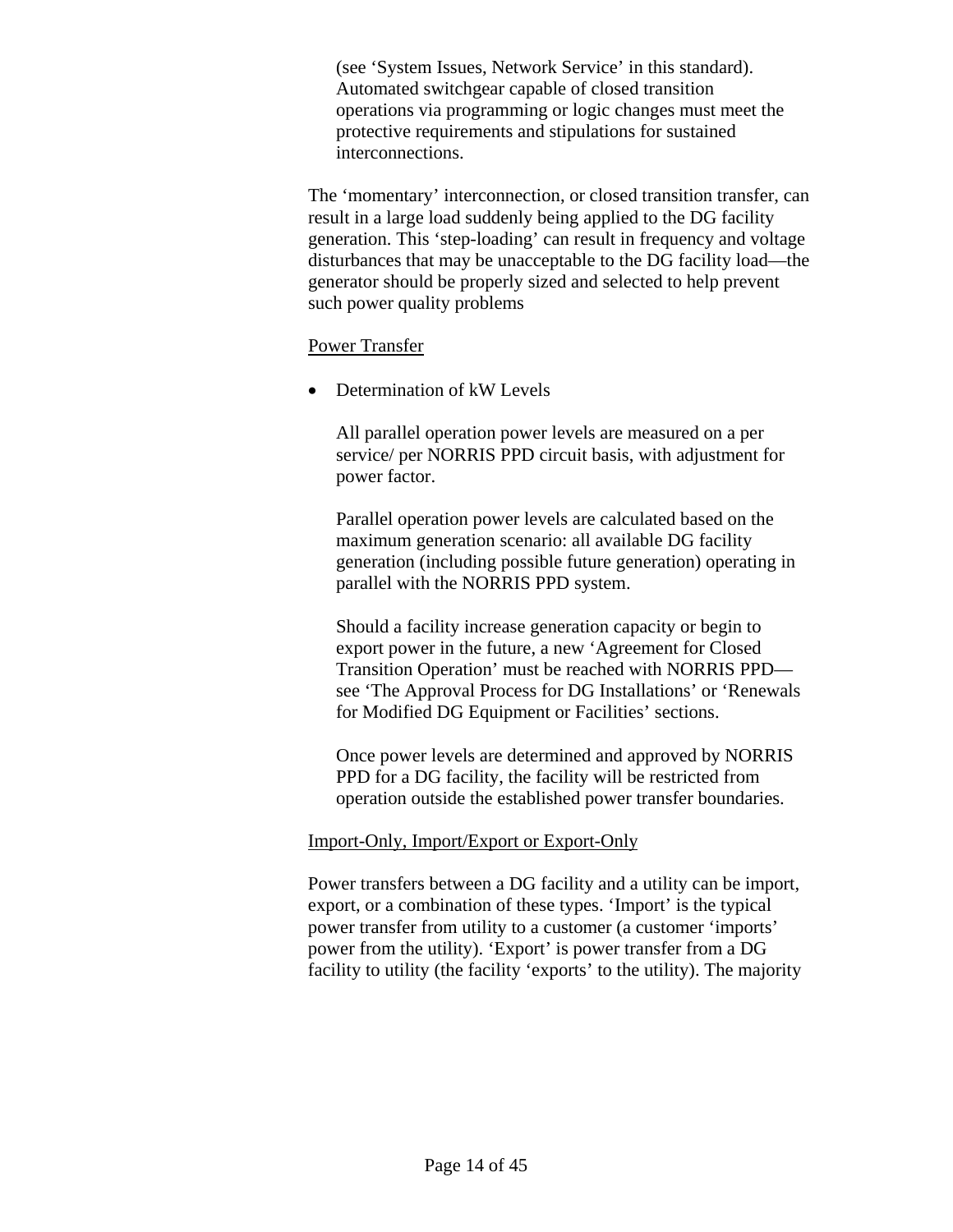of the utility/customer interconnections are import only, where there is no on-site generation or only open-transition load transfer to a generator. 'Import/export' arrangements are typical of parallel-capable generation facilities with on-site generation that may exceed the load requirements of that facility.

Examples of import/export arrangements include wind or solar power generation for residences. This type of arrangement will import power during heavy load periods when the on-site generation is unable to supply all the power requirements. During lightly loaded or no-load periods, portion of the on-site generation not used by the facility will be exported to the utility.

The DG Owner and NORRIS PPD must come to an understanding on the issue of whether the DG facility is to be used for import-only, import/export, or export-only power transfers with NORRIS PPD. The type of power exchange intended to occur between the DG facility and NORRIS PPD will determine the protection and metering requirements for the facility.

# **THE DETAILED APPROVAL PROCESS FOR DG INSTALLATIONS**

This section clarifies the process for connecting Class I, Class II, and/or Class Ill generators to the NORRIS PPD electric system.

#### Description of NORRIS PPD Forms

NORRIS PPD uses several forms to facilitate the application process for Distributed Generation Interconnection between an Owner and the Utility. The various forms are listed below with a short description. A copy of each is included in a later section of this standard.

• Application for NORRIS PPD Approval to Construct Distributed Generation (DG) Interconnection

This is the form to be used by an Owner to notify NORRIS PPD of the desire to install generation that will operate in closed transition with the electric system. The Owner uses this form to transmit information about the intended installation.

Upon written NORRIS PPD approval of the application, NORRIS PPD and Owner will be deemed to have entered into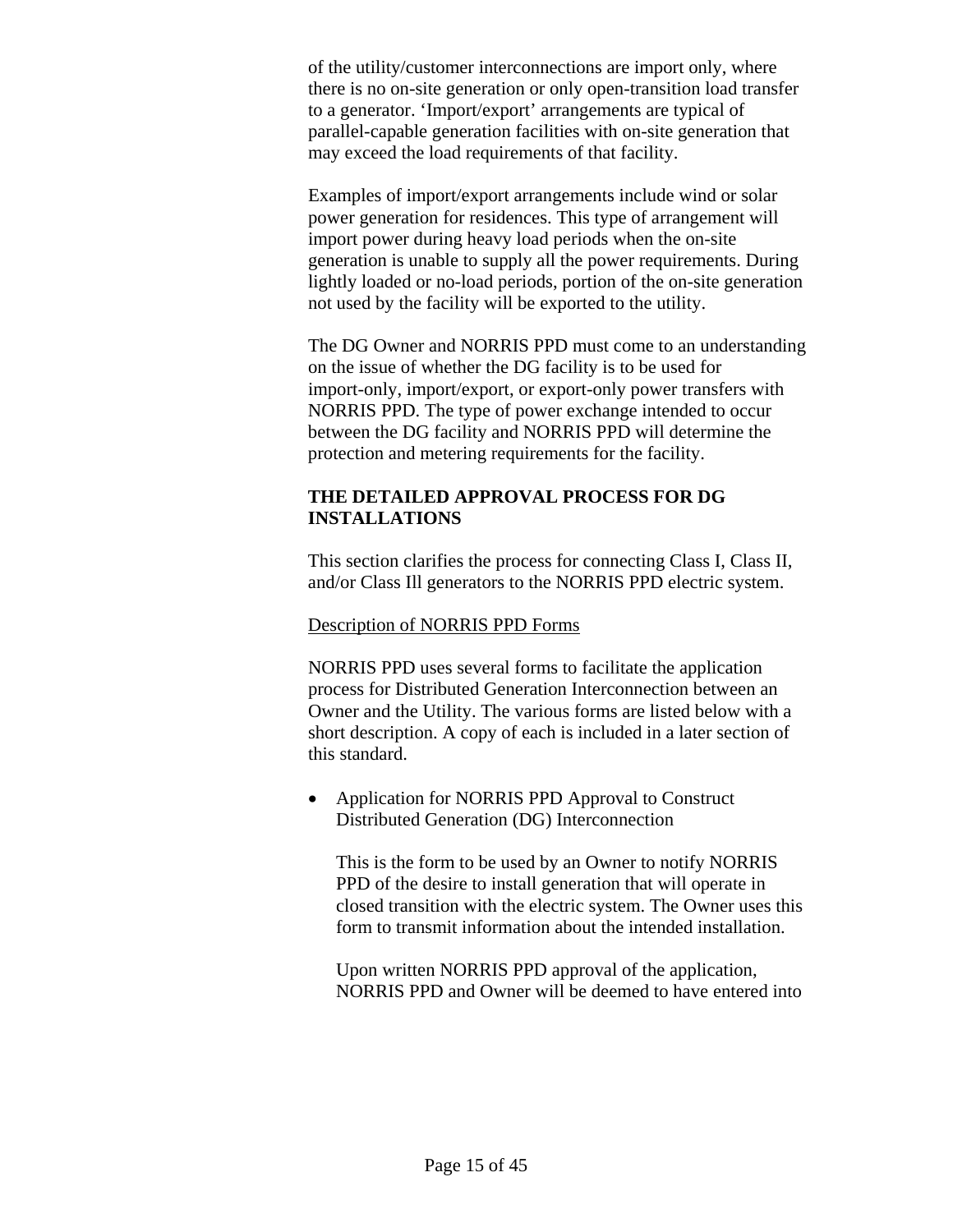a temporary agreement relating to the DG interconnection, which will remain in effect until revoked by NORRIS PPD or until construction of the new interconnection is complete and the facilities are placed in service under the terms of the NORRIS PPD Agreement for Closed Transition Operation of Distributed Generation (see description below).

• NORRIS PPD Agreement for Closed Transition Operation of Distributed Generation

This agreement outlines the specifics of the physical interconnection between the facilities of NORRIS PPD and the DG Operator and any financial and facility requirements of each of the parties.

This is a long-term contractual arrangement required for the duration of the interconnection's existence.

#### Application Process for New Installations

NORRIS PPD utilizes a two-step approval process for any DG that will operate in parallel with the NORRIS PPD electric system. The DG Owner must obtain two authorizations from NORRIS PPD prior to beginning operation of the generation equipment:

- NORRIS PPD Approval to Construct DG Interconnection
- An Approved NORRIS PPD Agreement for Closed Transition Operation of Distributed Generation

For the DG Owner, or their representative, the following steps are involved in the DG approval process for new installations (for 'accredited' generation facilities additional steps are required for such facilities and are not addressed below):

# **1. Contact your NORRIS PPD Account Executive**

Discuss with your representative the proposed generation installation and application process. Obtain current copies of the NORRIS PPD DG Standard, applicable rate schedules, and the 'NORRIS PPD Agreement for Closed Transition Operation of Distributed Generation' and review the documents. Become familiar with all requirements including: submittal requirements, protective equipment (including relay)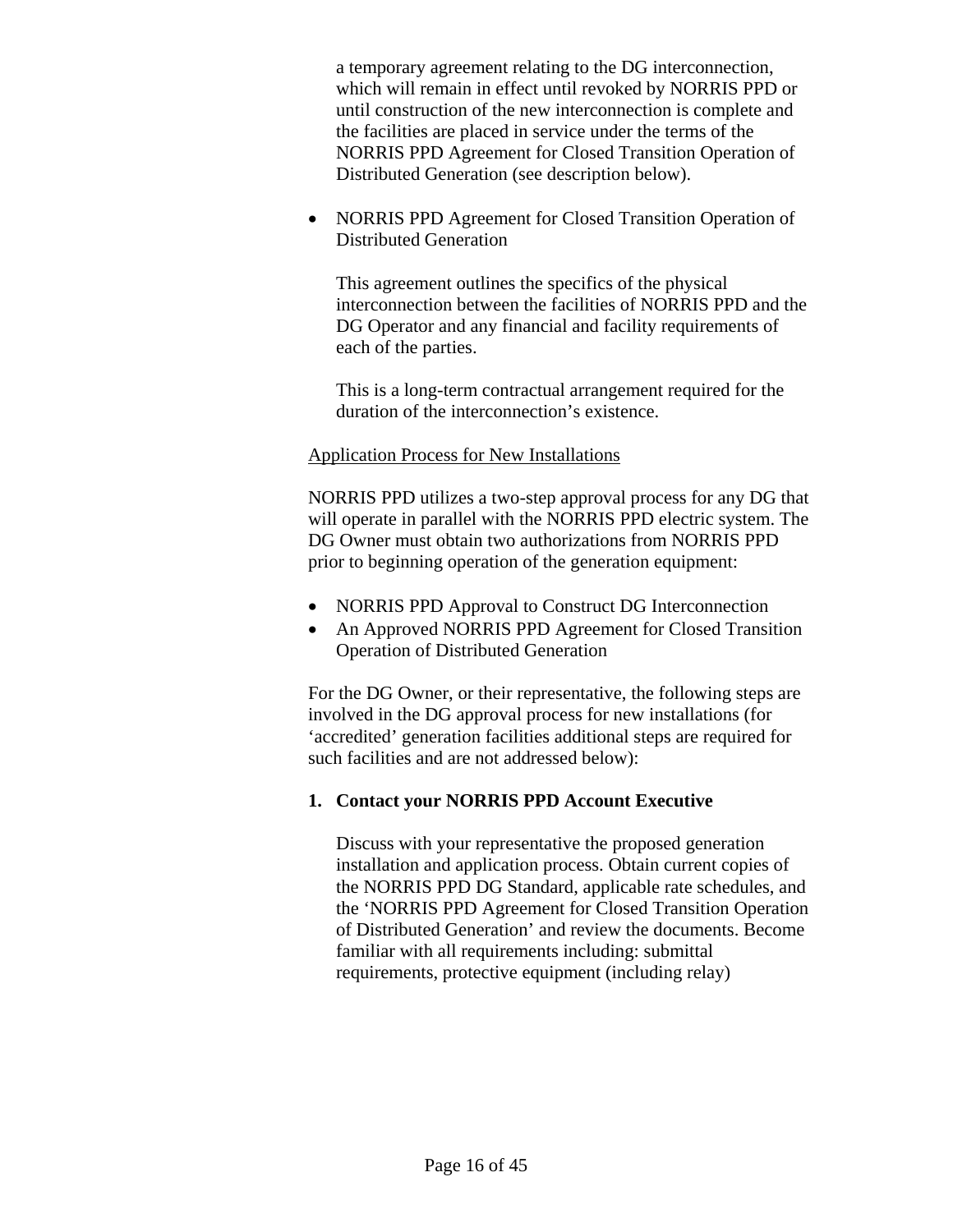requirements, metering and/or telemetry requirements (typical of Class II and Ill).

#### **2. Submit 'Application for NORRIS PPD Approval to Construct DG Interconnection'**

Assemble all DG equipment information, installation drawings, and other information. Professional Electrical Engineer certification is required on submittals. The engineer must have a valid license for the state where the project is being constructed. Complete and sign an 'Application for NORRIS PPD Approval to Construct DG Interconnection' and submit the application with all material assembled.

# **3. NORRIS PPD Classification of Facility and Determination of Interconnection Study Requirements**

Classification of the facility will be determined by NORRIS PPD, based upon DG facility application information provided by the facility Owner and determine if any additional materials are required to complete its review.

NORRIS PPD will provide a determination of Interconnection Study requirements. Typically all 'accredited' generation applications and Class III interconnections (as well as many Class I or Class II applications) will require the applicant to enter into an Interconnection Study Agreement. Interconnection Study Agreements will address issues of reimbursement of NORRIS PPD by the DG applicant (see 'Requirements for Closed Transition Operation, Interconnection Expenses').

This study will determine the DG impact on the NORRIS PPD system. The Interconnection Study addresses items such as protective equipment requirements, equipment ownership, additional right-of-way acquisitions, preliminary cost estimates and schedules to construct/modify the NORRIS PPD system, and impacts introduced by the proposed generation on system operating conditions (voltage regulation, harmonics, ampacity, increase in short circuit currents, system stability, line losses).

# **4. NORRIS PPD Completes Interconnection Impact Studies**

If further NORRIS PPD studies are required (typical of larger installations), the approval process is delayed at this point until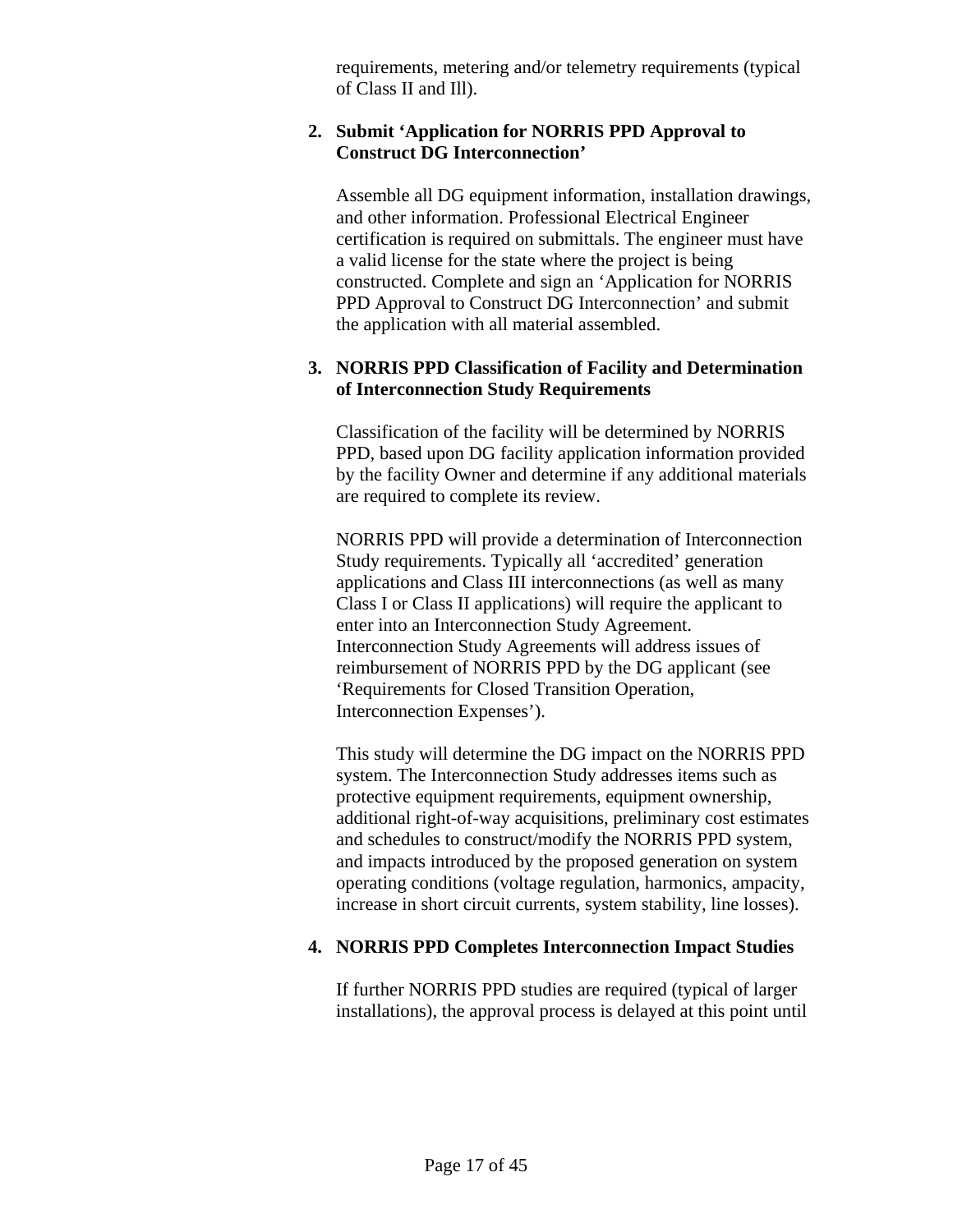the completion of the study phase. Study results will address issues of reimbursement of NORRIS PPD by the DG applicant (see 'Requirements for Closed Transition Operation, Interconnection Expenses').

Note such studies, if required, may require months for completion, and will require execution of study agreements between the applicant and NORRIS PPD.

If further NORRIS PPD studies are not required, protective equipment, metering, and other requirements may be finalized—the process continues below.

# **5. Obtain an Approved 'Application for Distributed Generation Interconnection' from NORRIS PPD**

Upon written NORRIS PPD approval of the application, NORRIS PPD and Owner will be deemed to have entered into a temporary agreement relating to the DG interconnection, which will remain in effect until revoked by NORRIS PPD or until construction of the new interconnection is complete and the facilities are placed in service under the terms of the NORRIS PPD Agreement for Closed Transition Operation of Distributed Generation (see description below).

# **6. Complete Construction of the DG Facility**

Release orders for and/or purchase of, any switchgear or DG equipment to be purchased for the installation. Complete construction of the DG facility. Complete any required preoperational tests.

# **7. NORRIS PPD Witness Test**

Notify all parties and NORRIS PPD that facility is ready for parallel witness test and arrange date and time.

At the required NORRIS PPD 'Witness Test,' perform/demonstrate tests outlined in the 'NORRIS PPD Agreement for Closed Transition Operation of Distributed Generation.'

Complete the performance/demonstration tests successfully with NORRIS PPD representatives present.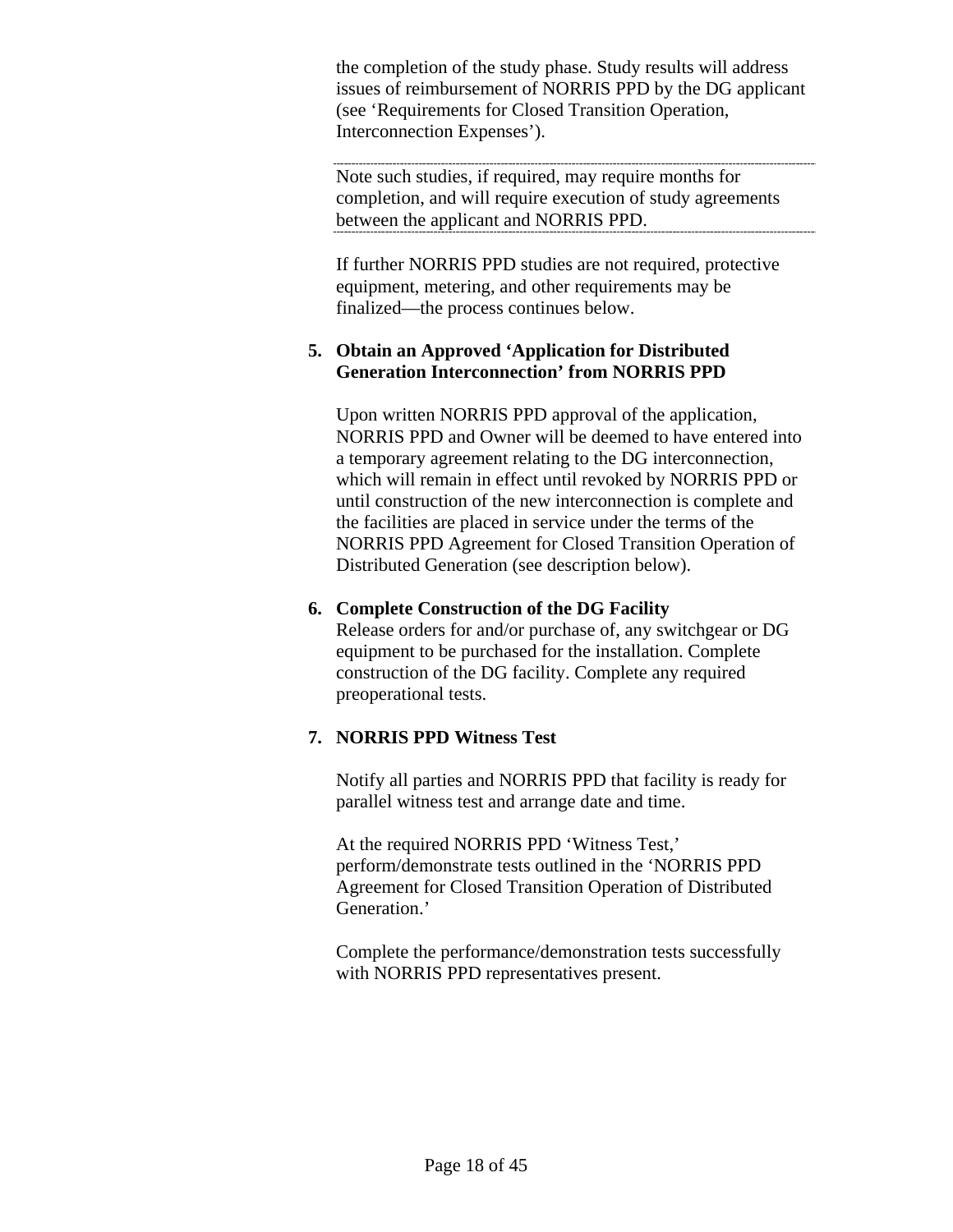#### **8. Submit Final Documentation**

Submit copies of the final protective device settings and final one-line/power riser diagram to NORRIS PPD (PE stamp normally required).

#### **9. Execute 'NORRIS PPD Agreement for Closed Transition Operation of Distributed Generation'**

Execute 'NORRIS PPD Agreement for Closed Transition Operation of Distributed Generation' and reimburse NORRIS PPD for any unpaid interconnection expenses.

#### DG Installation Renewals

Renewals are required for expired 'Application For NORRIS PPD Approval To Construct Distributed Generation (DG) Interconnection' certificates, for modified DG facilities, and for new DG facility Owners as follows.

• Simple Renewal

If no modifications have been made to the DG equipment or facility electric service entrance, and the facility has not had a change of ownership or control, contact NORRIS PPD, and:

- Obtain current copies of the NORRIS PPD DG Standard, Applicable Rate Schedules, and the 'NORRIS PPD Agreement for Closed Transition Operation of Distributed Generation' and review the documents to become familiar with all requirements.
- Submit documentation (with PE seal) of required periodic tests; see 'Requirements for Closed Transition Operation, Periodic Testing' in this standard.
- Be prepared to perform a NORRIS PPD Witness Test as outlined in the 'NORRIS PPD Agreement for Closed Transition Operation of Distributed Generation.'
- Be aware NORRIS PPD may require the existing DG equipment or facility be modified to meet the requirements of the latest DG Standard.

Upon meeting all NORRIS PPD requirements, NORRIS PPD will forward a new 'Application For NORRIS PPD Approval To Construct Distributed Generation (DG) Interconnection'. When it is received, it must be permanently posted as required.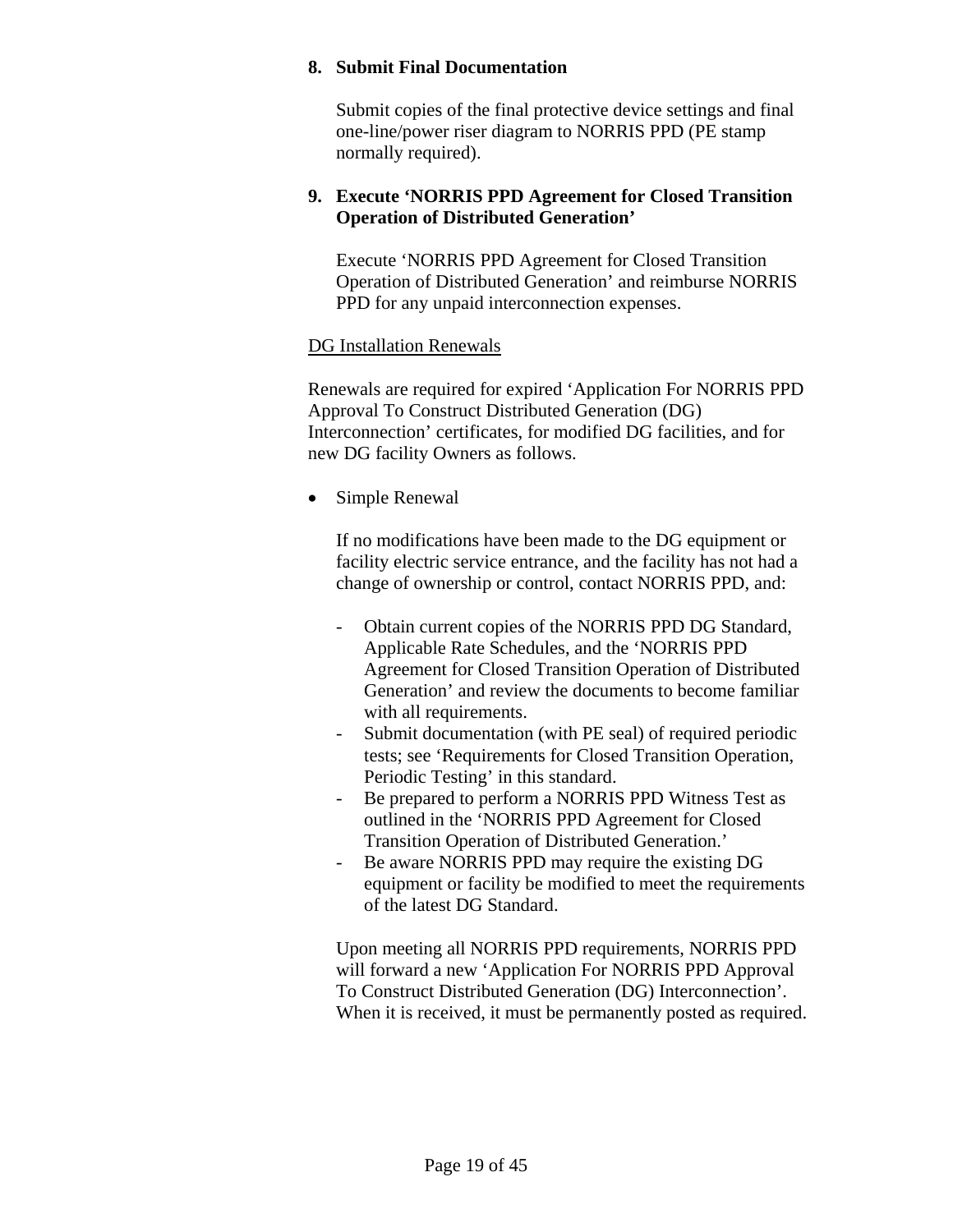• Renewals for Modified DG Equipment, Facilities, or New DG **Owners** 

If the facility electric service or DG equipment has been or will be modified, or if the facility will undergo a change of ownership or control, NORRIS PPD should be contacted at the earliest possible date. This will allow a joint review of the facility to determine what revisions, if any, will be required to allow the DG to continue operation.

If the facility electric service or DG equipment will be or has been modified, it will be necessary for NORRIS PPD to review all modifications for compliance with current NORRIS PPD requirements. For minor modifications, NORRIS PPD will evaluate the impact of the modifications against NORRIS PPD DG requirements. If the modifications involve expansion of the existing DG capacity or major modifications to the facility electric service or DG equipment, NORRIS PPD will evaluate the changes in a similar manner to the approach taken for 'New Installations' above.

If the facility or DG equipment has or will undergo a change of ownership or control, but has not and will not be modified, the new facility Owner must apply for an 'NORRIS PPD Agreement for Closed Transition Operation of Distributed Generation.' This will require the new Owner to complete the following items:

- Obtain current copies of the NORRIS PPD DG Standard, applicable rate schedules, and the 'NORRIS PPD Agreement for Closed Transition Operation of Distributed Generation' and review the documents to become familiar with all requirements.
- Have NORRIS PPD verify the previous classification of the DG equipment as defined in the DG Standard (Class I, II, or Ill, import only or export, kW level) and any existing operating restrictions, by examination of previous approvals/records.
- Verify with NORRIS PPD the existing installation and classification, any submittal and periodic testing requirements and PE certification. Submit documentation (with PE seal) of required periodic tests. Periodic tests are discussed in the section 'Requirements for Closed Transition Operation, Periodic Testing' in this standard.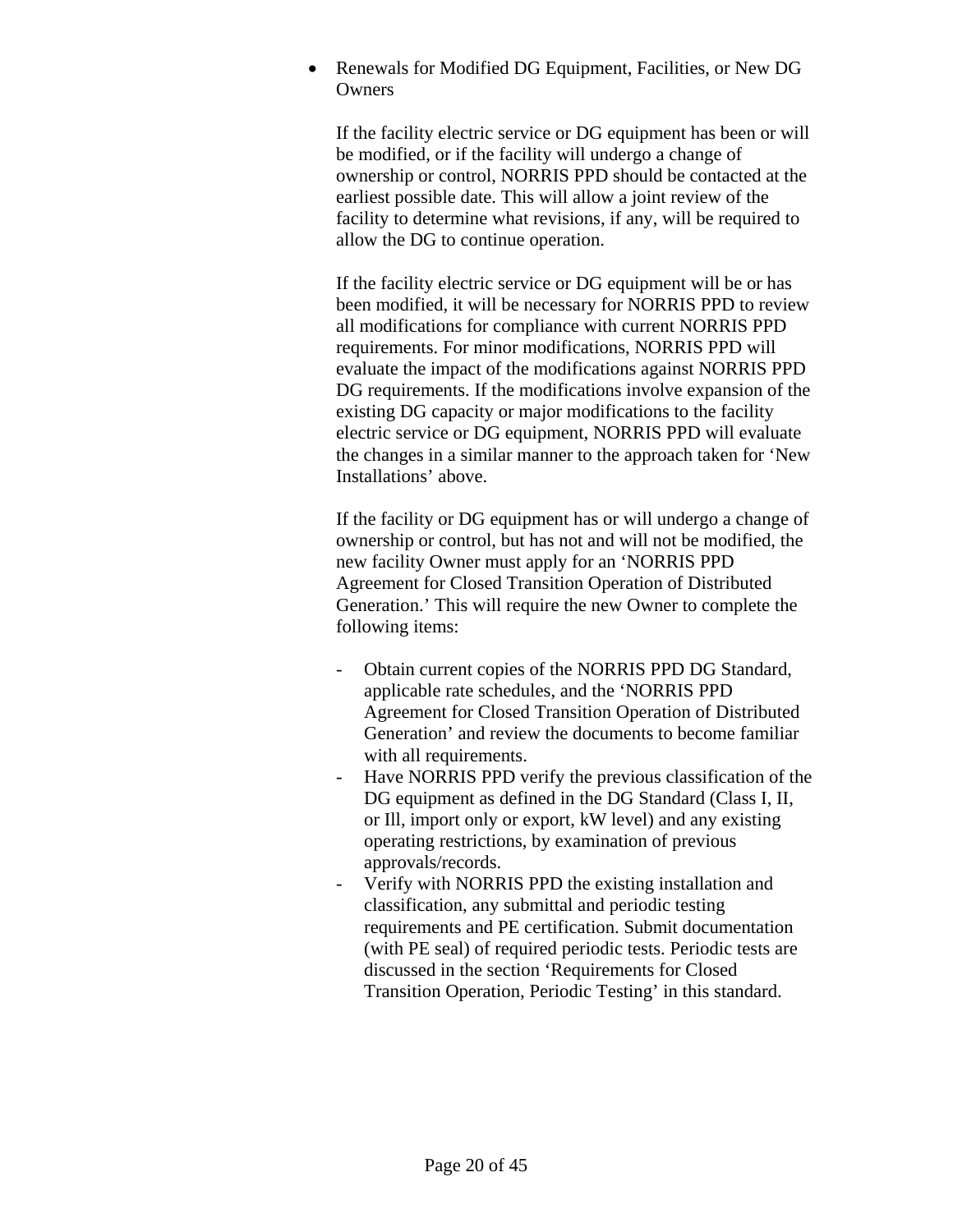- Supply any additional materials or respond to any questions regarding the installation as requested by NORRIS PPD.
- Verify DG facility protection equipment matches facility and NORRIS PPD records, and such records are in the possession of the new Owner.
- Be aware NORRIS PPD may require a Witness Test as outlined in the 'NORRIS PPD Agreement for Closed Transition Operation of Distributed Generation'.
- Be aware NORRIS PPD may require the existing DG equipment or facility be modified to meet the requirements of the current DG Standard.

Upon meeting all NORRIS PPD requirements, NORRIS PPD will forward to the DG Owner a new 'NORRIS PPD Agreement for Closed Transition Operation of Distributed Generation'.

# **TECHNICAL REQUIREMENTS**

#### **Overview**

• Adverse Effect

The utility-DG interconnection must not adversely affect the utility's other customers. Possible adverse effects to other utility customers include (but are not limited to):

- Reduction in quality of electric service.
- Higher cost of electricity.
- Expenditure of NORRIS PPD capital for interconnection without benefit to other customers.
- Interconnection Hazards

Proper operation of two independent power sources such as the utility source and a no utility generation source in closed transition results in a parallel operation of the two systems. The electrical attributes of both systems must be identical prior to and during the period of parallel operation. Any attempt to interconnect the two power systems while they do not share identical attributes will result in problems ranging from tripping of the circuit breaker at the interconnection point to severe equipment damage and hazardous conditions for personnel on both sides of the interconnection.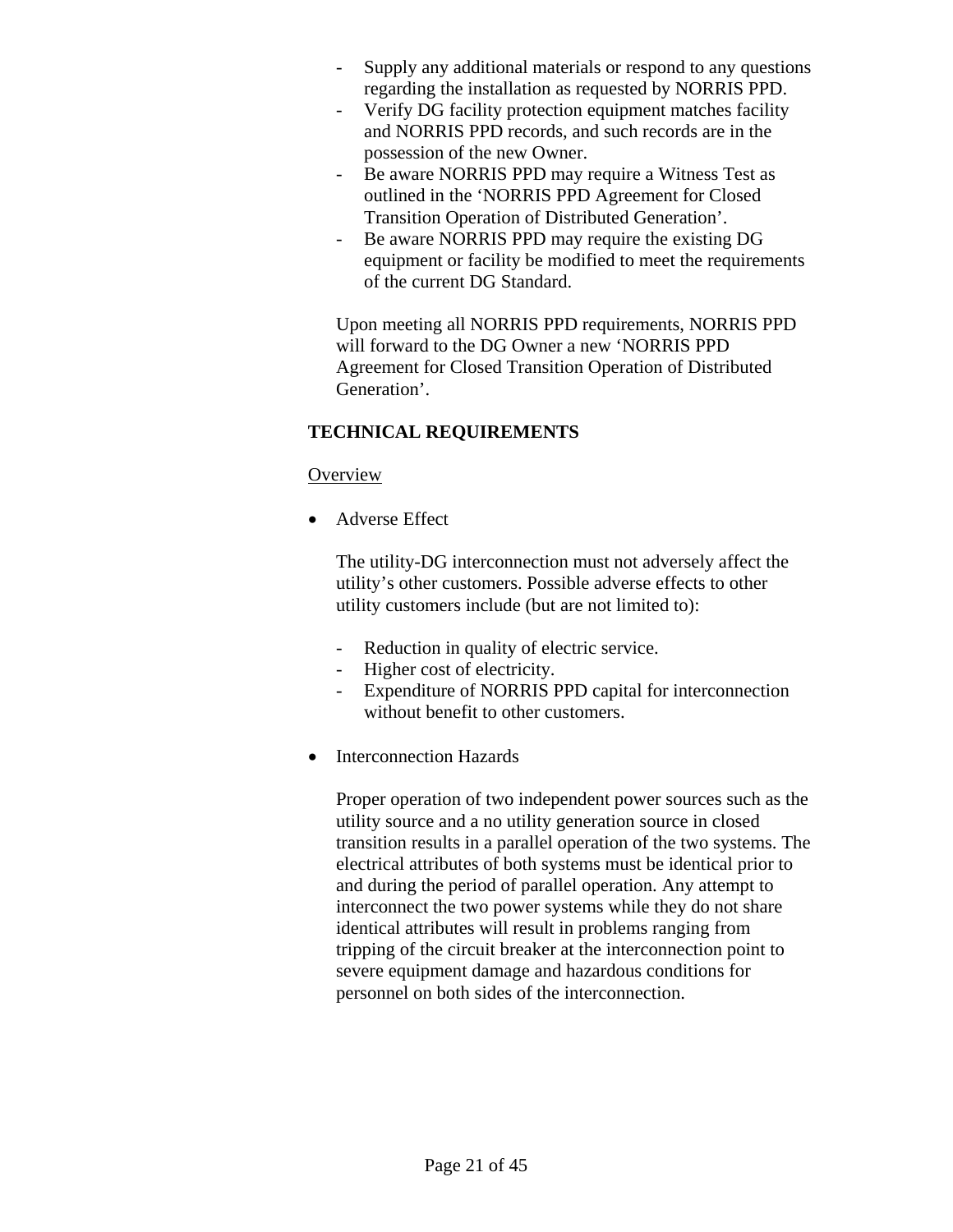• Islanding

Automatic and manual switching arrangements on the NORRIS PPD transmission, subtransmission, and distribution system are based on the premise that, upon opening a line or section of the NORRIS PPD system, it becomes de-energized. Distributed generation equipment that remains energized and interconnected to the isolated portion of the system or reconnects before service restoration, creates a hazardous condition for utility employees and for this reason, NORRIS PPD does not allow DG facilities to operate as an island on the NORRIS PPD system. The DG facility must automatically isolate itself from the de-energized portion of the NORRIS PPD system in the event of a NORRIS PPD outage.

• Protective Equipment

NORRIS PPD requires the installation of protective equipment that must be designed and tested to protect the electrical systems and personnel of the DG facility, NORRIS PPD, and the general public under all operating and maintenance conditions. These requirements are also applicable to automated open transition switchgear capable of closed transition operations via programming or logic changes.

NOTE: All open transition switchgear (either automated or manual via a transfer switch) capable of closed transition operations must meet NEC requirements and must be installed by a qualified licensed electrician.

In some cases, site-specific factors will determine the technical requirement unique to the proposed DG installation.

# Power Quality Restrictions for Generation

**Operating Limits** 

The following restrictions are provided for information only, and do not necessarily represent NORRIS PPD requirements for a specific DG facility. NORRIS PPD will determine specific operating limits during the course of the NORRIS PPD facility approval process. In most cases, NORRIS PPD requirements will be consistent with the latest version of IEEE P1547 'Standard for Interconnecting Distributed Resources with Electric Power Systems,' other applicable standards, and the following: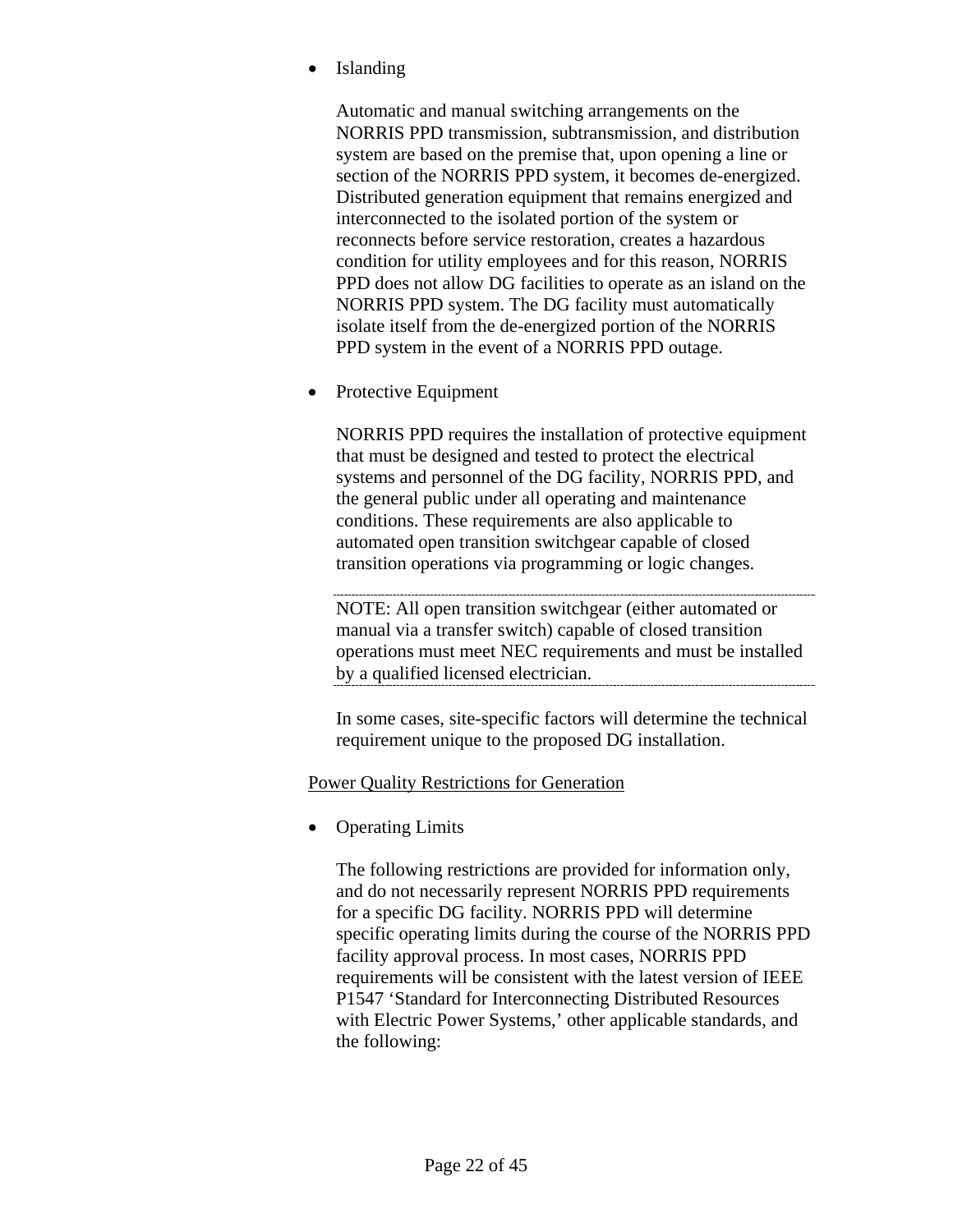**Voltage** 

The voltage regulation of the DG must be adequate to ensure any out-of-bound condition will be corrected to within the control limit within 2 seconds. The voltage control limits for the DG are the ANSI C84.1 'A' range limits (+/- 5%) for the service voltage (see Point of Common Coupling—PCC in glossary). The DG must automatically disconnect from the NORRIS PPD system after 2 seconds of operation outside of the voltage control limits.

Voltage Flicker

The DG operation must not result in objectionable flicker on the utility system for other connected customers at the point of common coupling. Objectionable voltage flicker is defined as, causing equipment misoperation, or the flickering of lamps at levels irritating to humans. Reference IEEE Std. 519-1992, IEEE P1453, IEC/TR3 61000-3-7, IEC 61000-4-15, IEC 61400-21.

**Frequency Control** 

The frequency of the DG must not deviate more than +/- 0.5 Hertz from the 60 Hertz base (59.5 Hz minimum—60.5 Hz maximum). The DG must automatically disconnect from the NORRIS PPD system within 1 second if the frequency exceeds the 0.5 Hz limit.

Power Factor

DG facilities must provide for their own reactive power needs. Non-exporting DG facilities must operate the combined generation and load within a range of +93% to -93% power factor. Power factor charges specified in the NORRIS PPD Rate Schedules will apply to power factors outside of this range.

All exporting DG facilities must operate at unity power factor unless otherwise specified by NORRIS PPD.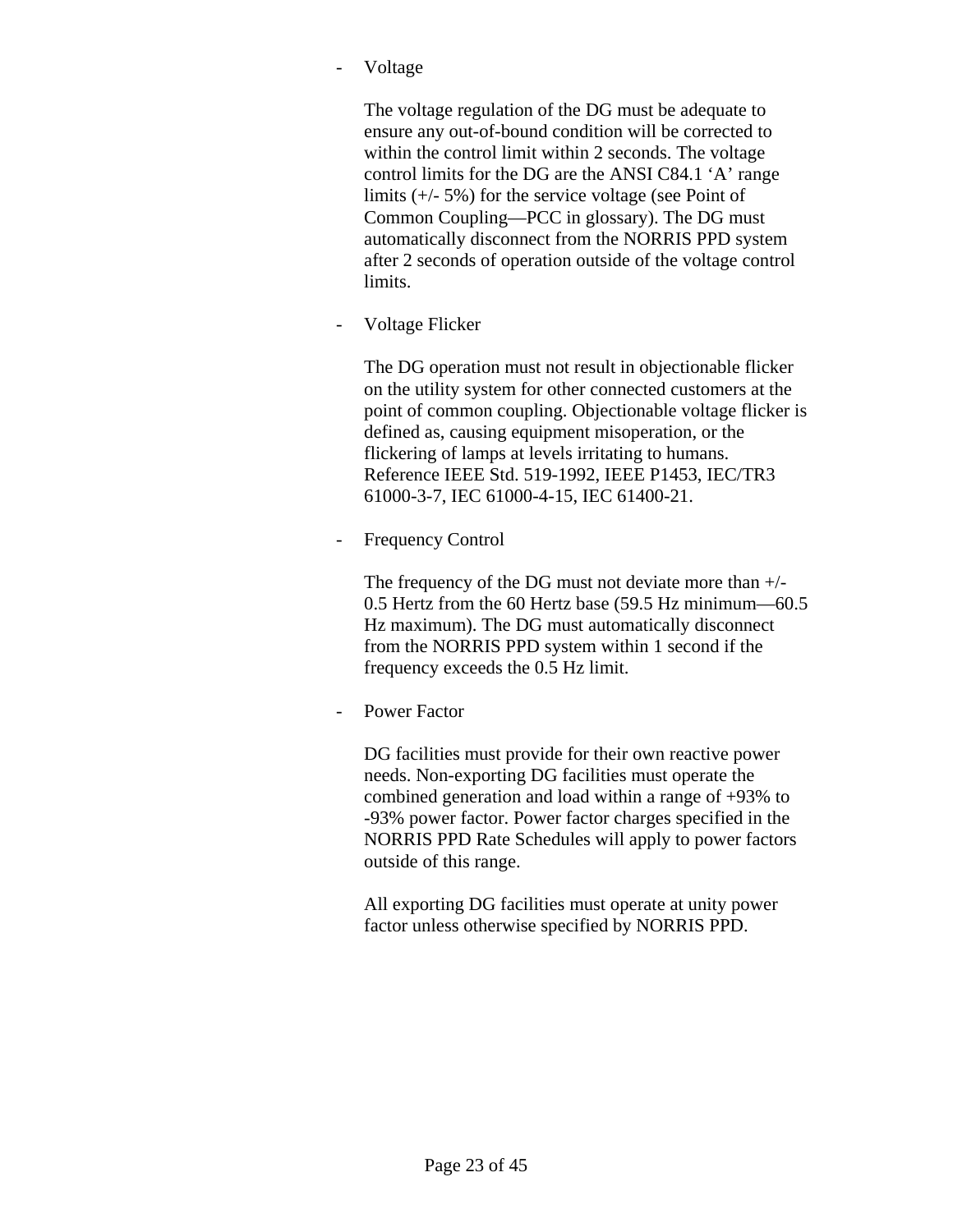#### **Harmonics**

The Total Demand Distortion (TDD) of the current of an exporting DG must not exceed 5%, measured at the point of common coupling. The harmonic spectrum must not exceed the IEEE 519 limits specified in table 10.3 for the 5% TDD category.

The TDD of the voltage of a DG must not exceed 5% at the point of common coupling.

The DG facility Owner is responsible for the installation and expense of any additional equipment needed to prevent an objectionable increase in the utility system voltage TDD due to operation of the DG.

#### **Export Power Requirements**

The quality of the generated AC power depends on the construction of the generator or static power converter. Certain DG types may produce electrical waveforms that are not clean sinusoidal wave shapes. Low quality power is unacceptable for export to the utility.

Where DG facilities intend to export power utilizing rotary type AC generators, the generators must have a skewed rotor or winding pitch of approximately 2/3 to ensure clean AC production and low third harmonic generation. Generators exporting power through an Owner's delta-wye transformer (delta on the generator side) may be allowed to use other winding pitches as the delta winding should trap triple-n harmonics.) (This situation is most common with larger Class II or Class Ill DG facilities.)

# Protective Equipment

Closed transition operation of distributed generation (DG) on the NORRIS PPD system will normally require the installation of certain 'protective' equipment. This equipment is purchased, installed, and maintained by the DG facility Owner. This section does not describe the conditions under which protective equipment is required (refer to 'Classification of the DG Interconnection' for this information), but outlines the requirements for such equipment and the conditions of its use.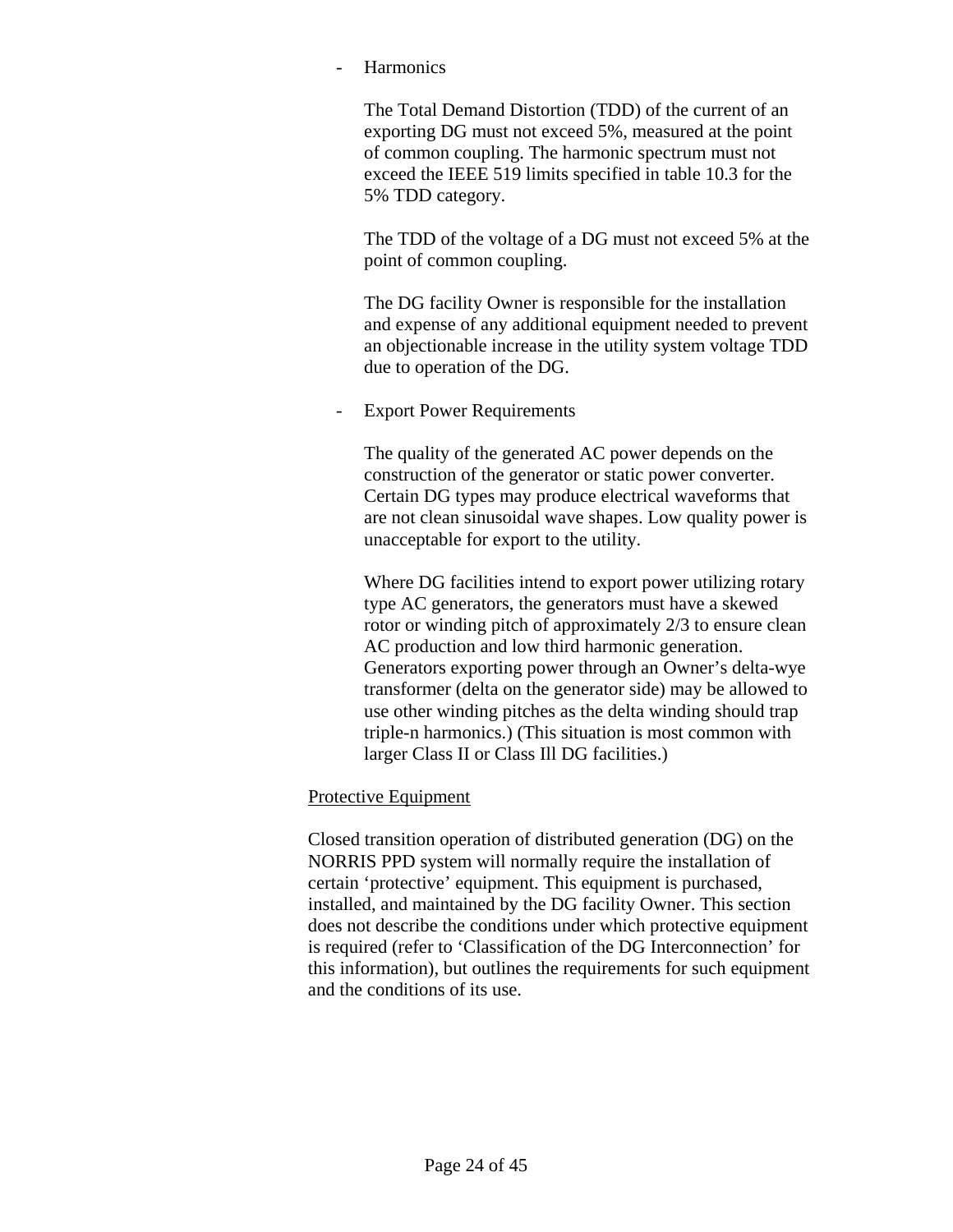The typical installed location of an interconnect disconnect switch, interconnection breaker, NORRIS PPD revenue metering, and protective relaying is indicated in the 'Standard Interconnection Diagram' below. As each DG facility is approved on a case-by-case basis, actual installed equipment locations may vary.

Where 'grounding provisions' are indicated in the diagram, NORRIS PPD requires a means to be provided for temporary installation of NORRIS PPD grounding cables. The grounding cables are intended for protection of NORRIS PPD personnel during repair or maintenance operations, and consist of clamp and cable assemblies used to temporarily connect a conductor to ground. NORRIS PPD will review proposed protective equipment for these required features.

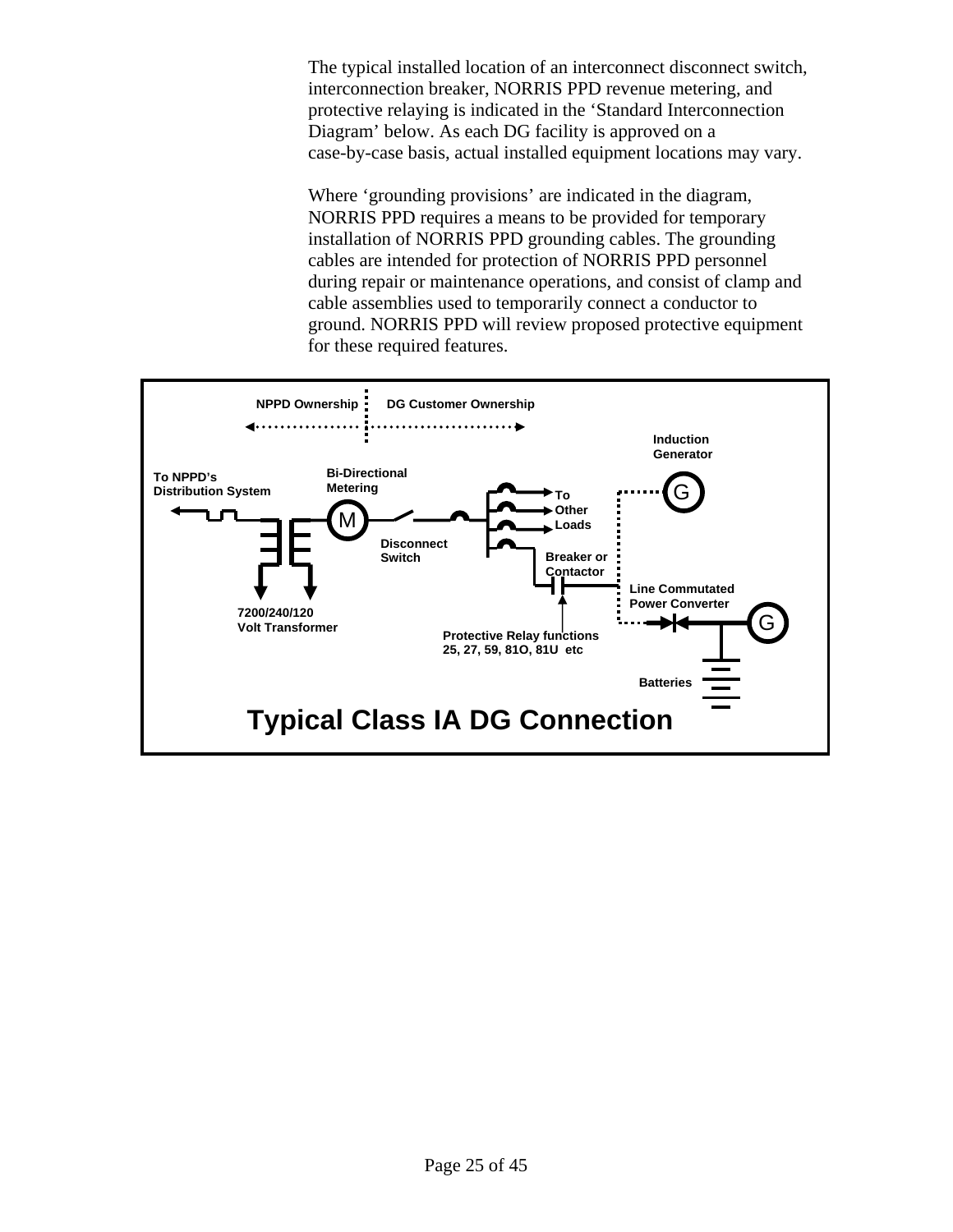

Interconnection protective equipment owned by the DG facility should be maintained and inspected by the DG facility Owner according to the equipment manufacturer's recommendations and/or industry standards. Procedures should be established for visual and operational inspections and for equipment maintenance and testing. Equipment maintained and inspected should include, but not be limited to:

- Circuit Breaker(s)
- Protective Relaying
- Control Batteries

NORRIS PPD maintains the right to review maintenance, calibration, and operation data of all protective equipment for the purpose of protecting the NORRIS PPD system and other NORRIS PPD customers. The DG facility Owner is responsible for providing the necessary test accessories (such as relay test plug, instruction manuals, wiring diagrams, etc.) required to test these protective devices.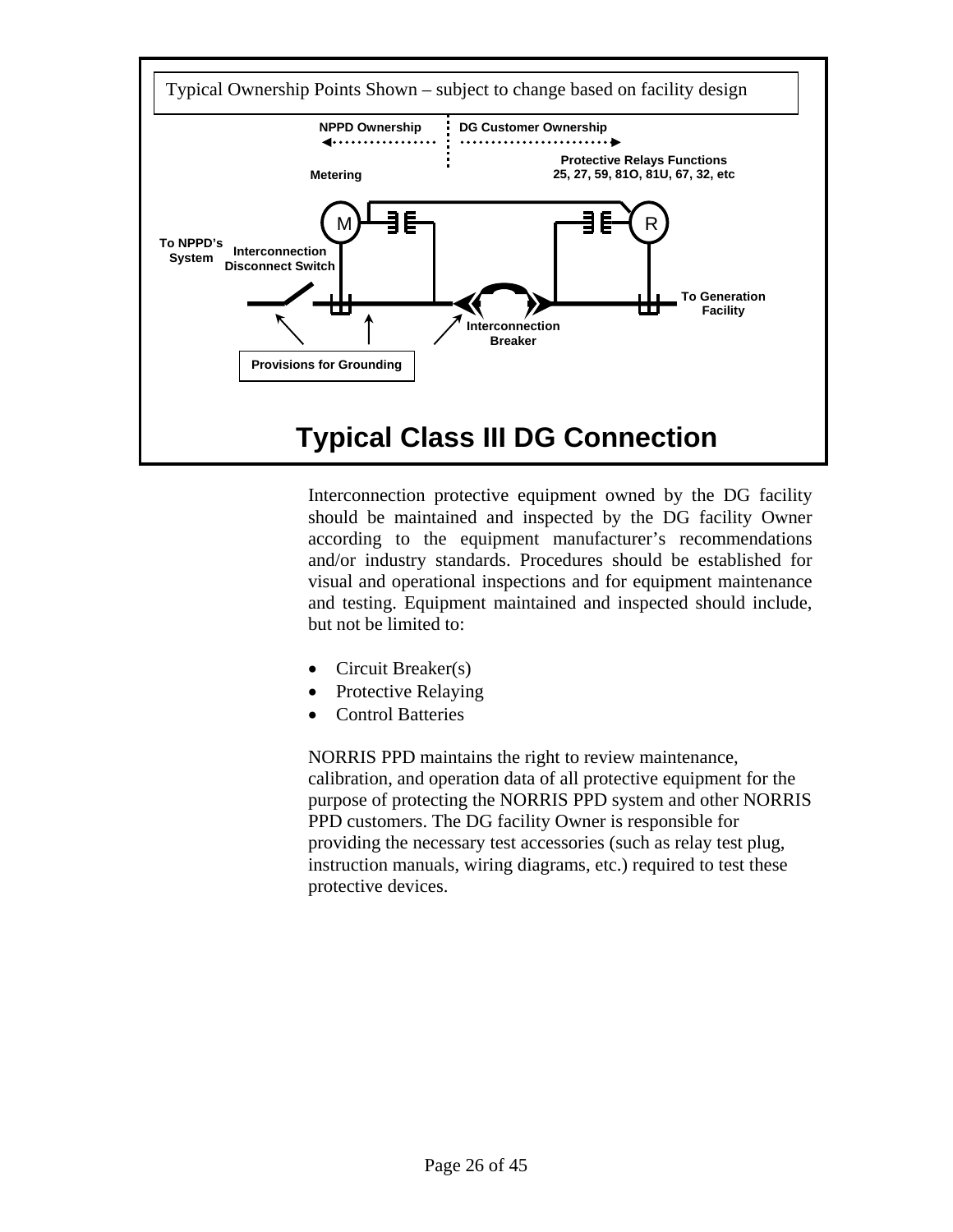• Interconnection Disconnect

Each interconnect disconnect switch must meet the following requirements:

- Be rated for the service voltage and phasing (i.e., single or three-phase).
- Be rated not less than the ampacity rating of the service entrance equipment.
- Be manually operable and simultaneously open all ungrounded conductors.
- The interrupting rating must be suitable for the available fault current from either the utility or DG source(s) (whichever is greater).
- The switch will be load break type with arc arrestors and provide a visible means of verifying the switch contacts are in the open position with the switch enclosure open. Switch designs requiring removal of plates, covers or partial disassembly of the switch to provide visual access to the contacts, are not acceptable to NORRIS PPD.
- The switch enclosure NEMA rating must be appropriate for the specific application and installed location.
- The switch must have provisions for padlocking the switch in the open and closed position and must accommodate a standard NORRIS PPD padlock, to be provided by NORRIS PPD.
- The switch must have provisions for grounding all phase conductors and neutrals (on both sides of contacts) to a proper grounding conductor/electrode within the switch enclosure. NORRIS PPD must be able to close and secure the disconnect door or cover with the ground jumpers in place.

NOTE: The switch is not required to be fused. Fused switches are not restricted, but removal of the fuses will not be required to meet the 'visible means of open switch position' described above.

Each interconnect disconnect switch must be installed as follows:

The switch enclosure (if conductive) and switch grounding provisions will be grounded in accordance with the NEC and local codes.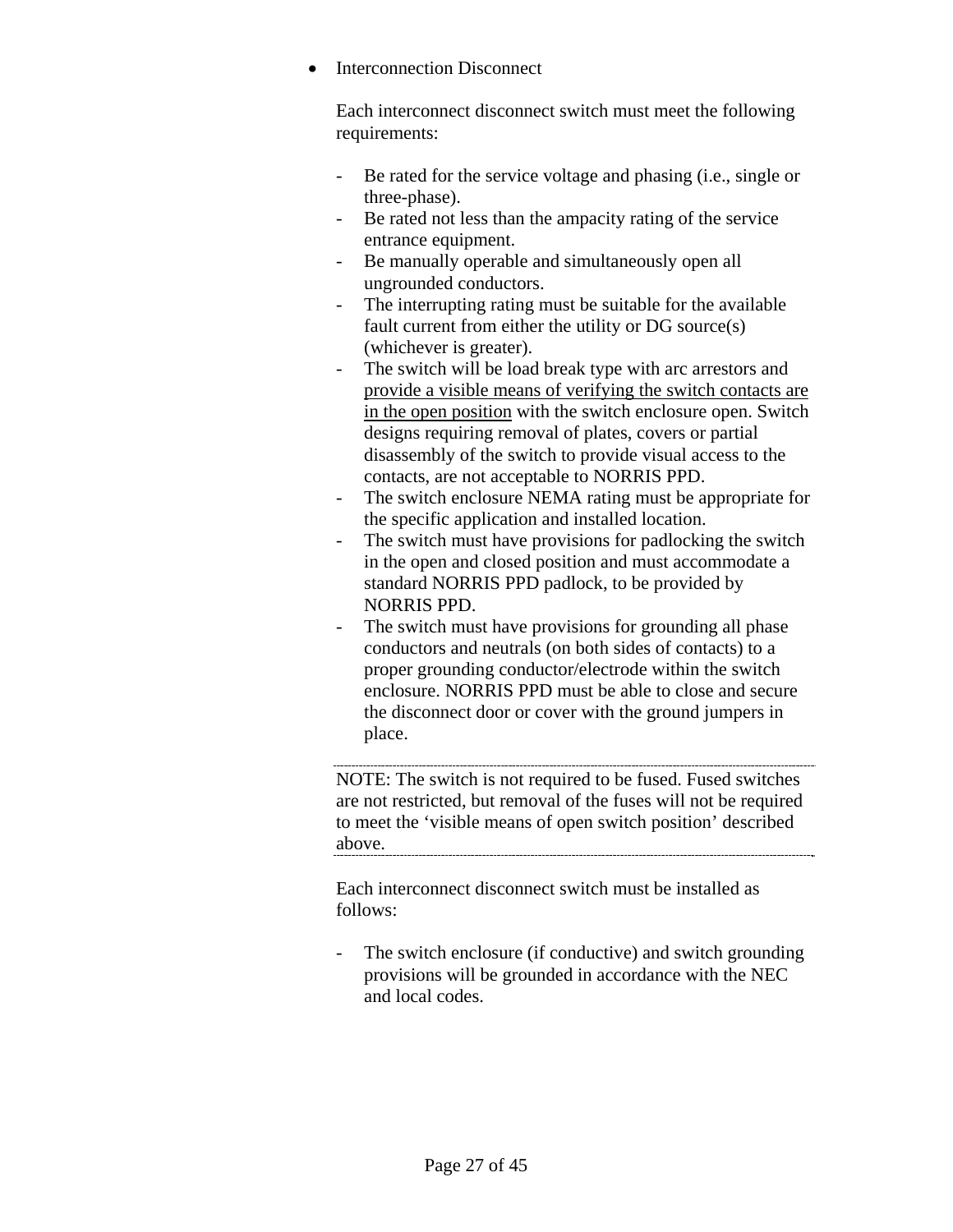- A grounding bar or other grounding point must be provided within the switch enclosure for termination of NORRIS PPD grounding cables. The grounding point must allow the NORRIS PPD grounding cables to be installed with the switch in the open position and the switch door closed and locked.
- The switch must be installed in a location readily accessible to NORRIS PPD personnel (i.e., be erected as a drive-up location). Locked fences or other permanent barriers must not restrict NORRIS PPD access to the switch. Fences may be secured with a chain and series connected NORRIS PPD and Owner padlocks, so either NORRIS PPD or the Owner has access without the other present.
- The switch will normally be installed on the secondary side of the NORRIS PPD service transformer. This will be at or before the interconnection point, on the line side of the NORRIS PPD revenue metering equipment and the customer main disconnect. In this location, when open, it will electrically separate the DG facility electrical system from the NORRIS PPD system (excluding the neutral conductor).
- Where installed in the vicinity of similar disconnect switches, the switch must be clearly labeled as the Interconnection Disconnect Switch so as to be readily identifiable by NORRIS PPD personnel.

Each interconnect disconnect switch is subject to the following conditions:

- Must not serve a dual role as both the NORRIS PPD-required interconnect disconnect switch and the NEC-required service disconnecting means, as additional NEC service entrance overcurrent protection devices will not be allowed to bypass the interconnection disconnect switch.
- Is under the sole control of NORRIS PPD, unless NORRIS PPD should release the switch for DG Owner operation. The DG Owner must not remove any NORRIS PPD padlocks or NORRIS PPD safety tags. NORRIS PPD will be allowed unrestricted access to the switch and will operate the switch under conditions and at times deemed appropriate by NORRIS PPD. Examples of conditions under which NORRIS PPD may operate the switch include:
	- ° NORRIS PPD performing maintenance work on the NORRIS PPD system.
	- ° NORRIS PPD system emergency.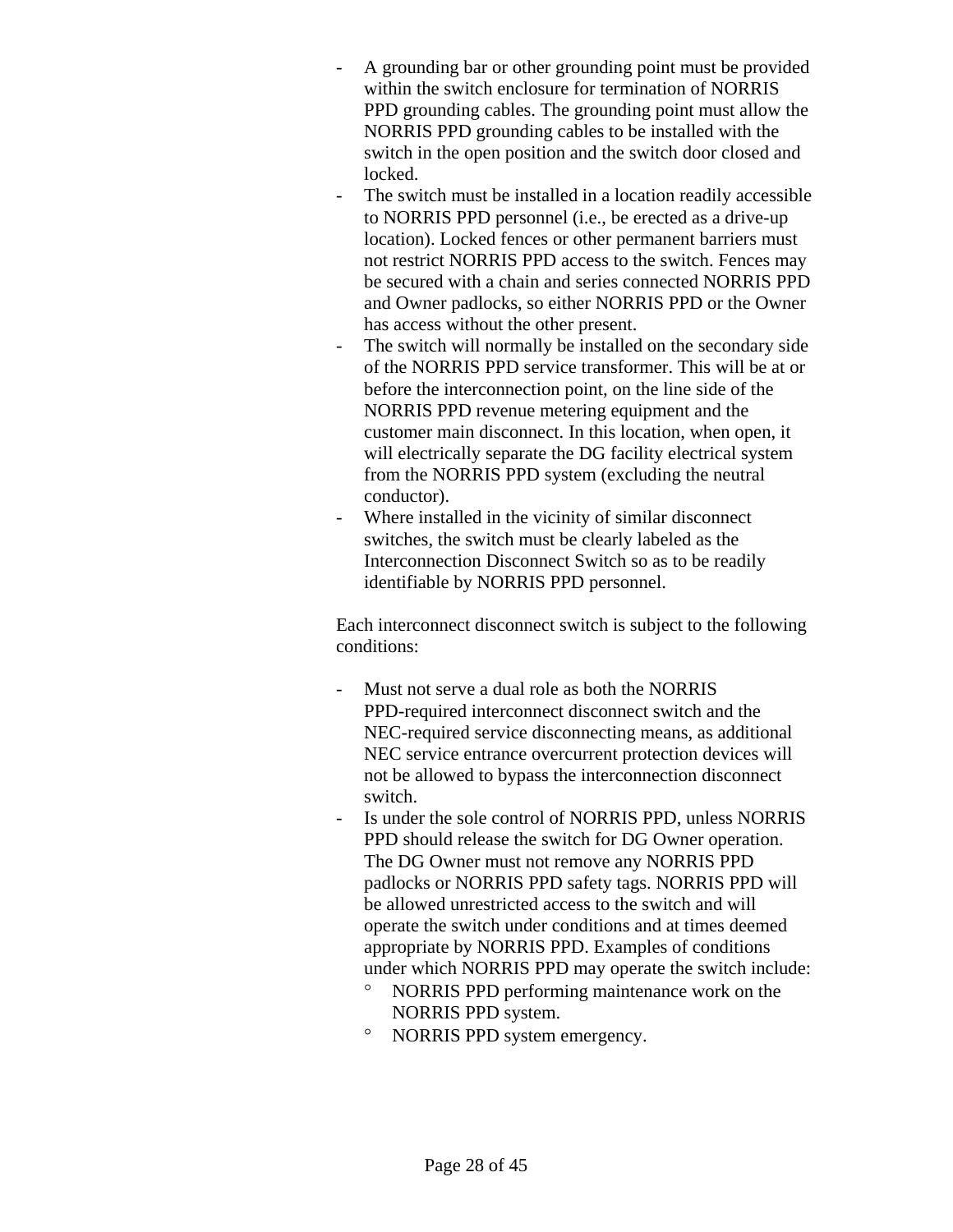- ° Discovery of a condition involving the DG facility's equipment or operation which threatens the NORRIS PPD system.
- ° Failure of the DG facility to provide maintenance and testing reports when required.
- ° The DG facility's generating equipment interferes with other NORRIS PPD customers or with the operation of the NORRIS PPD system.
- ° The DG facility's generating equipment or protective devices are discovered to have been modified without the approval of NORRIS PPD.
- ° Discovery of parallel operation of unapproved generating equipment.
- Use of the switch is to provide positive separation of the DG source from the NORRIS PPD system to effect maintenance or repairs to the NORRIS PPD system. NORRIS PPD will normally attempt to notify the DG facility Owner or operator prior to operation of the switch, but NORRIS PPD reserves the right to operate the switch without Owner notification.
	- ° If NORRIS PPD should not open the Interconnection Disconnect Switch, such act will not serve to relieve the DG facility Owner of any liability for injury, death, or damage attributable to the negligence of the DG facility Owner.
- Desire of the Owner to operate the switch for maintenance, testing, or construction purposes will require them to contact NORRIS PPD for temporary removal of the padlock. The Owner or the Owner's representative will operate the switch for these conditions. Upon completion of their activities, the Owner must notify NORRIS PPD to reinstall the padlock with the switch in either the open or closed position, as left by the Owner. For reoperation of the switch, the Owner must contact NORRIS PPD to repeat the process.
- Interconnection Breaker

Each interconnection breaker must meet the following requirements:

- Circuit breaker construction is normally required for the interconnection breaker.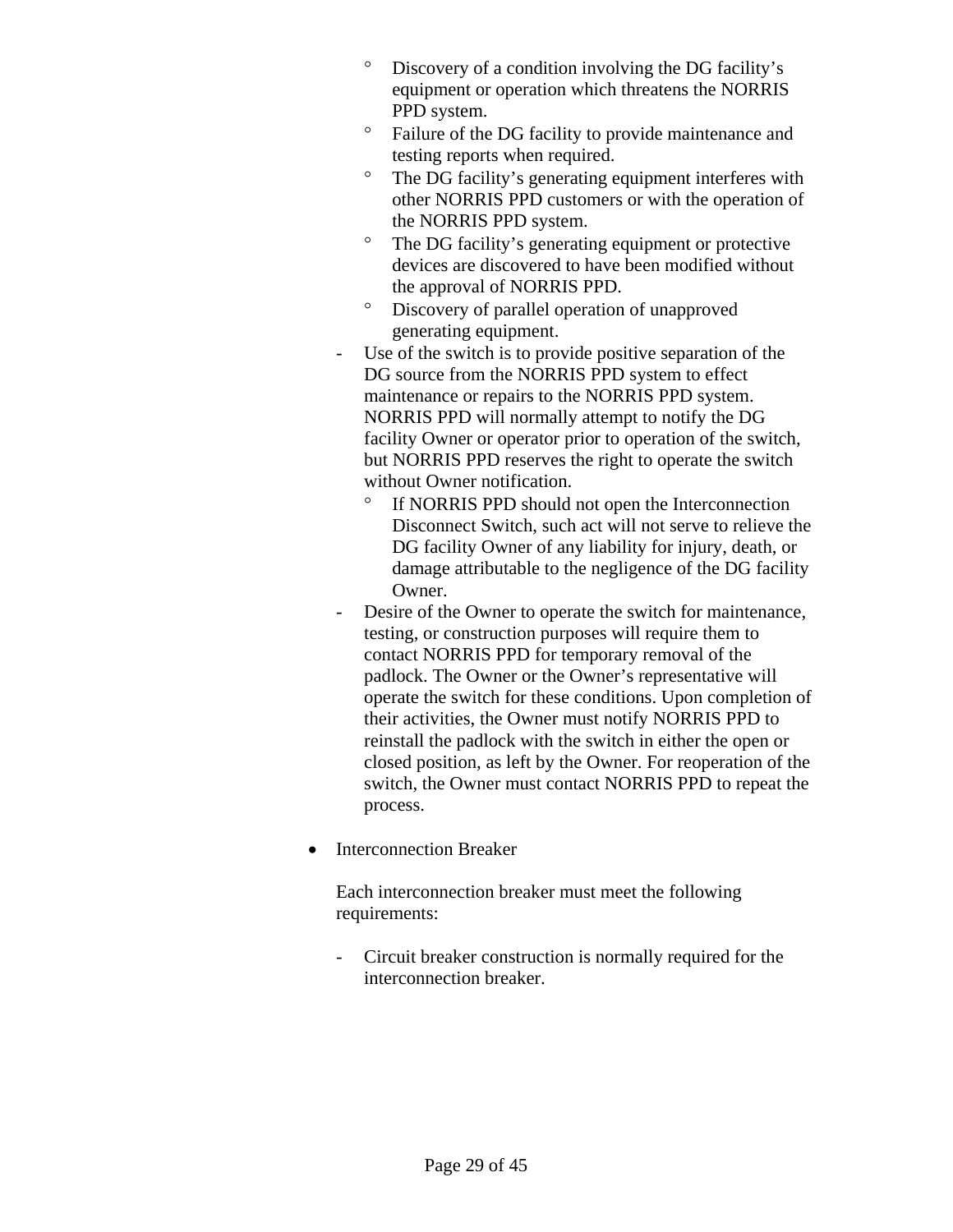- Be draw-out type with provisions for locking the cubicle with the breaker open and in the unracked position. Provisions must be made to open the voltage sensing circuits when the draw-out breaker is in the open position (i.e., fused cutouts).
- Be rated for the service voltage and phasing.
- Carry an ampacity rating not less than that required, in accordance with the National Electrical Code (NEC).
- Be designed to open all ungrounded conductors simultaneously.
- Be rated for the available fault current from either the utility or DG source(s) (whichever is greater).
- The breaker enclosure must be suitable for its installed environment.
- The breaker must have provisions for grounding all phase conductors and neutrals to a proper grounding conductor/electrode, as indicated in the 'Standard Interconnection Diagram'. If a grounding rack is provided (for draw-out breakers) to meet this requirement, the rack should be stored and available at the breaker location.
- For three-phase service, the trip and close coils of the breaker must be direct current (DC) type.

Each interconnection breaker must be installed as follows:

- The breaker will normally be the first breaker on the customer side of the NORRIS PPD revenue meter.
- While the actual protective functions/relaying required for each DG facility must be determined, the protective functions/relaying required will normally monitor conditions at this breaker and operate this breaker in the event a trip is required.

Each interconnection breaker is subject to the following conditions:

- When a trip signal is received from NORRIS PPD to open the DG facility interconnection breaker, the signal is intended to supplement, but not replace, protective relaying installed at the DG facility. The failure of the NORRIS PPD signal to open the interconnection breaker will not serve to relieve the DG facility Owner of any liability for injury, death, or damage attributable to the negligence of the DG facility Owner.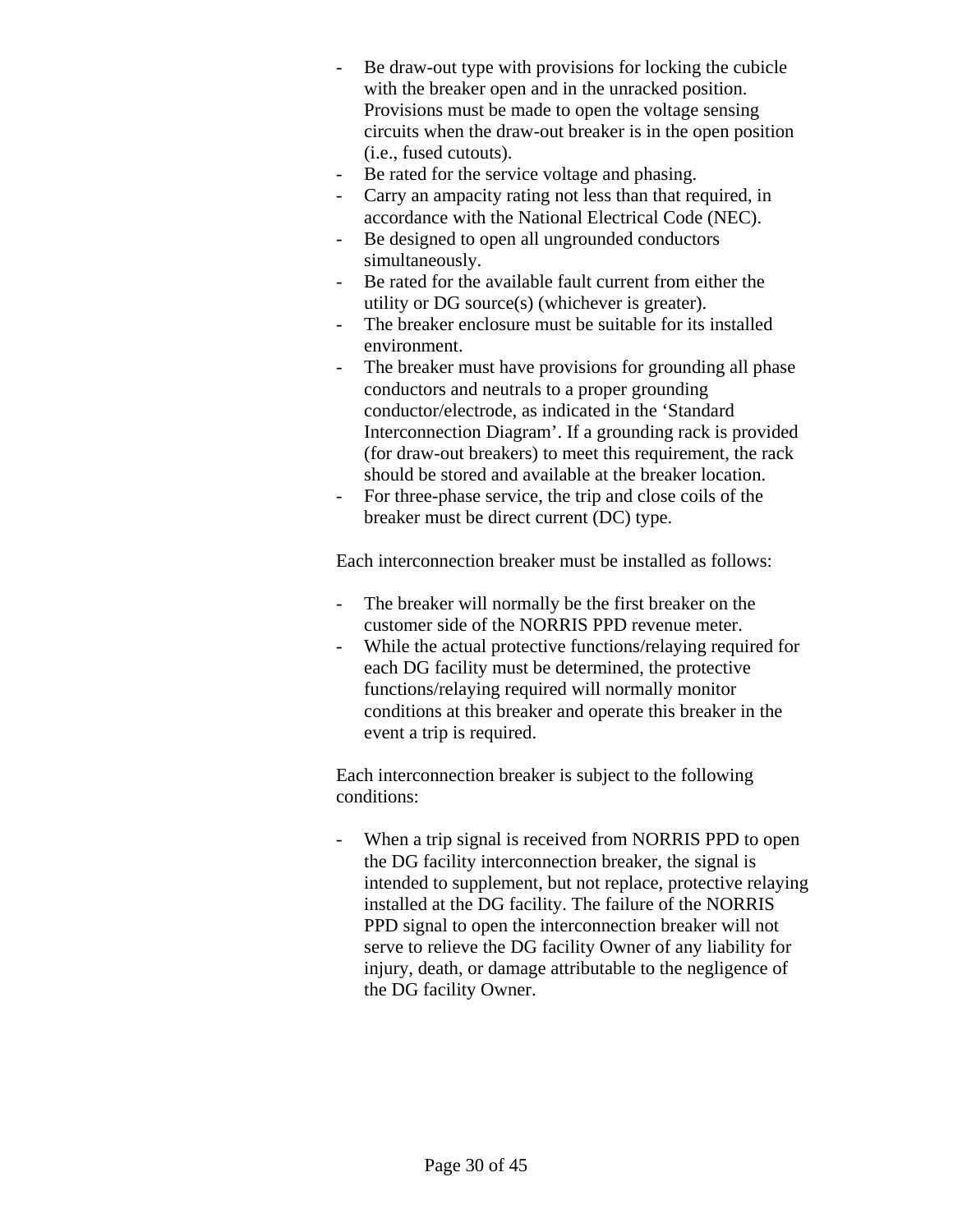- Where a draw-out interconnection breaker is installed, if required, a crane must be provided and available at all times at the breaker location for use with draw out breakers and/or test racks.
- If a draw-out type interconnection breaker is not provided, when NORRIS PPD must perform work requiring the breaker path to be visibly open and the breaker grounding provisions utilized (as indicated in the 'Standard Interconnection Diagram'), NORRIS PPD may require 1) all DG facility generation unit disconnects be visibly open and locked (by NORRIS PPD) in the open position, or, 2) the interconnection breaker be physically unbolted and removed from its installed location, and later reinstalled at the completion of NORRIS PPD work by a qualified electrician at the expense of the DG facility Owner.
- While the actual protective functions/relaying required for each DG facility must be determined, the breaker is required to have synchronization capability, to open for abnormal frequency conditions, and to open for any loss of utility voltage. These requirements help prevent the electric generation from backfeeding and energizing the utility system in the event of an NORRIS PPD outage. The breaker can only be closed if the utility voltage is nominal and stable and the synchronism check relay permits.

#### Protective Functions\Relaying

DG facility electrical system designs often include two groups of protective relays. One group is assigned the task of protecting the utility system from the DG (these relays usually operate the interconnection or main service breaker). A second group is responsible for the protection of the DG facility generation equipment (these relays usually operate the main generator breaker(s)). Where relay information, settings, drawings, etc., are to be submitted to NORRIS PPD for review, only the information pertaining to this first group is required. The DG applicant submits the generator relay settings to NORRIS PPD for reference purposes only. The DG Owner or their representative should note careful setting coordination is required between these two relay groups. This coordination ensures proper operation of the customer side system. Some interconnections will not include a separate relay group for utility side protection. The generation protection group will also provide utility-side protection (by tripping the main generator breaker or through shutdown of the inverter output of a direct energy converter).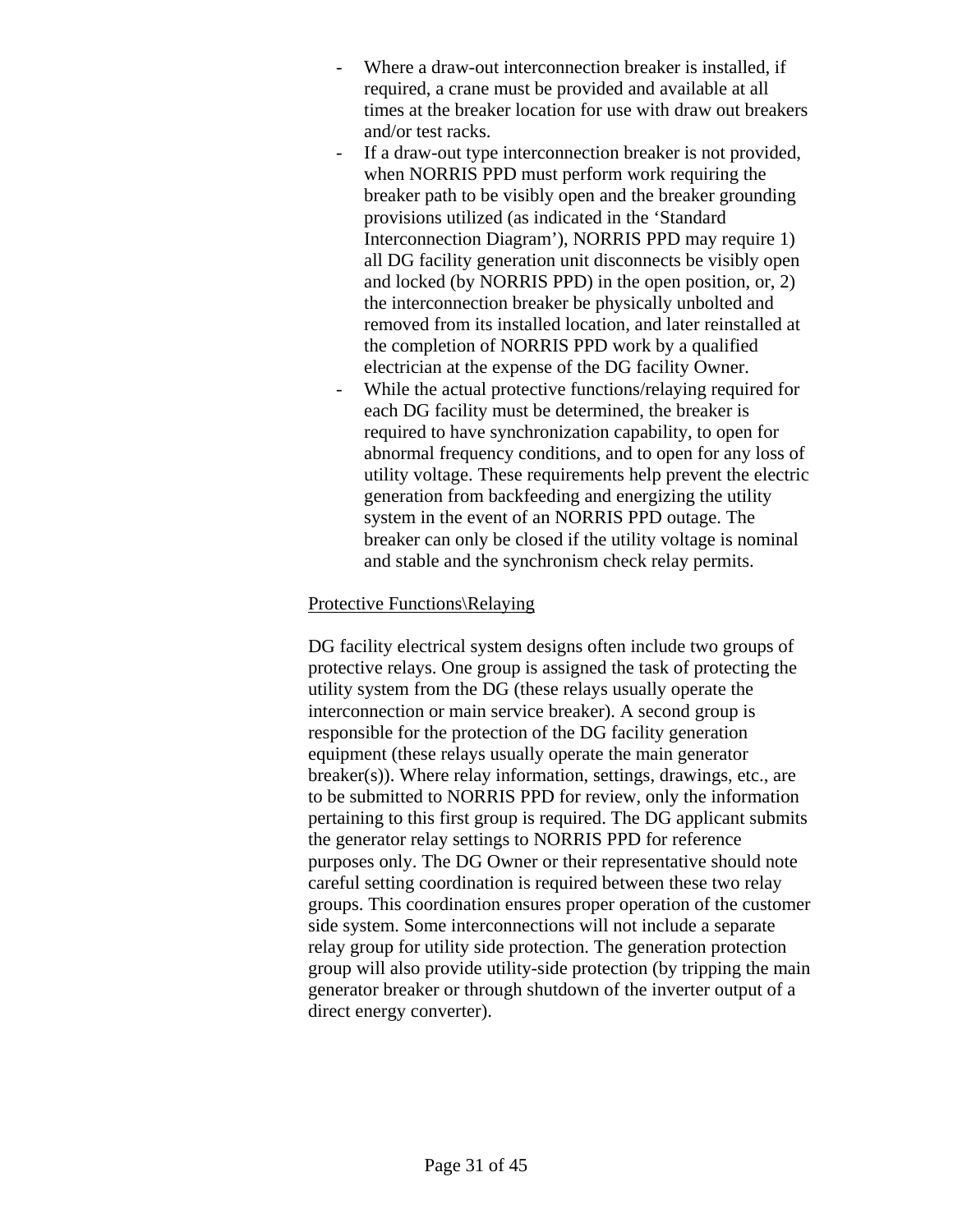NORRIS PPD protective relay requirements tend to become more stringent in proportion to the potential impact of a DG facility on the NORRIS PPD system (and other NORRIS PPD customers). This standard should be considered a guide in regard to protective relaying. In most cases, NORRIS PPD requirements will be consistent with the latest version of IEEE P1547 'Standard for Interconnecting Distributed Resources with Electric Power Systems,' and other applicable standards. NORRIS PPD will determine specific protective relay requirements during the DG facility design review stage. Upon review of the DG applicant's design for the proposed parallel installation, NORRIS PPD may require changes to the protection scheme. NORRIS PPD may refuse the use of certain protection methods, equipment, equipment grades, or manufacturer's products.

NORRIS PPD retains the right to approve or reject the type of protective relays/devices used and the relay settings. The relays may be microprocessor based, solid-state, or electromechanical construction. While not required, NORRIS PPD highly recommends consideration is given to microprocessor-based relaying in place of electromechanical or solid state relaying, especially microprocessor based relays designed specifically for protection of the utility-DG interconnection point. In many cases, multiple protective device functions can be combined in a smaller, less expensive package, resulting in savings for the DG Owner.

NORRIS PPD requires the protective functions/relaying operate as intended under all conditions, including for a loss of the normal power source serving the protection scheme. The DG facility protection system must account for this possibility in its design, and utilize a DG power supply with battery backup or other means of assuring proper operation for all conditions.

Many solid state or microprocessor-based relays are capable of external indication of a relay internal failure or alarm condition. NORRIS PPD may require such relays to trip the interconnection (or generation) breaker immediately upon relay alarm or failure indication, or act to prevent parallel operation of generation with NORRIS PPD until such time as the alarm or failure condition is corrected.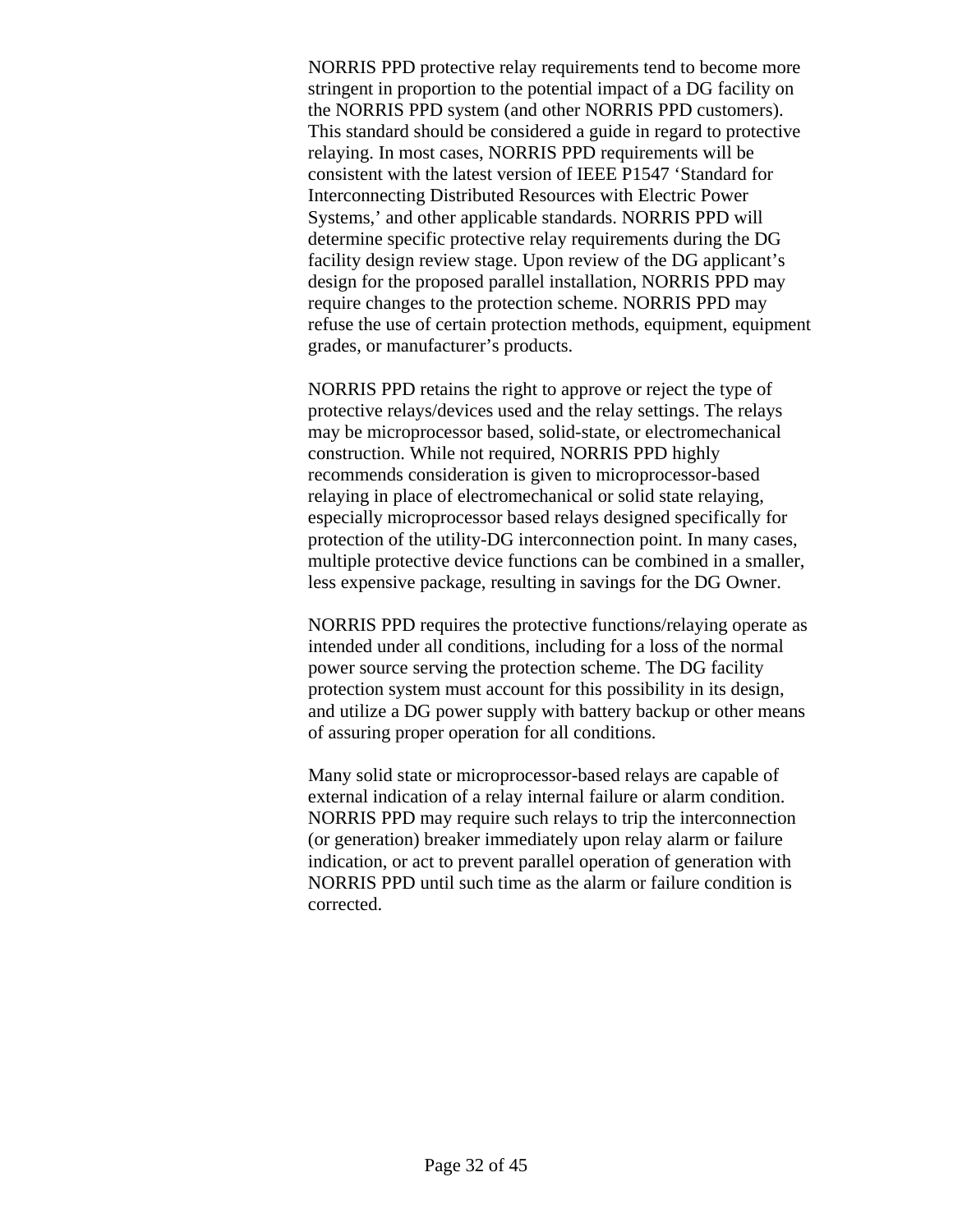The relays must monitor all ungrounded conductors. For example, protection of a three-phase system using single-phase relaying is unacceptable.

The DG facility Owner is responsible for synchronization of DG facility generation to the NORRIS PPD System. The DG facility must be in synchronism with the utility system just prior to closing the appropriate DG facility sync-protected circuit breaker (often the interconnection breaker) and during the entire period of parallel operation. Protection function 25 (synchronism check) is for all classes.

NORRIS PPD does not allow islanding (see glossary) of DG facilities on the NORRIS PPD system. The DG facility must isolate itself from the NORRIS PPD system in the event of an NORRIS PPD outage. This fact must be taken into consideration in the setting of DG facility protective relays, so the interconnection breaker opens as soon as possible after sensing the utility source has been lost.

Protective relays can generally be categorized into two major groups: industrial grade and utility grade. Industrial grade may be considered PLC's or protection functions integral to the control system of small generation equipment. NORRIS PPD requires DG facilities with net generation above 50 kW use utility grade relays (meeting IEEE/ANSI C37.90 design standards—see glossary). Utility type test switches must be installed in conjunction with utility grade relays.

Class I interconnections, inverter type generation equipment rated up to 10 kW, single-phase and manufactured and listed for use in parallel with utility electrical service must comply with the requirements of ANSI/IEEE 929. Requirements include minimum 25, 27, 59, 81O, and 81U protection functions (see glossary).

Minimum protection function requirements, regardless of class or size, include minimum 25, 27, 59, 81O, and 81U protection functions (see glossary).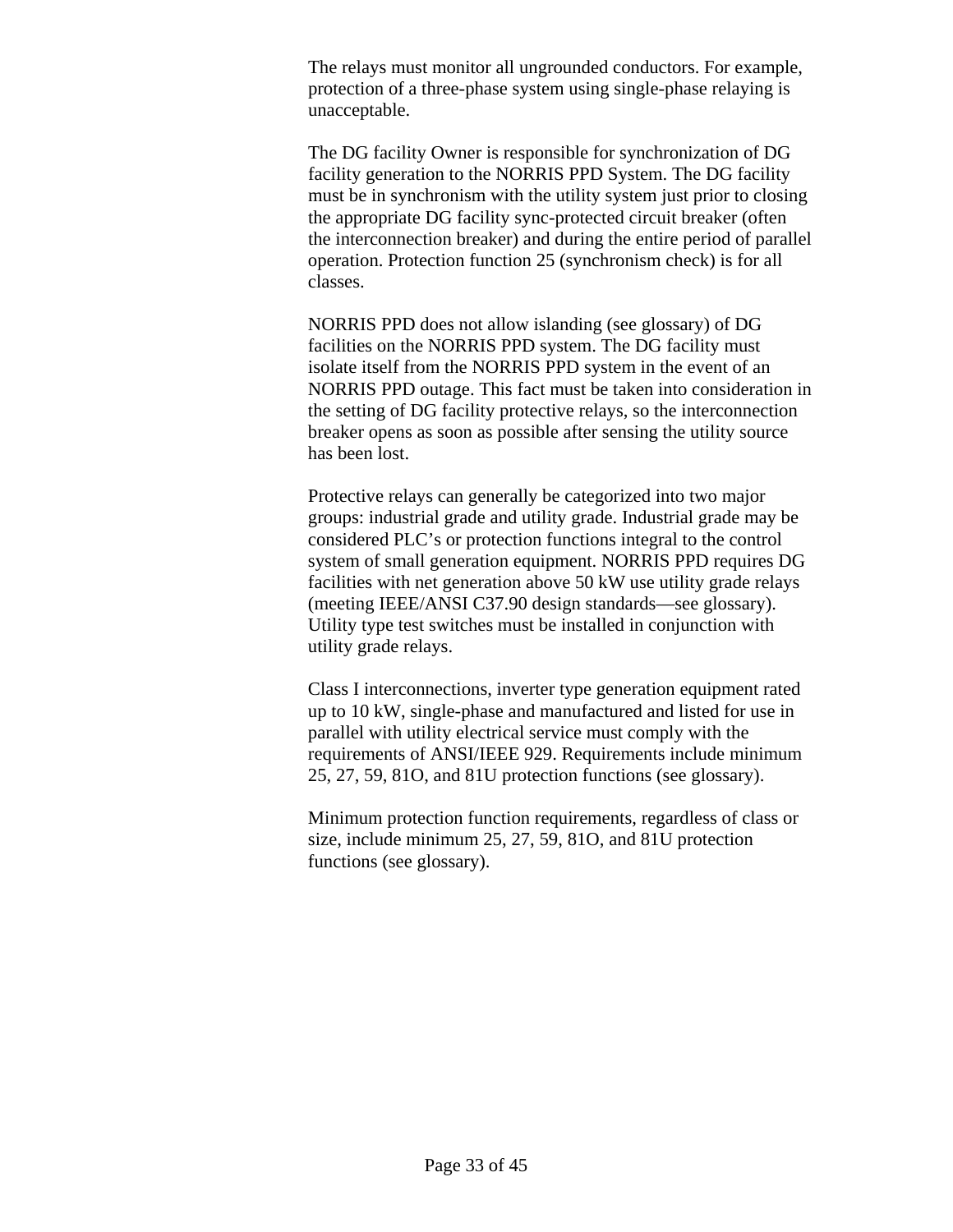Minimum protection function requirements are listed in the table below:

| <b>CLASSES</b>                                                                        | <b>MINIMUM</b><br><b>PROTECTIVE</b><br><b>FUNCTIONS</b> |
|---------------------------------------------------------------------------------------|---------------------------------------------------------|
| Class IA<br>Induction Generator/Line Commutated Inverter<br>50 kW or Less             | 25, 27, 59, 81O, 81U                                    |
| <b>Class IB</b><br>Induction Generator/Line Commutated Inverter<br>greater than 50 kW | 25, 27, 59, 81O, 81U                                    |
| Class II<br>Synchronous Generator/ Forced Commutated<br>Inverter Less than 5,000 kW   | 25, 27, 59, 81O, 81U,<br>67, 67N                        |
| lClass III<br>Synchronous Generator/ Forced Commutated<br>Inverter                    | 25, 27, 59, 81O, 81U,<br>67, 67N, 32,                   |

(See glossary for device designations).

Other functions, which NORRIS PPD may require, include (but are not limited to): 21, 32 (three-phase), 46, 67 (all phases), 67G/67N, and 68. NORRIS PPD may also require the following items:

- Spare dry contacts in the DG generation control system for tripping and/or monitoring of the DG facility
- Communications channel(s) with communications equipment
- A remote-trip system (NORRIS PPD sends a signal to trip the DG facility interconnection breaker)
- Duplicate/redundant/backup relays
- Or other specialized equipment

'Vector Jump/Step Frequency,' 47, 50, 50G, 50N, 51, 51G, 51N functions are not usually required by NORRIS PPD, but if installed, settings information and curves are required to be included in submittals for review.

# **NORRIS PPD SYSTEM REQUIREMENTS**

#### Metering and Telemetry Equipment Metering

NORRIS PPD uses two styles of metering equipment for traditional utility revenue metering: self-contained meters and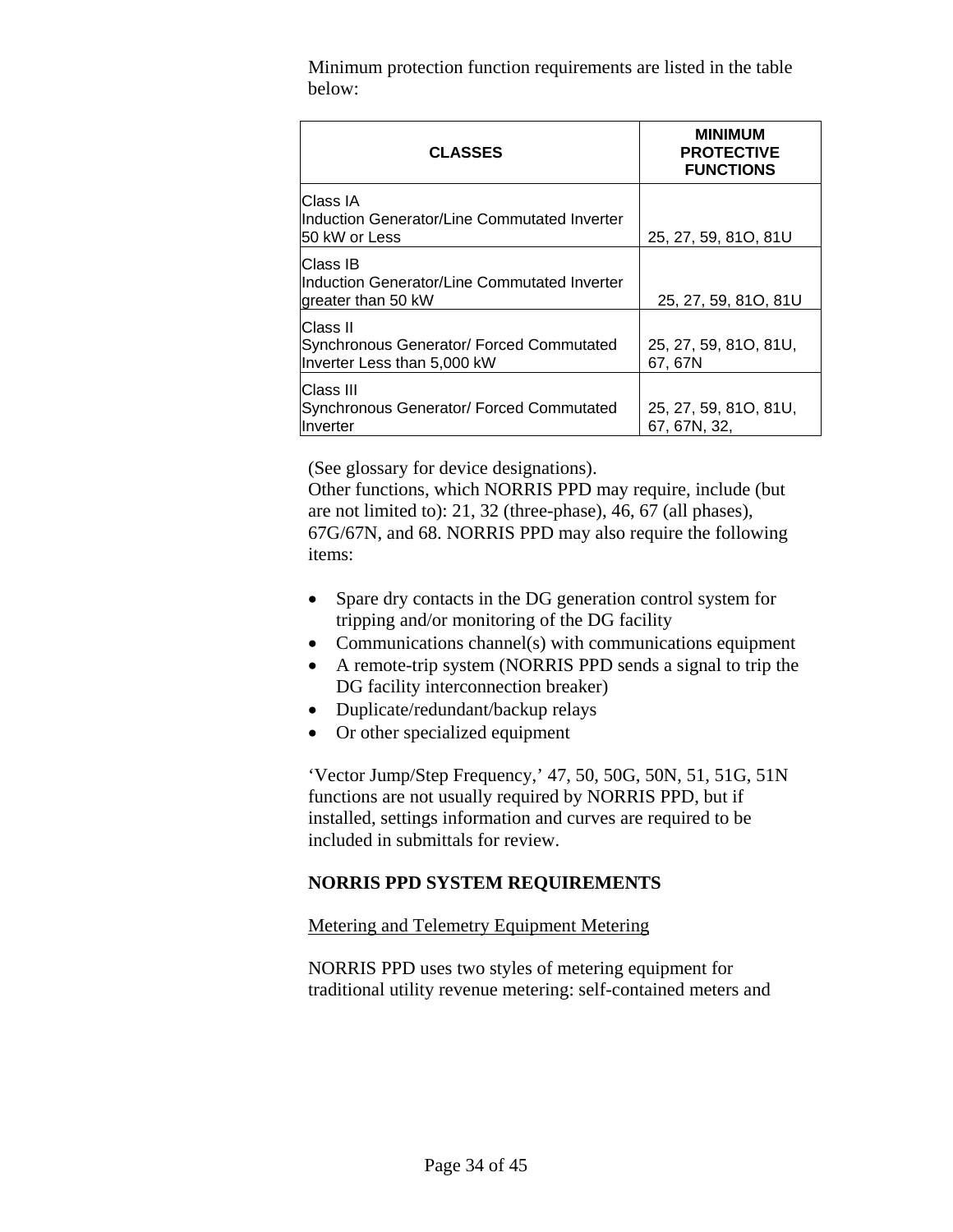instrument transformer meters. Self-contained meters are a series-connected measurement device and, therefore, are an integral part of the power circuit—removal of the meter interrupts the power flow. Self-contained meters usually are not rated over 320 amps. For capacities beyond 320 amps, and/or nominal voltages 480 volts and higher, instrument transformer meters are typically installed. When instrument transformer meters are used, a current transformer and a potential transformer send an output signal to the peripheral meter—the meter is not an integral part of the power circuit.

The pricing difference between import and export transactions requires special metering to measure energy flows. Import/export interconnections require metering equipment that is capable of separately recording the import and export transactions.

The facility Owner is responsible for the installation of the appropriate meter socket for self-contained import/export meters. NORRIS PPD will provide appropriate metering equipment enclosures for instrument transformer import/export meters. NORRIS PPD will determine and advise the Owner of such meter requirements for facilities on a case-by-case basis.

NORRIS PPD will provide multi-function, bi-directional import/export meters for self-contained and instrument transformer metering applications.

Larger DG installations may require additional metering equipment, including recorders, additional metering accuracy CT's (possibly installed at the output of DG generation equipment), and telephone line(s) for NORRIS PPD dial-up access to NORRIS PPD equipment. Such requirements will be communicated to the Owner during the design stages of the project. A GPR (Ground Potential Rise) study may be required for installing a telephone line in a DG facility.

#### **Telemetry**

Telemetry is the real-time, instantaneous monitoring of conditions at the DG facility by NORRIS PPD. Telemetry is accomplished by interfacing DG facility equipment or systems with the NORRIS PPD Energy Management System (EMS).

NORRIS PPD will determine any telemetry requirements for DG installations. In most cases, telemetry is only required for DG facilities capable of exporting to the NORRIS PPD system, or for any accredited facility intending to sell power over the NORRIS PPD system. NORRIS PPD will determine whether telemetry is required for a DG facility in the DG design review stage.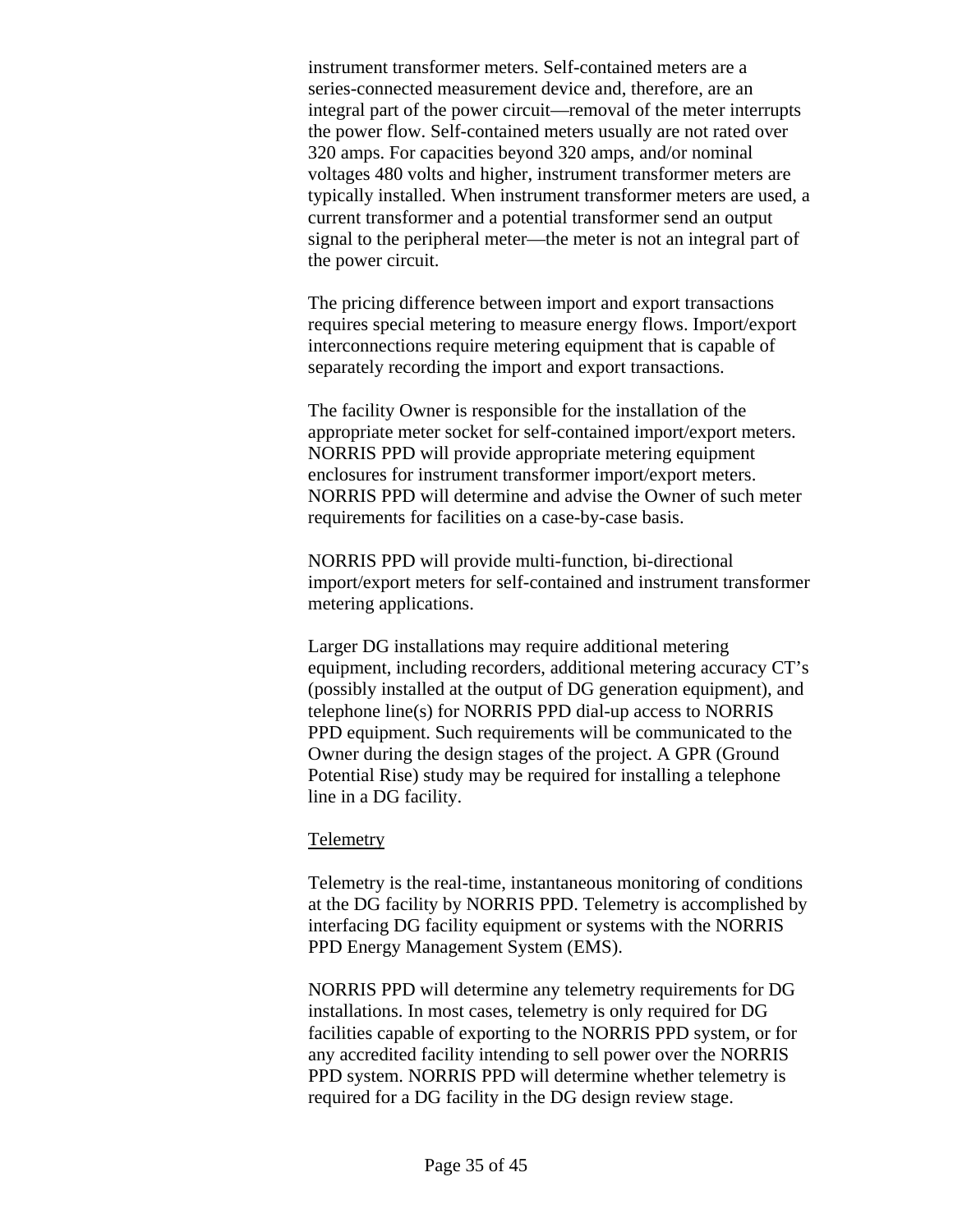When telemetry is required, the DG facility Owner and NORRIS PPD must coordinate the details of the required communications medium and equipment for telemetry. The Owner is responsible (directly or through reimbursement to NORRIS PPD) to provide the communications path to NORRIS PPD's satisfaction. Some communications medium options (such as lease line telephone) involve ongoing monthly charges. Such charges are the responsibility of the DG facility Owner, see 'Requirements for Closed Transition Operation, Interconnection Expenses' in this standard.

Other technical and contractual issues may arise during the design and implementation of a telemetry system and will be addressed by all parties on a case-by-case basis.

#### Service Transformers

All new and most existing NORRIS PPD three-phase service transformers, are wye-wye type (installed grounded wye-grounded wye). NORRIS PPD will typically own and install wye-wye transformers for service to three-phase Class I DG interconnections (refer to 'Classification of the DG Interconnection' in this standard). NORRIS PPD prefers wye-wye service transformers for DG facilities for technical reasons, and will often want to replace or reconfigure transformers that are not wye-wye configuration.

Existing delta-delta or ungrounded wye-delta service transformers installed at DG facilities will require reconfiguration of the transformers to wye-wye or the installation of utility side voltage unbalance protection equipment. In some cases, upgrading of NORRIS PPD transformer insulation levels and lightning arrester ratings to a higher voltage may be required. The DG facility Owner is responsible for the installation and material costs of such equipment (see 'Requirements for Closed Transition Operation,' 'Interconnection Expenses' in this standard).

Class Ill interconnections typically use a wye-delta step-up transformer (DG facility owned, with delta on the generator side) for connection to the NORRIS PPD electric system.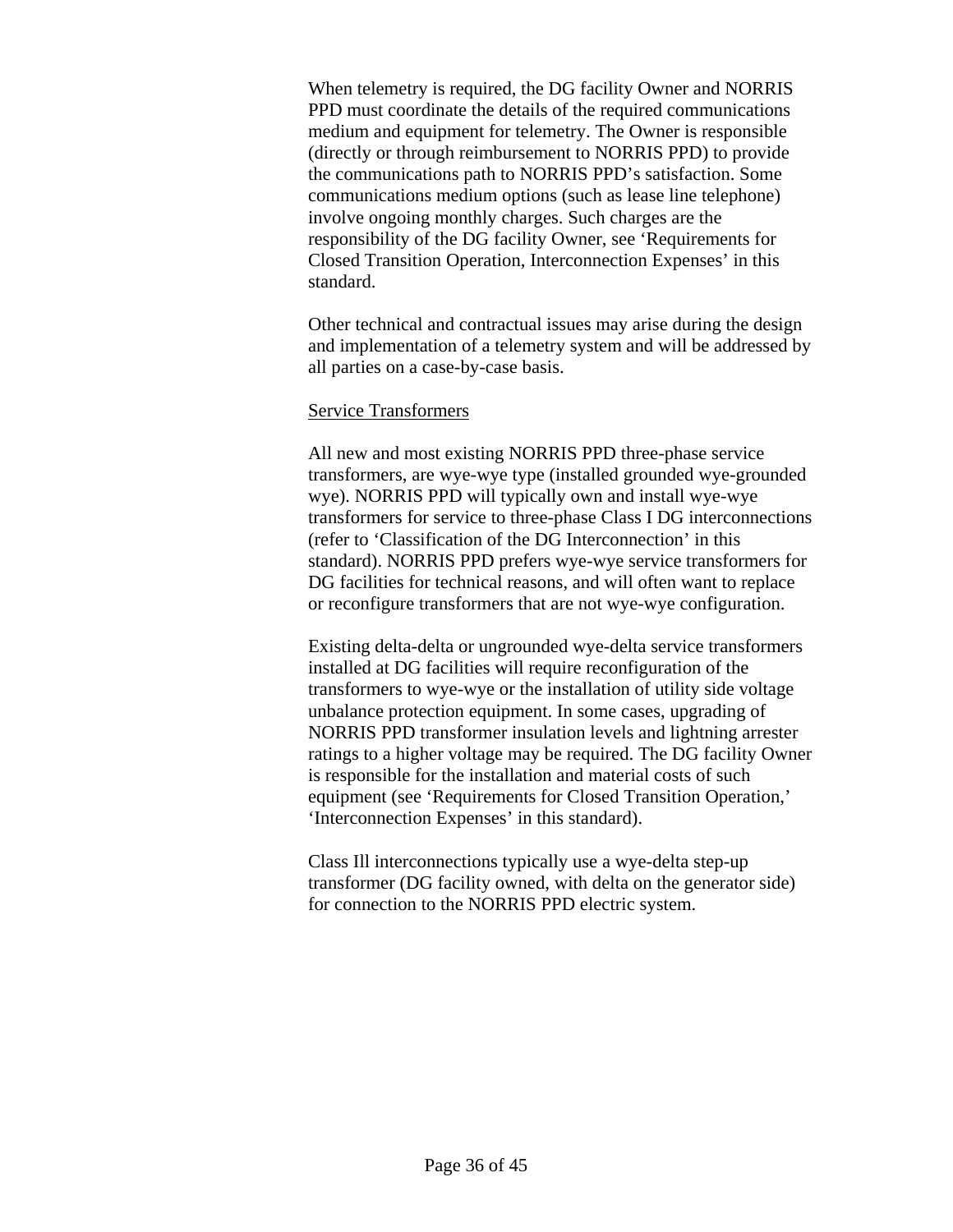To provide isolation and minimize possible adverse effects on other NORRIS PPD customers from DG facility generation, all DG facilities with three-phase electric service must be connected to NORRIS PPD through a dedicated service transformer. Such DG facilities may not share the secondary or load side of the NORRIS PPD service transformer with other NORRIS PPD customers.

DG facilities with single-phase electric service where the DG is utilizing nonsynchronous inverter technology requiring connection with the utility to maintain synchronous operation will not be required to have a dedicated service transformer. All other single-phase DG installations will require a dedicated service transformer.

NORRIS PPD will determine the transformer connection and grounding configuration required. While in the facility design stage, the DG facility Owner should always verify with NORRIS PPD the details of the electric service (voltage, phase, ampere rating, etc.) and the service transformer winding configuration.

#### Automatic Reclosing

It is NORRIS PPD practice to apply automatic reclosing of circuit protective devices in the substation (see glossary) to transmission and distribution circuits.

Existing automatic reclosing schemes for NORRIS PPD distribution circuits assume the circuit is dead (de-energized) prior to reclosing. The protective relays and other controls do not employ voltage check, synchronization check, or phase checking functions. The introduction of a DG facility may require the addition of equipment and modification of the protection scheme to the NORRIS PPD circuit serving the DG facility. The cost of this additional equipment and its installation are the responsibility of the Owner of the new DG facility (see 'Interconnection Expenses' in this standard). The added functions are intended to prevent reclosing of the NORRIS PPD protective devices in the event a DG facility is energizing the NORRIS PPD circuit by operating in an 'islanding' condition (see glossary).

Those applying for DG facility approval will be informed when this equipment is required and the DG Owner is responsible for those costs.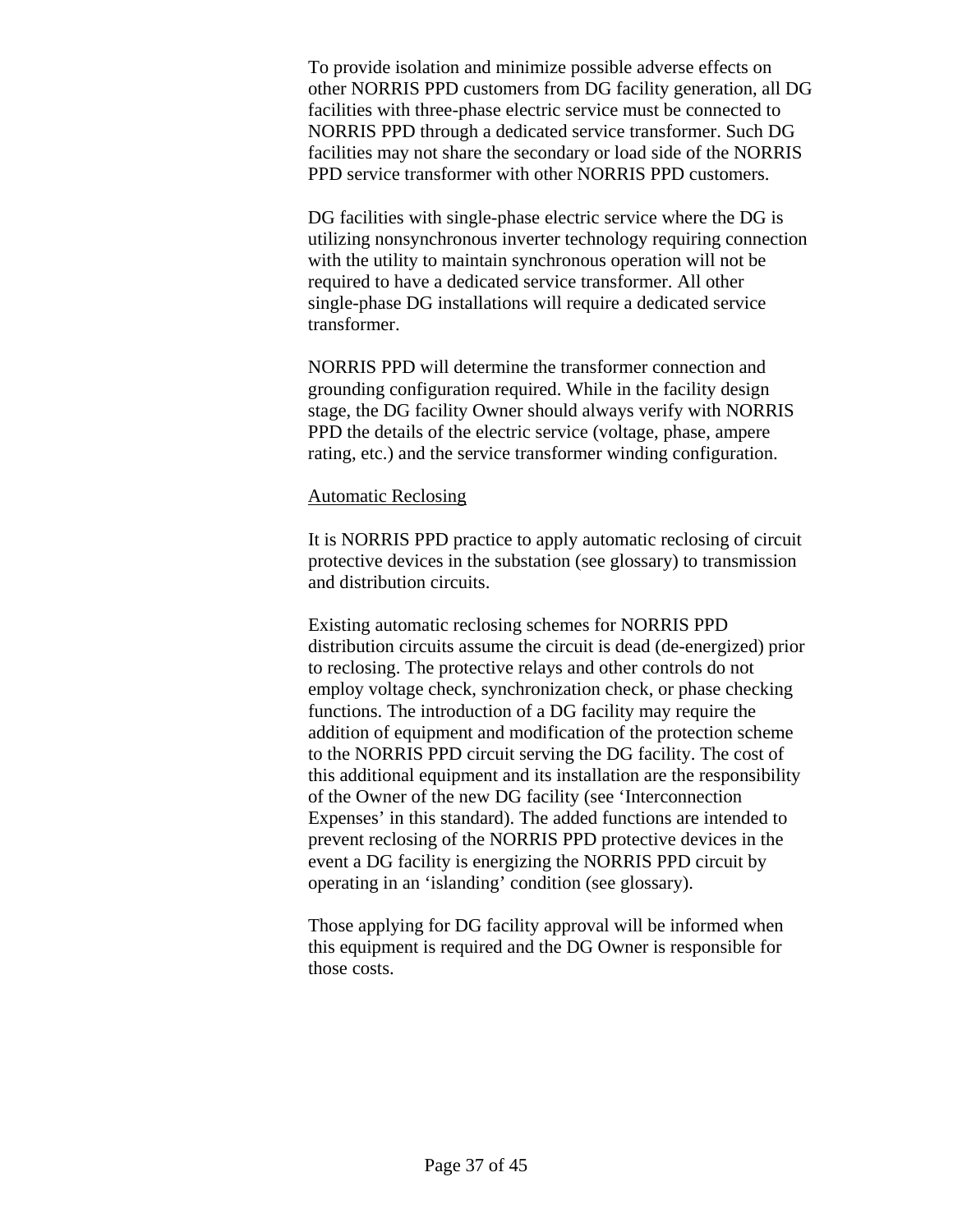The DG facility must not energize a de-energized NORRIS PPD circuit. It is the responsibility of the DG Owner to ensure the DG equipment does not allow operation in an 'islanding' condition. Should the utility source be lost or a fault occur on the utility side of the interconnection, the local DG generation must disconnect itself from the NORRIS PPD system by tripping the interconnection breaker prior to automatic reclosing of the NORRIS PPD protective devices. NORRIS PPD assumes no responsibility for damage to DG equipment due to out-of-phase reclosing.

The amount of reclosing time delay on NORRIS PPD circuits varies depending on many factors. While in the facility design stage, the DG facility Owner should always verify (with NORRIS PPD) reclosing details for each DG facility service.

#### ATO Service

ATO (Automatic Throw Over) service is common to hospitals and some other types of customer facilities requiring a backup NORRIS PPD circuit in the event of an NORRIS PPD circuit outage.

Many technical issues arise when it is proposed Distributed Generation (DG) operate in closed transition with NORRIS PPD while served from an ATO service.

ATO service is a complicating factor to the NORRIS PPD DG approval process. Should modifications to the NORRIS PPD system or equipment be required, the DG facility Owner is responsible for the labor and material costs of such modifications (see 'Requirements for Closed Transition Operation', 'Interconnection Expenses' in this standard).

#### Single-Phase Devices

NORRIS PPD may require replacement of single-phase over current devices (line fuses, single-phase automatic circuit reclosers, single-phase line switches) on the NORRIS PPD circuit between the NORRIS PPD substation and the DG facility service entrance. These components would be replaced with three-phase devices to minimize the possibility of single-phasing a three-phase DG facility. If required, the cost of the removal of single-phase devices and the addition of three-phase devices (equipment and installation) are the responsibility of the Owner of the new DG facility (see 'Interconnection Expenses' in this standard). In some cases, these single-phase devices will be left in place.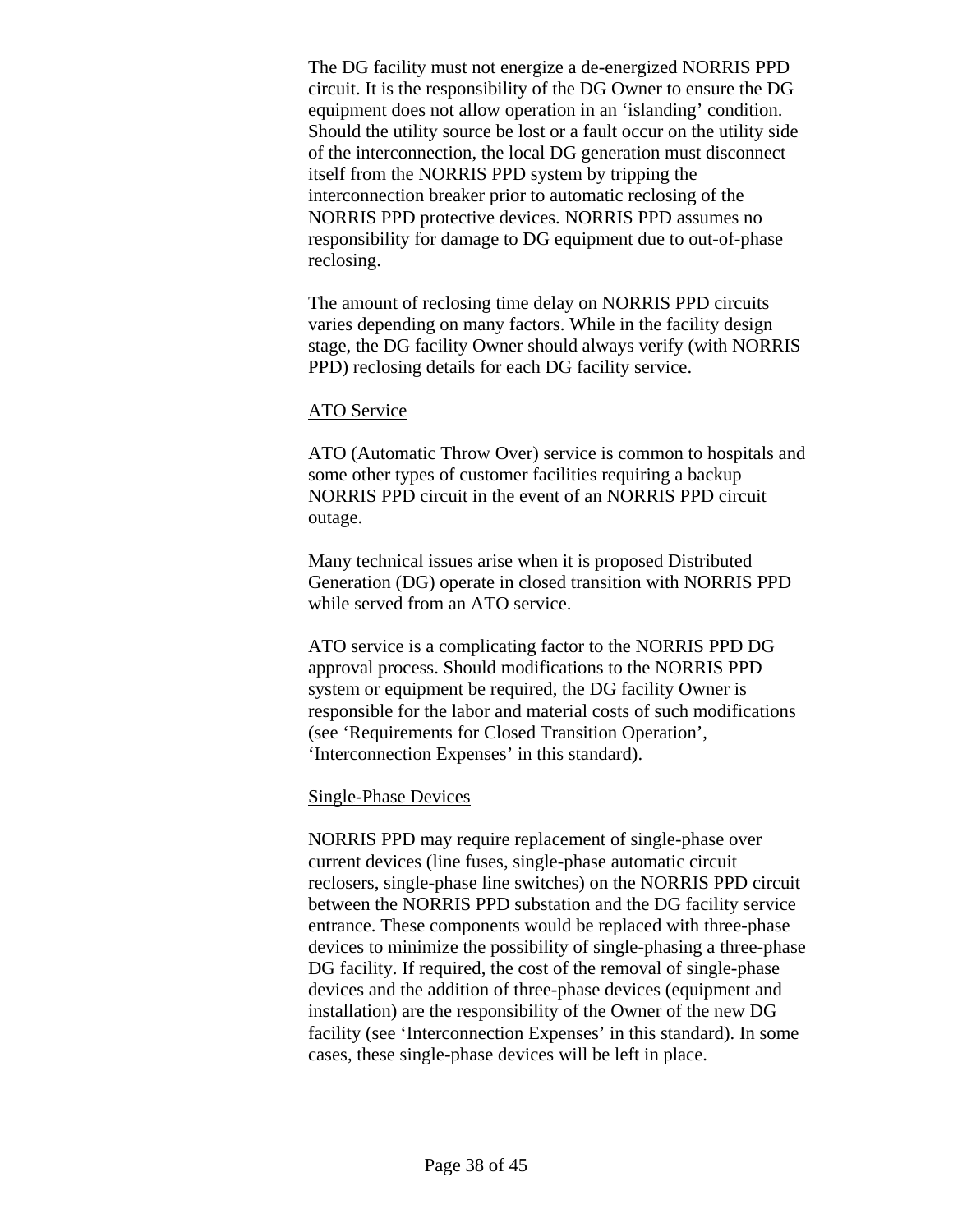Regardless of whether any single-phase devices are replaced with three-phase devices, the DG Owner is responsible for protecting DG equipment from the effects of excessive negative sequence currents, system imbalance effects, or loss of utility phase/utility single-phase conditions. NORRIS PPD assumes no responsibility for damage to DG equipment due to these effects.

# **PRE-PARALLEL REQUIREMENTS**

NORRIS PPD Agreement for Closed Transition Operation of Distributed Generation

A fully executed 'NORRIS PPD Agreement for Closed Transition Operation of Distributed Generation' must be completed prior to actual parallel operations of the DG facility generation with NORRIS PPD's system. Refer to the terms of the 'NORRIS PPD Agreement for Closed Transition Operation of Distributed Generation' for requirements to be met prior to the actual parallel operation of DG facility generation with the NORRIS PPD system. Copies of the agreement are available for review. Additional requirements not outlined in that document are as follows:

• Engineering Drawings

A copy of the final power riser diagram or one-line diagram indicating the DG installation on the DG facility electrical system must be in NORRIS PPD possession. The document must note all bus voltages, conductor properties, generating equipment, interconnection point(s), and interconnection disconnecting device(s).

NOTE: NORRIS PPD will require the final version of this document bear the stamp of a professional electrical engineer registered in the state where the project is being constructed.

• Final Documentation

The following items are also required prior to execution of the 'NORRIS PPD Agreement for Closed Transition Operation of Distributed Generation.' All requirements are to be met prior to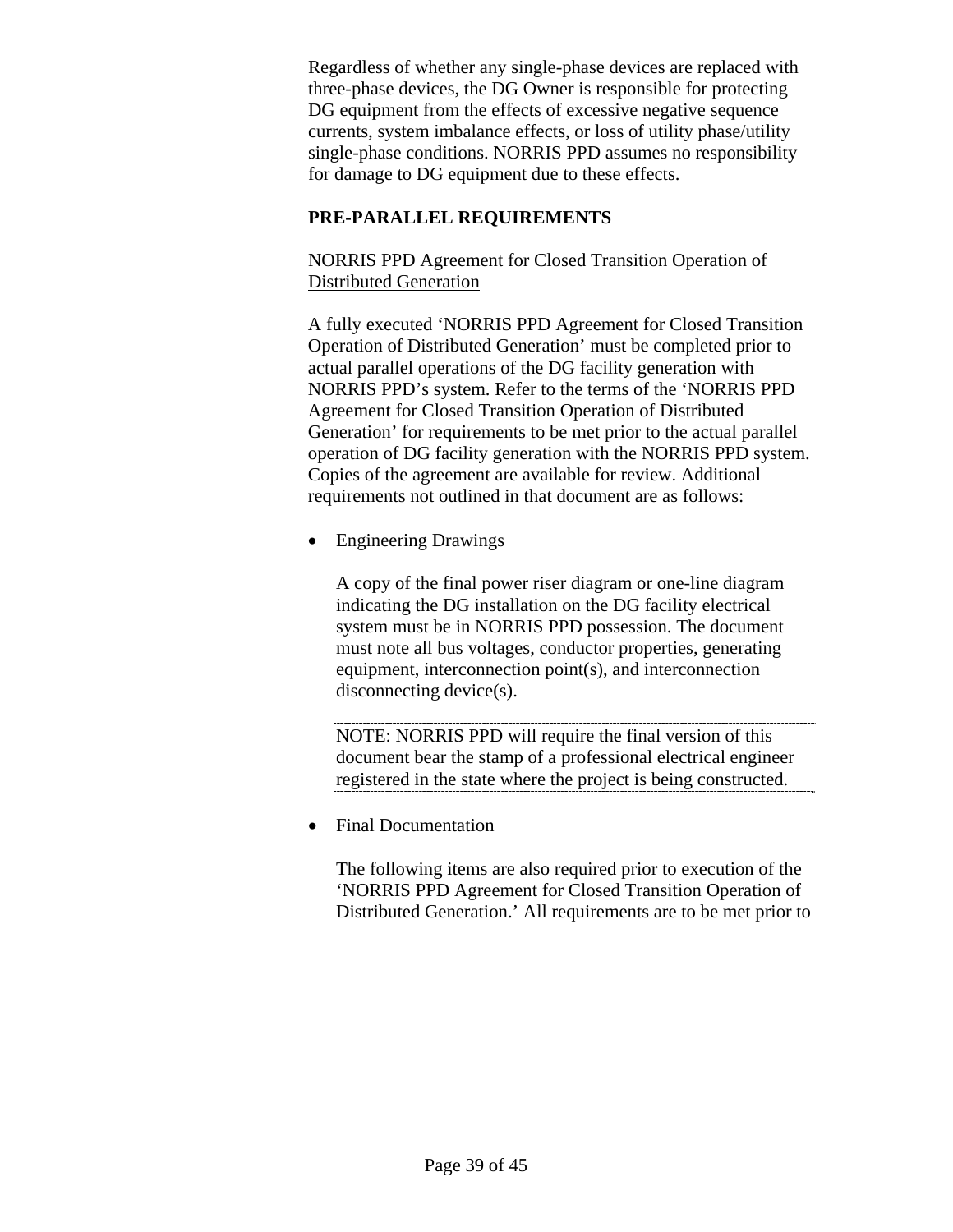the NORRIS PPD 'Witness Test' outlined in the agreement (Please allow sufficient time for NORRIS PPD review prior to witness testing). Where any of the following items/tests have been performed at a pre-approved packaged paralleling equipment manufacturer's facility prior to shipping, documentation supporting this testing must be submitted (may accept the documentation in such cases, or may require factory tests be repeated at the installed equipment location). The DG Owner or representative must complete all preoperational tests not performed by the factory (or factory tests repeated at the installed location). Such tests must be documented, and if above 25 kW (total DG capacity) must require the certification of a professional electrical engineer registered in the state where the project is being constructed. The required items/tests are:

- NORRIS PPD approved relay/device settings with any corresponding calculations and test points are to be in the possession of NORRIS PPD.
- NORRIS PPD approved AC and DC elementary drawings showing protective relay/device wiring connections are to be in the possession of NORRIS PPD.
- All protective relays/devices must have been electrically tested and calibrated according to the relay/device manufacturer's instruction manual.
- All protective relays/devices must have the NORRIS PPD-approved settings installed and proven using the submitted test point information to simulate fault conditions. These tests must also trip the interconnection breaker (load is not required on the breaker) to prove each DG trip path.
- A final, organized copy of all settings with test points must be in the possession of NORRIS PPD and the DG Owner for use during future maintenance tests.
- Sensing instrumentation (current and voltage transformers) must be ratio checked, polarity checked, continuity tested, and have the insulation integrity tested.

**REFERENCES** Application For NORRIS PPD Approval To Construct Distributed Generation (DG) Interconnection. NORRIS PPD Agreement for Closed Transition Operation of Distributed Generation. IEEE 1547 'Standard for Interconnecting Distributed Resources with Electric Power Systems'. IEEE 1547.1 'Interconnection System Testing'. **ATTACHMENT 1 GLOSSARY** 

**Accredited Generation:** Generation capability recognized as meeting requirements for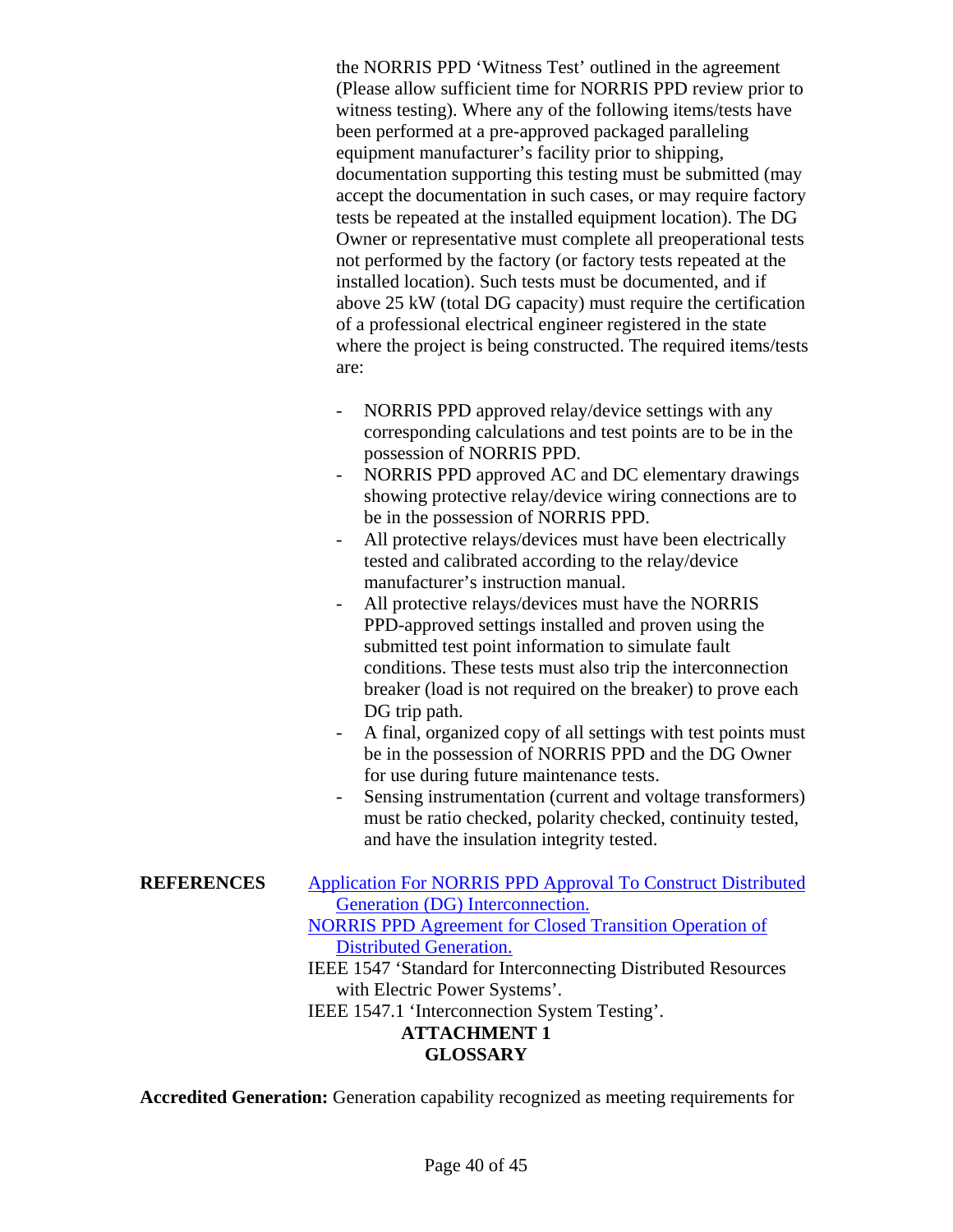'accreditation' established by the regional regulating authority charged with regulation of power transactions between utilities and independent power producers. Most generation installed primarily for the export and sale of electrical power (typically DG Class Ill facilities) meet this definition. See 'Non-Accredited Generation'.

**Cogeneration:** The concurrent production of electricity and heat, steam or useful work from the same fuel source.

**Closed Transition:** For the purpose of this standard, it is operation of two or more separate electrical generation sources while their outputs are tied together—see 'Parallel.'

**Closed Transition Transfer:** In this scheme, a facility's load is transferred from Source 1 to Source 2 and vice-versa while momentarily connecting the two sources together in 'closed transition.' The facility's load is not interrupted during the transfer process.

**Current Transformer (CT):** A transformer intended for metering, protective or control purposes, which is designed to have its primary winding connected in series with a circuit carrying the current to be measured or controlled. A current transformer normally steps down current values to safer levels. A CT secondary circuit must never be open circuited while energized.

**DEC:** Direct Energy Converter—see 'Generation Equipment.'

**Direct DC Tripping:** The wiring from the trip output contacts of the protective relay(s) must be connected directly to the trip coil of the interconnection circuit breaker, such that the protective relay alone can initiate a trip of the breaker. The trip circuit path for utility protection must not pass through (or be dependent upon) the contacts of a computer, PLC, or other foreign intelligent device not installed for the sole purpose of protection. Test switches, 94/auxiliary tripping relays, and 86/lockout relays are allowed in the trip circuit and are not considered foreign to the protection system. A by-product of direct DC tripping is all relay targets are functional as intended by the relay manufacturer.

**DG:** Distributed Generation. Includes all types of electric generation equipment. This standard is concerned only with DG capable of operating in closed transition (see 'Parallel') with the system.

**Export:** To supply power to the electric utility from distributed generation (DG)—the DG facility 'exports' power to the utility.

**Export-only:** Operation of a DG in closed transition with the utility, in which the entire capacity (or nearly the entire capacity) of the DG facility generation equipment is used for intentional 'export' back into the utility system. This definition would most often apply to Class III DG interconnections.

**Import/Export:** Two-way power transfer between the utility and a DG facility while operating in closed transition. The direction of power transfer is usually dependent upon the level of DG facility load and the level of DG output. If the DG facility generation is not operating, the facility may be importing power from the utility to serve facility load.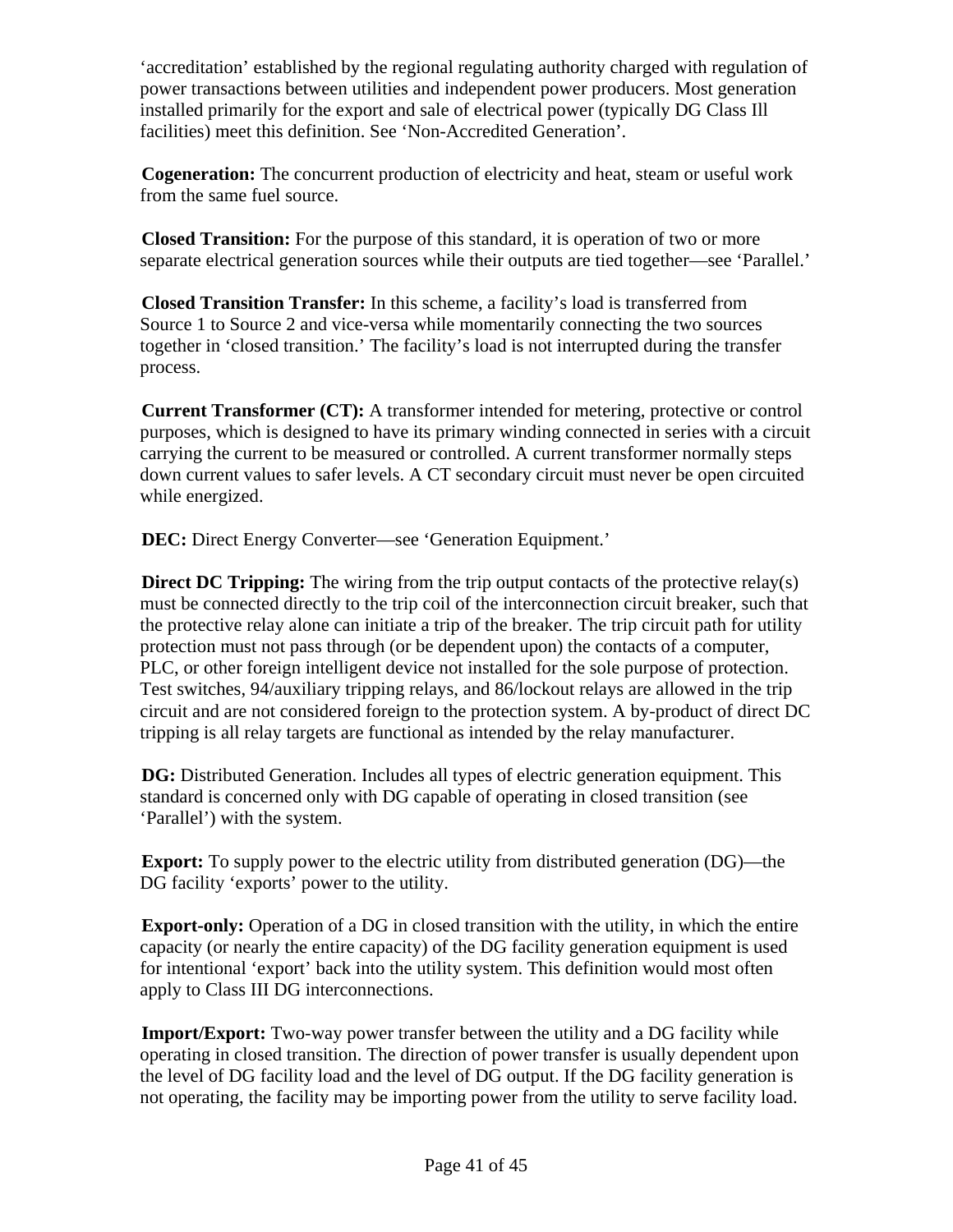If the DG facility generation is operating but not generating more than the DG facility load, the facility is still importing utility power. If the DG facility generation is generating power in excess of the DG facility load, the excess power is exported to the utility.

**Import:** To accept power from the electric utility in the traditional fashion to serve customer load—the customer 'imports' power from the utility.

**Import-only:** Operation of a DG facility in a closed transition with the utility in which any excess DG capacity is not allowed to be exported to the utility. Note in some cases the DG capacity may be low relative to the DG facility load, or the DG capacity may exceed the DG facility load, but at no time is power allowed to be intentionally 'exported' back to the utility.

**Interconnection Breaker:** See the 'Protective Equipment' section in this standard.

**Interconnection Disconnect:** See the 'Protective Equipment' section in this standard.

**IPP:** Independent Power Producer.

**Island or Islanding:** For the purposes of this standard, it is the undesirable condition where the 'normal' utility electrical source has been disconnected from and no longer serves all or part of a utility circuit, and all or part of the utility circuit load is being served for an extended period (beyond a few seconds) by a DG facility. Such a circuit is operating as an electrical 'island,' independent from the utility.

**Network, Grid:** For the purpose of this standard, it is defined as a configuration of the distribution system where the secondary windings of multiple distribution transformers are tied in parallel, while the transformer primaries are served from more than one distribution circuit. Each transformer secondary is protected using a 'network protector'. Multiple customers tap into the same secondary connection, usually at 208V or 480V, three-phase.

**Network, Spot:** See 'Network, Grid' above. For the purpose of this standard, the 'Spot' network is essentially the same as a 'Grid' network, but the 'Spot' network serves only one customer facility.

**Non-Accredited Generation:** Generation which is not 'accredited' by the regional regulating authority charged with regulation of power transactions between utilities and other independent power producers. Most generation installed primarily for local facility load support (and may have export capability) meet this definition. See 'Accredited Generation'.

**Open Transition:** For the purpose of this standard, it is operation of two or more separate electric generation sources while their outputs are not tied together—they are operating separately from one another, with no electrical tie between the two or more systems (other than ground).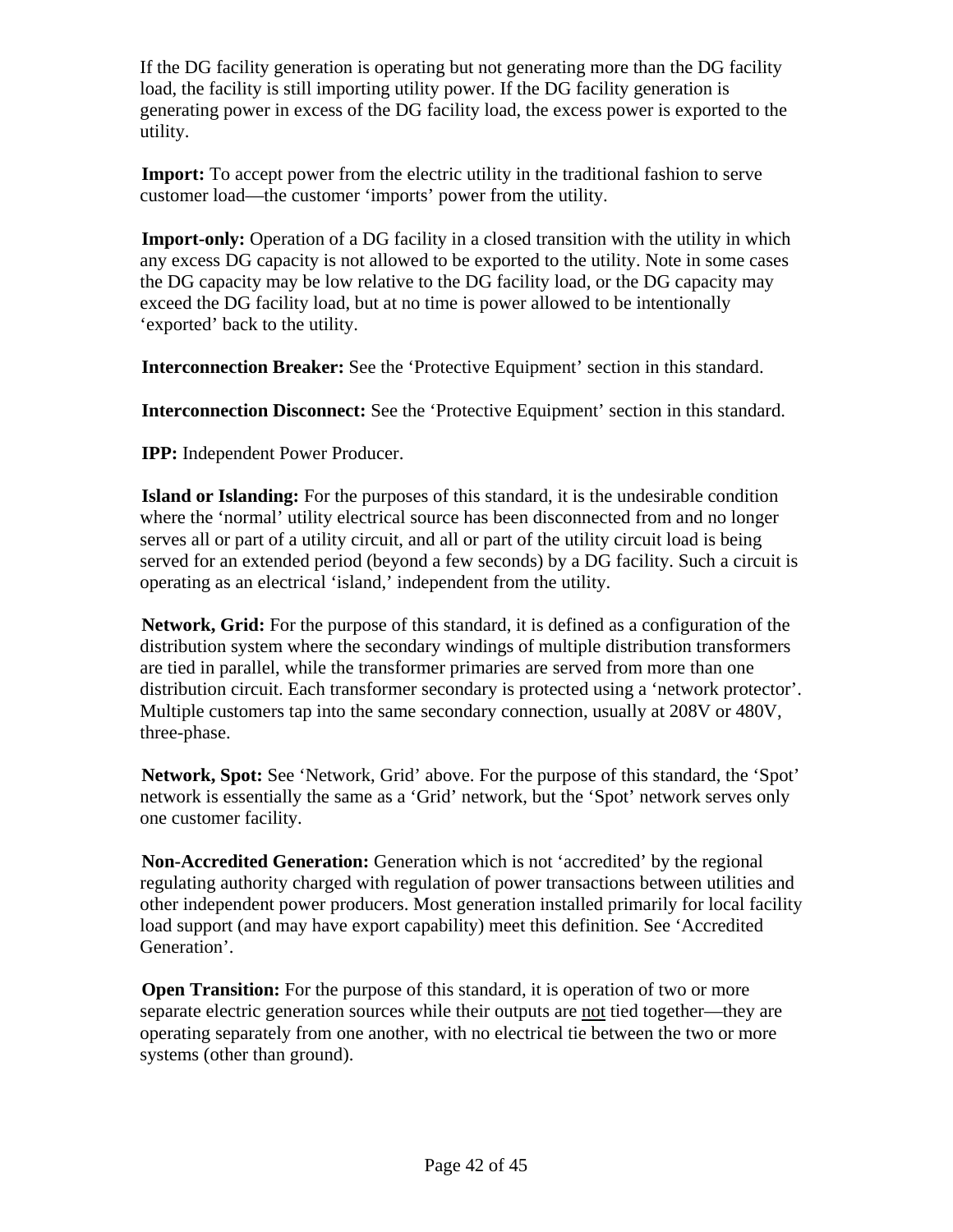**Open Transition Transfer:** In this scheme, a facility's load (or portion of it) is transferred from Source 1 to Source 2 and vice versa without momentarily connecting the two sources together. Here, the facility's load is interrupted momentarily during the transfer process. Typical emergency standby system automatic transfer switches are open transition type.

**Parallel:** Operation of DG in closed transition (tied together) with the utility electrical system. Operation in parallel implies the DG and utility sources are tied together electrically, are operating at matching phase rotation with closely matching voltage and frequency, and the DG and utility are synchronized with each other. The DG facility may be importing or exporting power from the utility during parallel operation. Operation of DG in open transition (not tied together) with the utility electrical system is not parallel operation.

**Peak Load:** The maximum electric load consumed or produced in a stated period of time.

**Peak Shaving:** Generation operation which results in reducing a facility's peak load (as seen by the utility) or demand.

**Point of Common Coupling (PCC):** (IEEE P1547 draft 4) The connection point on an electric power system where the electric system is intentionally connected to a public transmission and/or distribution system and at which point performance requirements are defined.

**Potential Transformer (PT):** A transformer intended for metering, protective or control purposes, which is designed to step down voltage values to safer levels.

**Reclosing/Automatic Reclosing:** A common utility practice, it is an attempt to quickly restore electric service to de-energized overhead power lines by re-applying power to the line very soon (0.33 to 5 seconds) after the line has cleared (become de-energized) due to a fault. In sequence: a fault occurs on a line, all line breakers open to clear the fault (de-energizing the line), after a brief delay line breaker(s) close (to re-energize the line), and the line is returned to service. This practice is based on the fact most faults on utility overhead electric lines are of a temporary nature, and as such, the line is clear of faults and ready to be re-energized almost immediately after the fault event.

**SPC:** Static Power Converter—see 'Generation Equipment' in this standard.

**Synchronism:** Expresses the condition across an open circuit wherein the voltage sine wave on one side matches the voltage sine wave on the other side in frequency and amplitude without phase angle difference.

**Utility Grade Relaying:** Relays meeting IEEE/ANSI 037.90 design standards. Generally such devices are designed first and foremost for use as a utility protective relay, are for high-speed use, meet utility standards for construction, and are the product of a recognized utility relay manufacturer.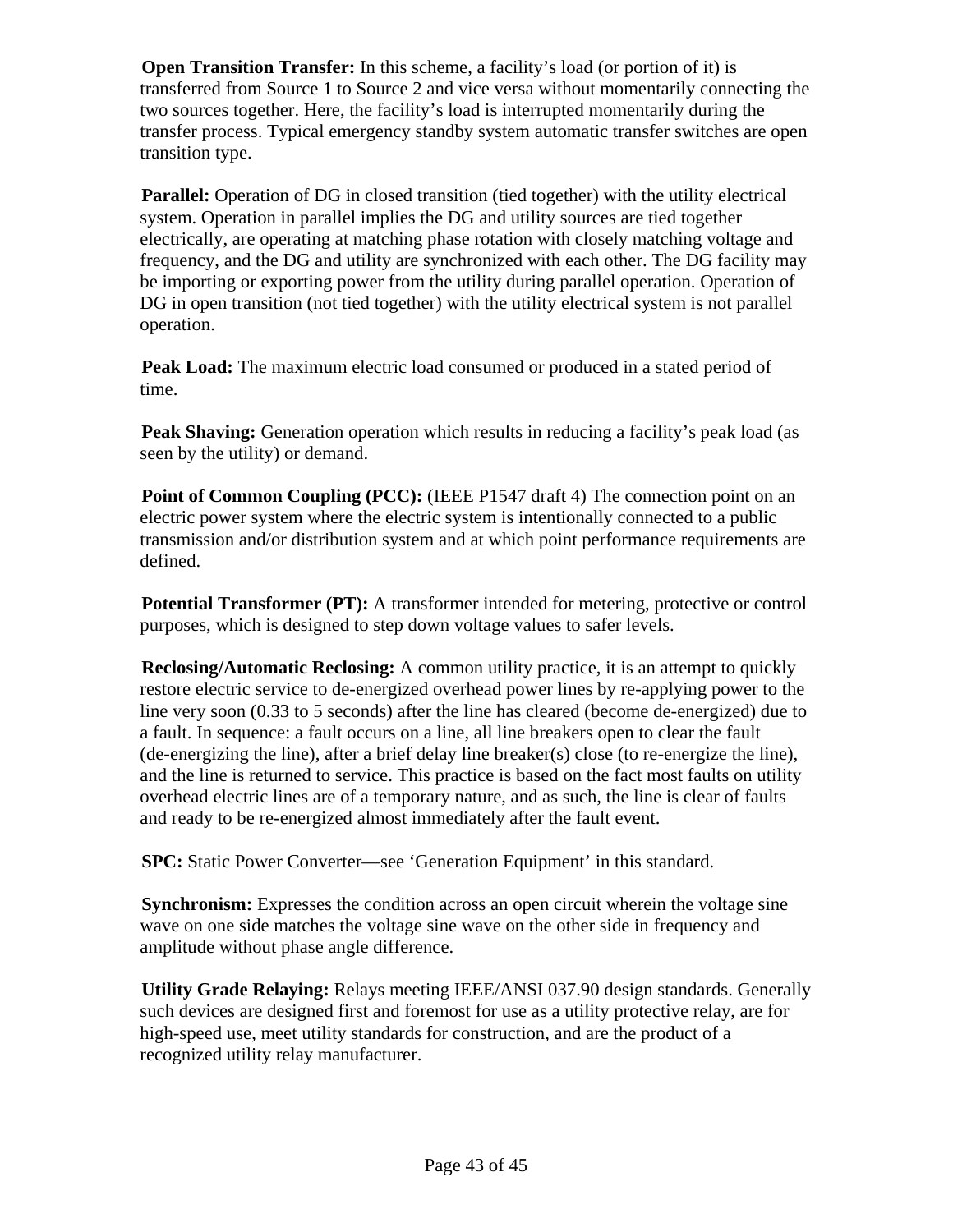**Wheeling:** The use of transmission or distribution facilities of utility (or utilities) B to transmit power from utility (or DG facility) plant A to utility (or customer) C load.

**21:** Distance function. The distance relay function operates when the circuit impedance, reactance, or admittance increases or decreases beyond a predetermined value. This relay function is not a standard interconnection relay requirement but may be required by NORRIS PPD in certain situations.

**25:** Synchronism or synchronism check function. The function operates to close a breaker when two AC sources are within the desired limits of frequency, phase angle, and voltage to permit or cause the paralleling of the two sources.

**27:** Undervoltage function. This function operates for specified undervoltage conditions. An operation of this relay function usually results in a trip signal to the interconnection breaker(s).

**32:** Directional Power Relay/Reverse Power Function. The directional power relay operates on a desired value of real power flow (watts) in a given direction. This relay will initiate a trip signal once the reverse power setting is exceeded. The reverse power limit of this relay is typically set for the maximum export limit (plus a safety margin) for import-only or import/export installations.

**46:** Reverse-Phase or Phase-Balance Current Relay/Negative Sequence Overcurrent Function.

**47:** Phase-Sequence or Phase-Balance Voltage Relay/Negative Sequence Overvoltage Function. Typical DG-side protection for phase sequence and from loss-of-phase.

**50:** Instantaneous overcurrent function.

**50G/50N:** Instantaneous ground/neutral overcurrent function.

**51:** Inverse time overcurrent function—often integral to the interconnection breaker.

**51G/51N:** Inverse time ground/neutral overcurrent function.

**52:** Circuit breaker (ac).

**59:** Overvoltage function—this function operates for specified overvoltage conditions. An operation of this relay function usually results in a trip signal to the interconnection breaker(s).

**67:** Directional overcurrent function—This relay function is intended to operate for a fault on the NORRIS PPD system and trip the interconnection breaker.

**67G/67N:** Directional ground/neutral overcurrent function—This relay function is intended to operate for a fault on the NORRIS PPD system and trip the interconnection breaker.